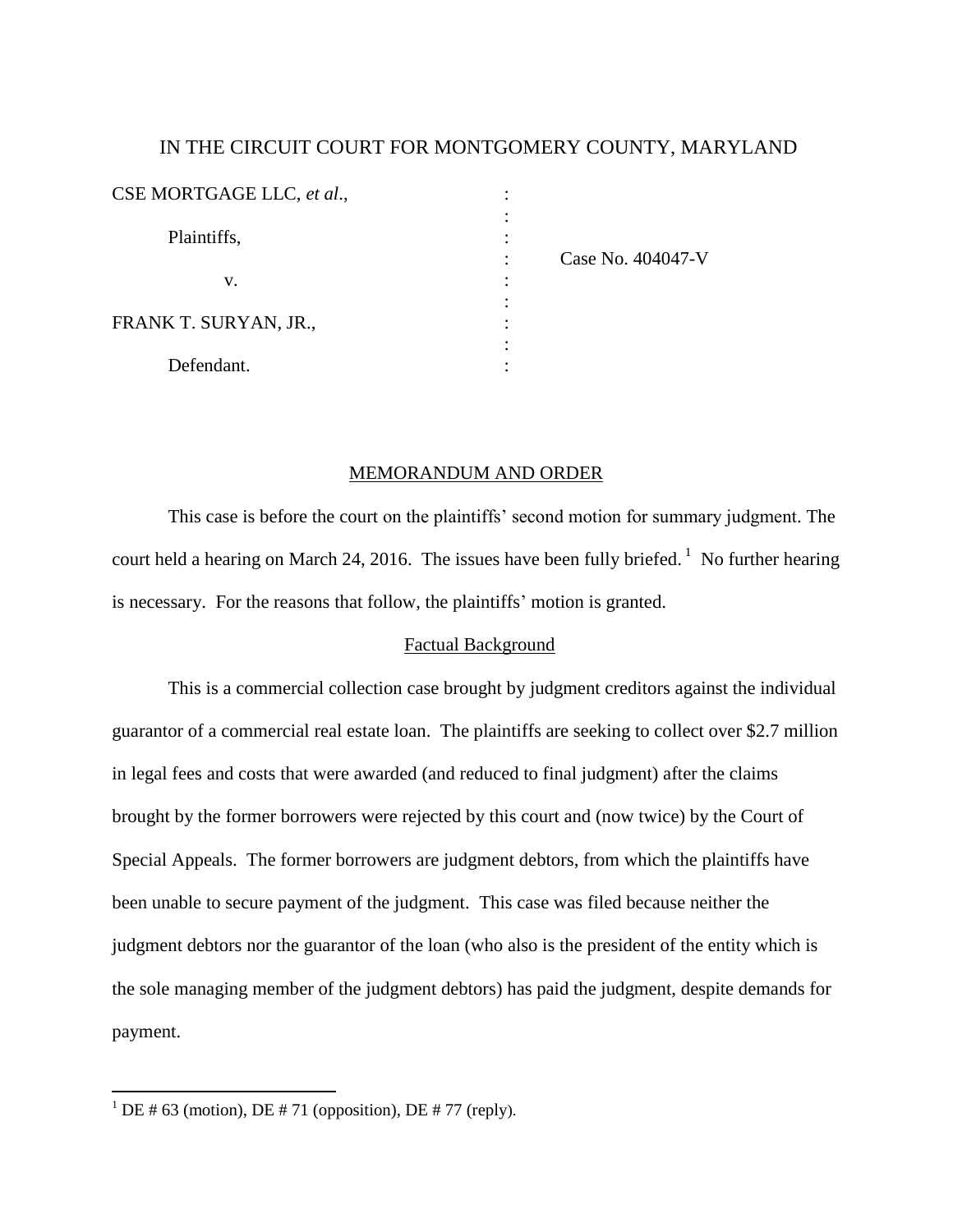This case has its genesis in a 2011 lawsuit filed by Lyon Villa Venetia, LLC and certain of its affiliates (collectively the "Villa Plaintiffs") against defendants: (1) CapitalSource Finance LLC, the original lender in this case; (2) CSE Mortgage LLC, an affiliate of, and the successor to, CapitalSource Finance LLC, (collectively, "CapitalSource"); and (3) NorthStar Realty Finance Corporation ("NorthStar"). All of the borrowers' claims arose out of an original Loan Agreement, dated May 25, 2004, and the Tenth Modification to that agreement, dated January 31, 2010.

The Villa Plaintiffs, all special purpose real estate entities, entered into a series of agreements with CapitalSource through which they borrowed \$35 million to improve an apartment complex located in Marina del Rey, California. CapitalSource securitized the loan and transferred it into a collateralized debt obligation.<sup>2</sup> On December 20, 2006, CapitalSource filed a form 8-K with the Securities and Exchange Commission making the securitization information publically available.

Over the years, the parties modified the loan on several occasions. On May 14, 2010, the parties negotiated a Tenth Loan Modification, which was made retroactive to January 31, 2010. In that modification, CapitalSource promised that if it intended to sell the entire loan to a third party, it would notify the Villa Plaintiffs, which could then exercise a right of first refusal. In consideration of that right, the Villa Plaintiffs contributed \$4.2 million in fees and additional equity, and agreed to an exit fee of over \$860,000. The Tenth Loan Modification contained a broad release provision, which would prove to be pivotal in later litigation.

 $2^{2}$  In very broad terms, a collateralized debt obligation is a financial instrument that is backed by portfolios of assets that may include a combination of bonds, loans, mortgages, securitized receivables, asset-backed securities, or tranches of other collateralized debt obligations. It is an umbrella term for securitizations and almost any future stream of payments or future value can be securitized, including credit derivatives, such as credit default swap. These financial instruments, which are neither inherently good nor bad, nonetheless are subject to misuse. *See, e.g*., M. Lewis, THE BIG SHORT (W.W. Norton & Co. 2010); G. Zuckerman, THE GREATEST TRADE EVER (Crown Publishing Group 2009).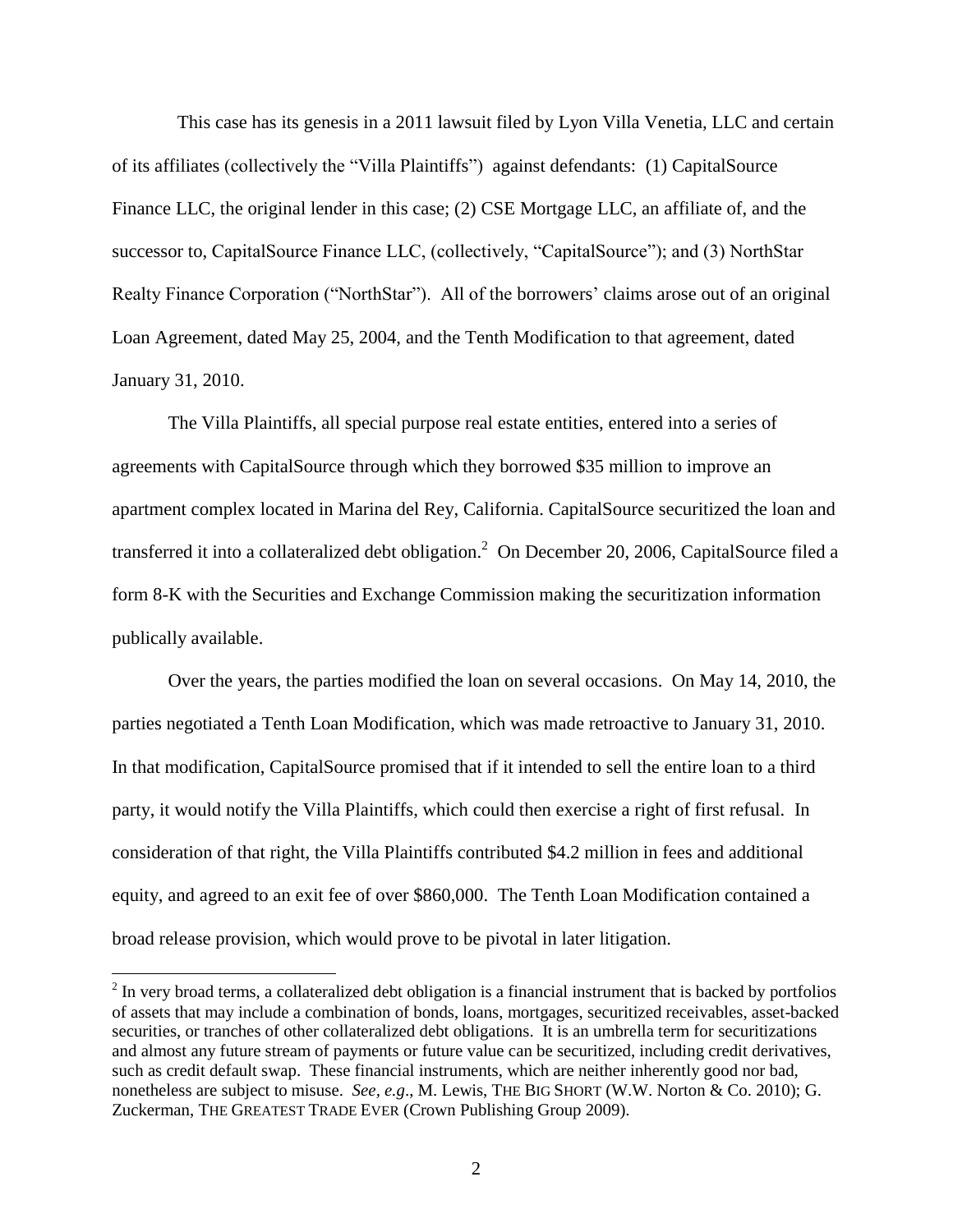In July of 2010, CapitalSource sold to NorthStar a subordinated equity interest in the collateralized debt obligation that contained the Villa Plaintiffs' loan. CapitalSource also delegated the management and servicing rights to NorthStar, and agreed to indemnify it against any claims arising out of that transaction. NorthStar timely filed a form 8-K with the Securities and Exchange Commission reflecting that transaction, and sent the Villa Plaintiffs a letter explaining the delegation. Contrary to the Villa Plaintiffs' assertions, the entire loan was never sold in violation of their right of first refusal.

Nonetheless, the gravamen of the Villa Plaintiffs' complaint (filed in this court on August 19, 2011) was that CapitalSource had sold the whole loan to NorthStar in July of 2010 and that this alleged sale violated the borrowers' rights under a right of first refusal contained in the Tenth Loan Modification. The Villa Plaintiffs maintained that, when they entered into the Tenth Loan Modification, they were unaware that the loan had been securitized, even though this information was available in filings made both by CapitalSource and NorthStar with the Securities and Exchange Commission.

On August 8, 2011, the Villa Plaintiffs sold the apartment complex and paid the loan in full. Then, they sued CapitalSource and NorthStar in this court. The Villa Plaintiffs sought \$25 million in damages. CapitalSource filed a counterclaim for attorneys' fees.

NorthStar filed a motion to dismiss, or in the alternative for summary judgment, contending that the transaction documents between NorthStar and CapitalSource, including those filed by both companies with the Securities and Exchange Commission, demonstrated quite clearly, and as a matter of fact, that NorthStar did not purchase the borrowers' loan.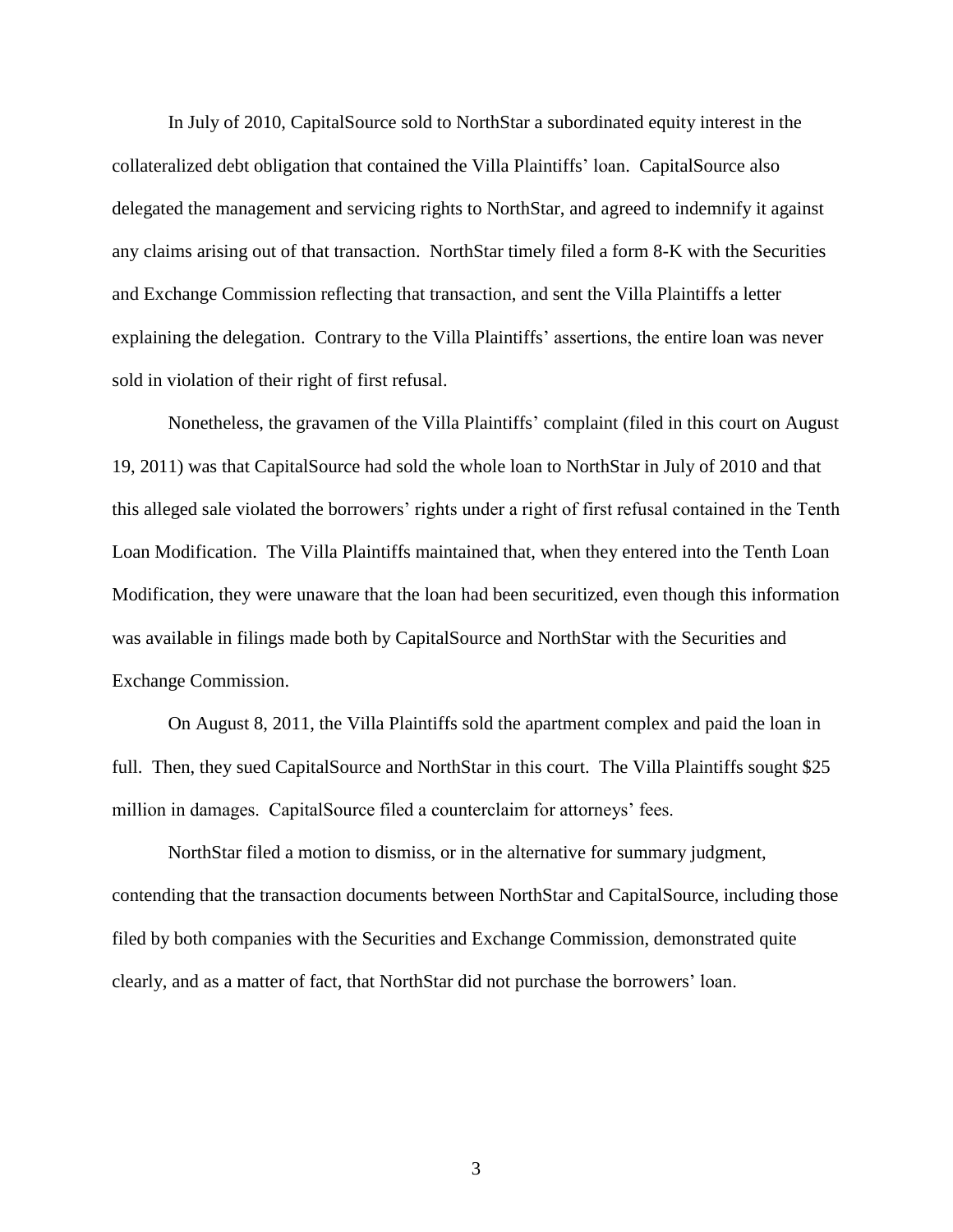After a hearing, this court agreed and dismissed the borrowers' claims against NorthStar with prejudice and without leave to amend. The court also granted CapitalSource's motion for summary judgment as to all of the borrowers' claims.

Before the borrowers' claims were dismissed, CapitalSource filed a counterclaim for attorneys' fees based upon the release and indemnification provisions, along with other feeshifting provisions, of the original Loan Agreement and the Tenth Loan Modification. After a hearing, the court granted summary judgment in favor of CapitalSource, holding that an award of attorneys' fees was warranted under the parties' contract. The court then held an evidentiary hearing on attorneys' fees and, in a written opinion, rendered an award in favor of CapitalSource.

The Villa Plaintiffs' appeal was only partially successful, winning a remand solely on the question of the amount of attorneys' fees they owed to CapitalSource. This court's decisions, first, to grant summary judgment and, second, that CapitalSource was entitled to attorneys' fees, were affirmed. Also affirmed was this court's decision that CapitalSource was the lender and had the right to enforce the promises the Villa Plaintiffs made in the Loan Documents, including the promises to pay reasonable attorneys' fees in the event of litigation.<sup>3</sup> After the appeal, this court held another evidentiary hearing on the amount of attorneys' fees and costs to be awarded, including fees for the appeal, as directed by the Court of Special Appeals. After that hearing, the court issued another written opinion, awarding CapitalSource \$2.7 million in attorneys' fees and costs. A judgment was entered by the clerk that same day. Although the Villa Plaintiffs filed a notice of appeal, to date they have neither paid nor bonded the attorneys' fee judgment.

<sup>3</sup> *Lyon Villa Venetia LLC v. CSE Mortgage LLC*, No. 1860, Sept. Term, 2012 (March 11, 2014), *cert. denied,* 438 Md. 740 (2014).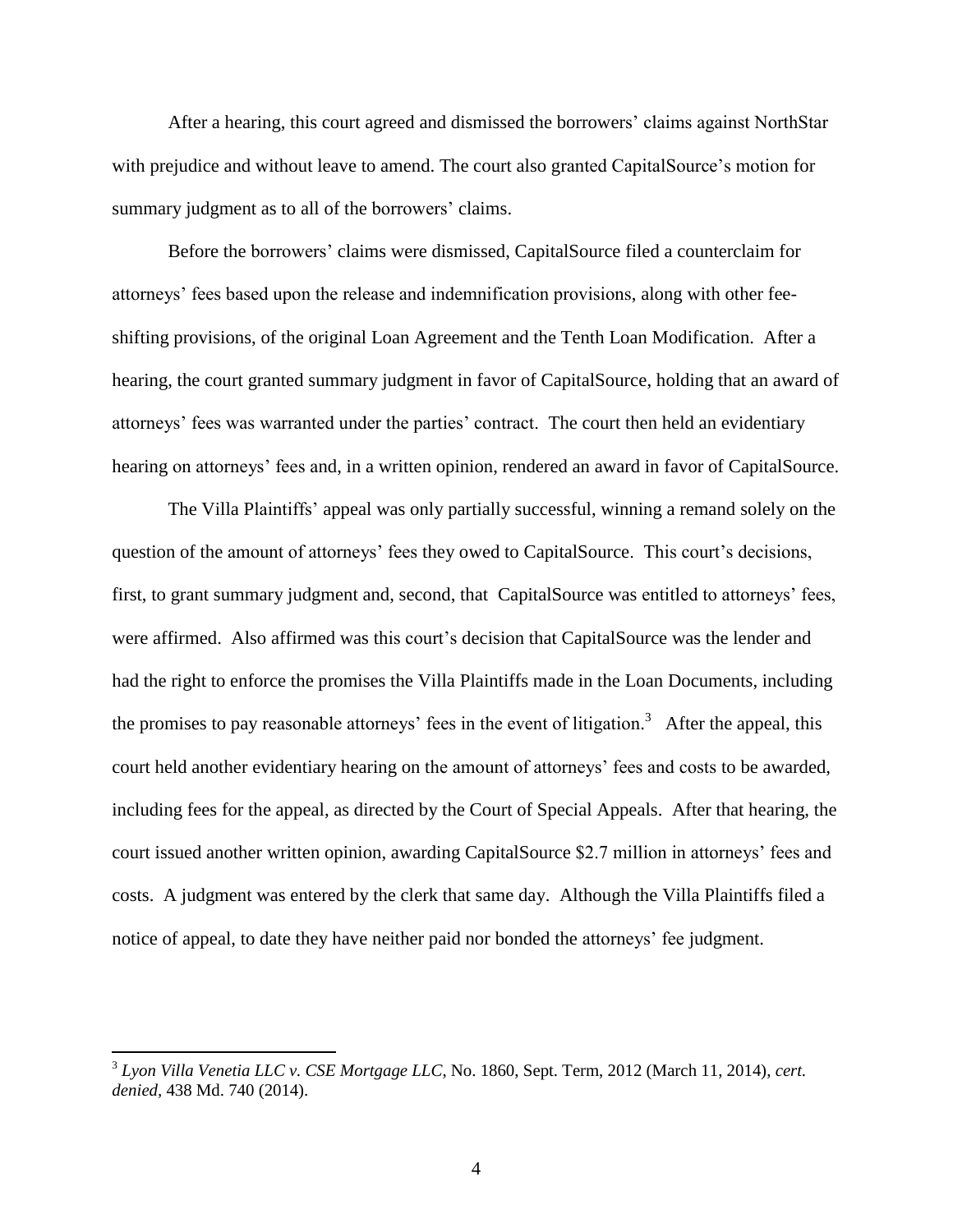The second attorneys' fee decision by this court was affirmed by the Court of Special Appeals after a second appeal.<sup>4</sup> The intermediate appellate court noted that the Villa Plaintiffs attempted on the second appeal to re-litigate the liability rulings it lost in the circuit court and that had been affirmed on the first appeal. This effort to re-litigate the liability issues, including the standing of CapitalSource to seek attorneys' fees, was rejected.<sup>5</sup> The Court of Special Appeals specifically commented: "The circuit court made liability rulings in favor of CSE and granted CSE's counterclaim for contractual attorneys' fees. On appeal, we affirmed all the liability rulings and the ruling that CSE was entitled to contractual attorneys' fees."<sup>6</sup> The appellate court continued: "The [circuit] court did as it was directed on remand, and determined whether CSE had proven that the fees it sought to recover were reasonable."<sup>7</sup> The Court of Special Appeals then rejected the Villa Plaintiffs' "attempt to resurrect all the liability issues that were settled in the first appeal."<sup>8</sup> After a review of the record and this court's analysis, the appellate court affirmed the decision to award fees to CapitalSource in the amount of  $$2,781,961.31.<sup>9</sup>$ 

## The Current Lawsuit to Collect on a Guaranty

As noted above, the Villa Plaintiffs have refused to pay or bond the judgment in the underlying case, notwithstanding their twice having exercised their right of direct appeal. This

6 *Id*. at 13.

7 *Id*.

8 *Id*.

9 *Id*. at 13-20.

 4 *Lyon Village Venetia, LLC v. CSE Mortgage LLC*, No. 31, Sept. Term, 2015 (February 4, 2016).

<sup>5</sup> *Id*. at 10-13.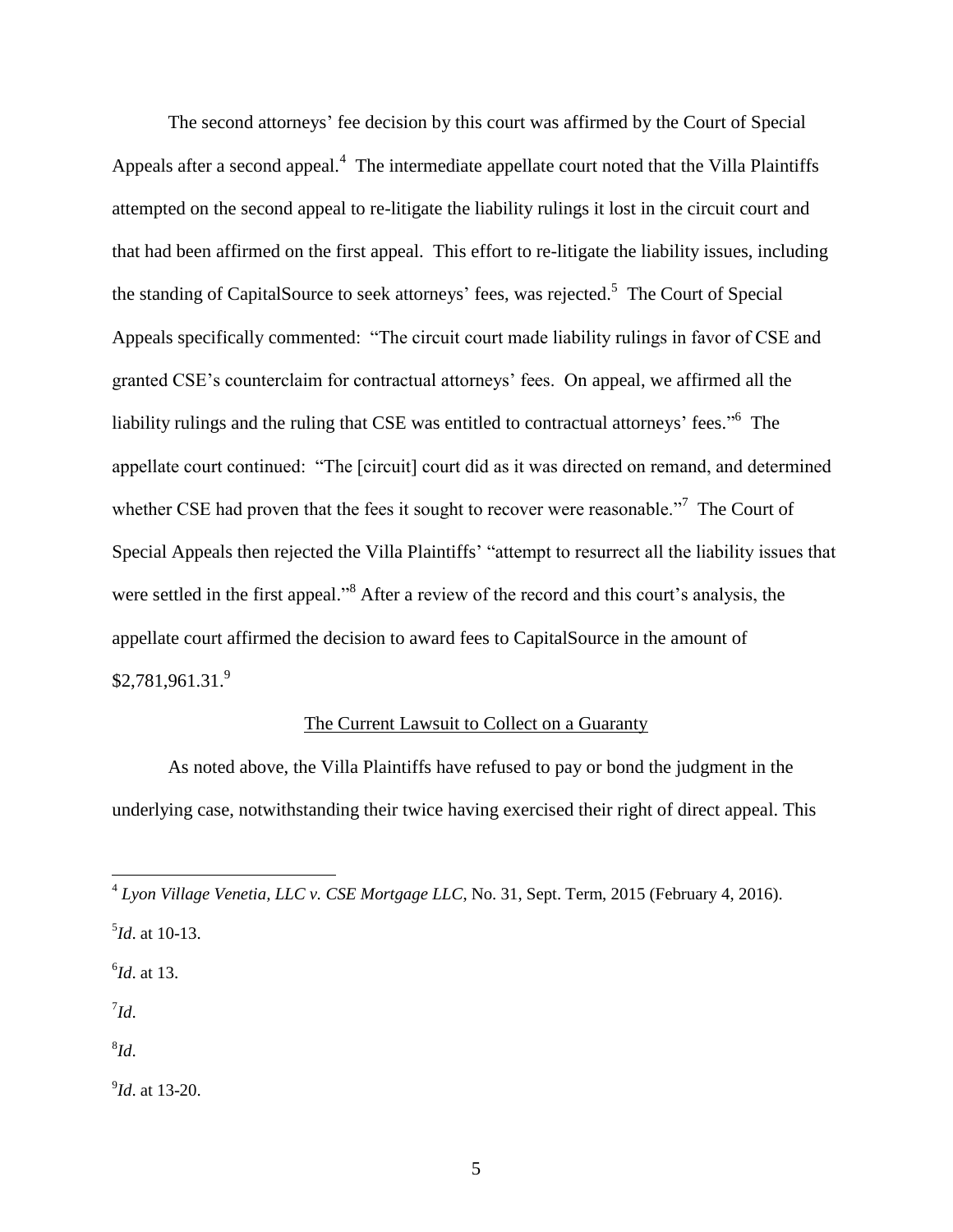lawsuit was filed by the plaintiffs, CSE Mortgage LLC and CapitalSource Finance LLC, on April 20, 2015, both of which are Delaware limited liability companies. The defendant is Frank T. Suryan, Jr. ("Suryan"), an individual who lives in Newport Beach, California. Suryan signed a Guaranty on May 25, 2004, for the benefit of CapitalSource Finance, LLC, and its successors and assigns, as part of the original loan transaction. CapitalSource Finance LLC was the original lender in 2004, and CSE Mortgage LLC is the successor to CapitalSource Finance under the terms of the Tenth Loan Modification.

The gist of the complaint currently before the court is that the Villa Plaintiffs, the borrowers in the underlying case and now judgment debtors, "liquidated and distributed virtually all of their assets in 2011, rendering those entities insolvent, but then brought claims against CapitalSource in breach of the Release in the Tenth Loan Modification, giving rise to a Recourse Obligation as a result of a collusive insolvency."<sup>10</sup> The legal fees judgment, according to CapitalSource, is a Recourse Obligation under the pertinent Loan Documents giving rise to personal liability for that judgment (and interest) on the part of Suryan, who guaranteed the repayment of the loan and, it is contended, certain of the borrowers' other promises (including the promise to pay attorneys' fees).

### The First Summary Judgment Ruling

After the first round of motions for summary judgment, the court ruled on December 18, 2015, that Suryan was liable for the attorneys' fees judgment entered against the Villa Plaintiffs, under his Guaranty, holding that the judgment was a "recourse obligation" under Part 1B(D) of the Addendum to the Notes in the underlying Loan Documents. The court's first summary judgment decision left open only two narrow issues: first, whether the Villa Plaintiffs are

<sup>&</sup>lt;sup>10</sup> Complaint at  $\P$  34.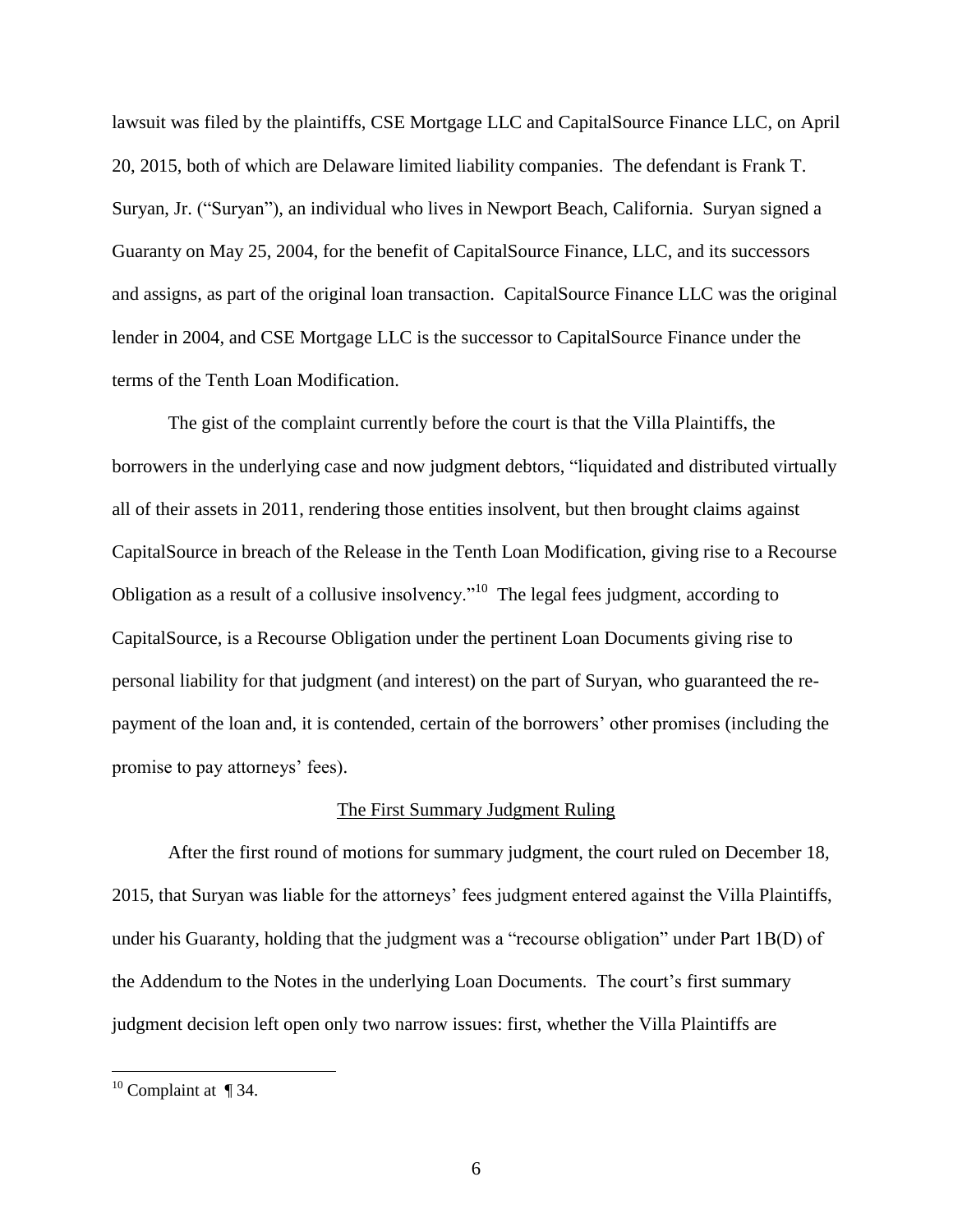insolvent such that Suryan also is liable for the judgment under Part 1.A(2) of the Addendum and, second, the amount of any additional attorneys' fees incurred by CapitalSource since the final judgment was entered in the underlying case. On the record before the court at the time of the first summary judgment hearing, the court concluded that "the question of the borrowers' insolvency [wa]s a question of disputed material fact that precluded summary judgment under sub-part  $1A(2)$ ."

The plaintiffs now contend that the evidentiary record is such that the Villa Plaintiffs' insolvency is no longer a disputed factual question, and that they are entitled to a judgment under Part 1.A(2) of the Addendum, as well as the other section previously determined by the court to warrant relief. They also contend that they have demonstrated an entitlement to an additional amount of attorneys' fees.

In opposition, Suryan contends that neither he nor the parties to the original loan (the special purpose entities) intended for any attorneys' fee claim to be a Recourse Obligation, triggering his Guaranty. Suryan also continues to object to this court's December, 2015 liability determination and argues, in addition, that there is no legal or factual basis for the court to hold him liable under the "insolvency" clause of the pertinent instruments. He also continues to argue forcefully that "[p]laintiffs' claims in this lawsuit against Mr. Suryan are an attempt to re-write the terms of the Loan Documents."<sup>11</sup> In his view, the instruments are unambiguous and lead to but one conclusion: "the Loan Documents plainly evidence that amounts due under the Loan Documents would be non-recourse obligations, with only specific, narrowly drawn exceptions or carve-outs."<sup>12</sup> Suryan asks the court not only to deny the plaintiffs' current motion for summary

<sup>&</sup>lt;sup>11</sup> Memorandum In Opposition to Plaintiffs' Second Motion for Summary Judgment (DE  $# 71$ ), at p. 4. <sup>12</sup> *Id*. at p. 5.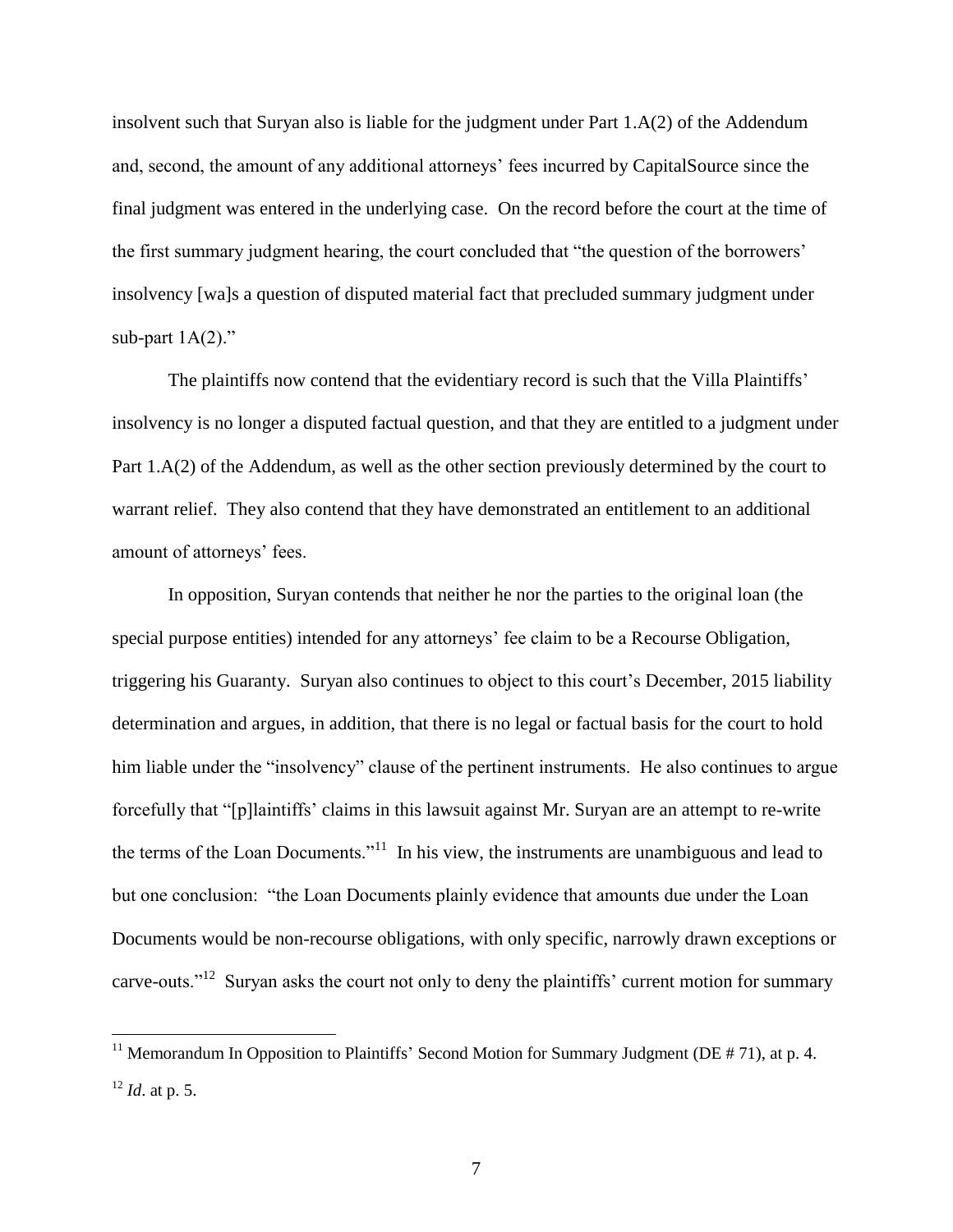judgment but also to "reconsider its previous summary judgment ruling regarding Section 1.B(D), and enter summary judgment in favor of Mr. Suryan on both claims."<sup>13</sup> According to Suryan, although the attorneys' fee judgment "is an amount due from the Borrower Entities under the Loan Documents, it is a non-recourse obligation that does not fall within any of the specifically defined, narrow exceptions to the Loan's non-recourse clause."<sup>14</sup>

Beneath these "plain language" arguments are several additional contentions. First, Suryan posits that any obligation to pay attorneys' fees expired when the loan was repaid.<sup>15</sup> Second, he contends that there is a dispute of material fact over whether the phrase "deficiency, loss or damage," as used in Section 1.A.(2), includes attorneys' fees.<sup>16</sup> Third, Suryan argues that the plaintiffs are not entitled to any additional attorneys' fees (over and above those already reduced to judgment in the underlying case) because they have not proved that such fees were incurred "in furtherance of their attempts to enforce the Guaranty."<sup>17</sup> Fourth, Suryan contends that because the Villa Plaintiffs' contractual obligation to pay attorneys' fees merged with the judgment in the underlying case, any obligation on his part for additional fees has been extinguished.<sup>18</sup>

Finally, Suryan contends that he should be allowed to litigate (or to re-litigate) the question of which entity, if any, has standing to enforce the Guaranty.<sup>19</sup> In his view, it is an open

<sup>14</sup> *Id*.

 $\overline{a}$ 

<sup>15</sup> *Id*. at 16.

<sup>16</sup> *Id*. at 17.

<sup>17</sup> *Id*. at 23.

 $^{18}$  *Id.* 

<sup>19</sup> *Id*. at 24-25.

<sup>13</sup> *Id*. at p. 5.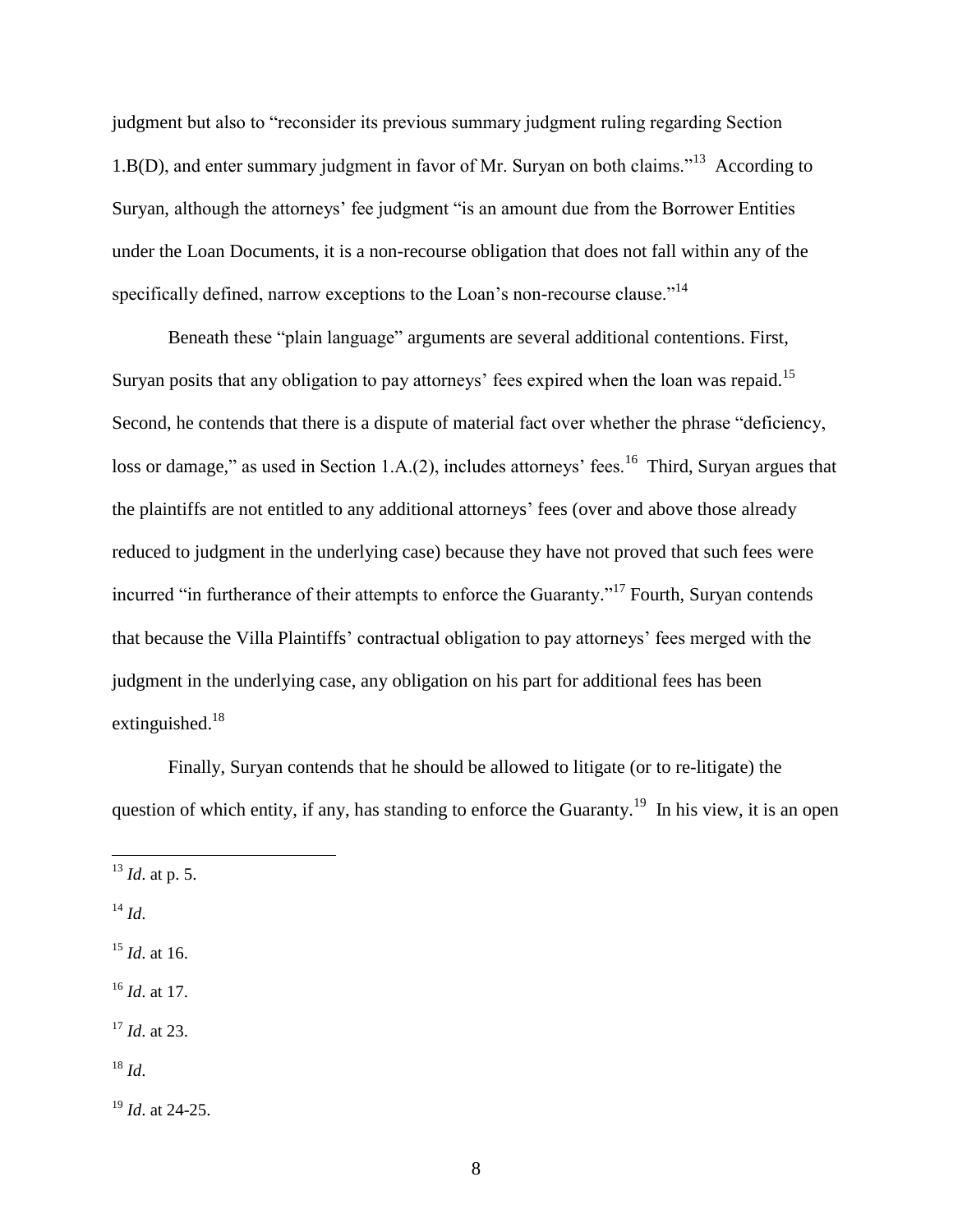question of who "owns" the Guaranty and who "paid" the attorneys' fees, thereby precluding the entry of summary judgment. $^{20}$ 

## The Summary Judgment Record

Viewed in the light most favorable to the non-moving party, the summary judgment record in this case discloses the following undisputed material facts.<sup>21</sup>

The Guaranty at issue is dated May 25, 2004. Suryan, as guarantor, executed the instrument "for the benefit of CapitalSource Finance, LLC, a Delaware limited liability company ('Lender')" to induce CapitalSource to lend \$35 million to the Villa Plaintiffs, which is defined as the "Loan" under the Guaranty, as evidenced by promissory notes secured by a deed of trust. Under Section 2.01 of the Guaranty, Suryan "hereby unconditionally guarantee[d]" the "due and punctual payment of each and every 'Recourse Obligation' (as defined in the Note)" and also agreed to pay every obligation of the borrower contained in an environmental indemnity and Section 6.20.3 of the deed of trust. Importantly, Section 2.02 of the Guaranty states that the "obligations of Guarantor hereunder shall remain in full force and effect without regard to, and shall not be affected or impaired by" any "release or discharge of Borrower from its liability under any of the Loan Documents." As well, under Section 2.03, Suryan unconditionally waived any defense to the enforcement of the Guaranty, including, under subsection (h) any defense that the obligation of the surety "must be neither larger in amount nor in any other aspects more burdensome than that of a principal."

 $20$  Although not required, the court will re-visit some of Suryan's arguments in this opinion for the sake of completeness. *See Schlotzhauer v. Morton*, 224 Md. App. 72, 85-86 (2015).

 $21$  Although there remain some factual disputes, none of them are material for purposes of summary judgment. *See Deutsche Bank Nat'l Trust Co. v. Brock*, 430 Md. 714, 726-33(2013)(affirming grant of summary judgment when no material factual disputes were discerned); *Catler v. Arent Fox, LLP*, 212 Md. App. 685, 706-08 (2013)(same)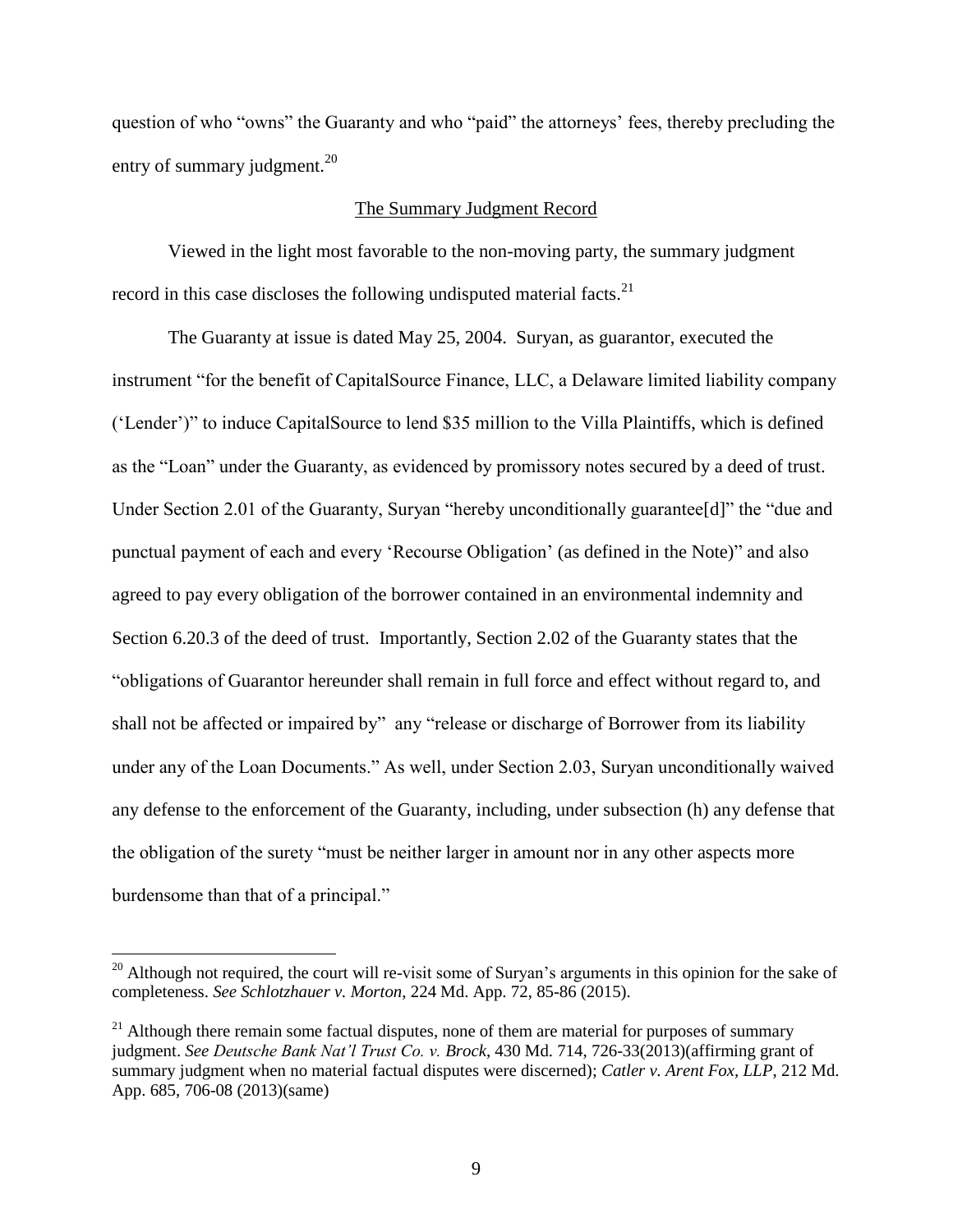The Tenth Loan Modification, dated May 14, 2010, identifies CSE Mortgage LLC, as the successor to CapitalSource Finance  $LLC$ <sup>22</sup> This instrument also identifies CSE Mortgage LLC as the "Lender, both in its text and in the signature block." Suryan signed the Tenth Loan Modification on behalf of all four Villa Parties. In addition, Suryan signed a joinder to the Tenth Loan Modification on behalf of Lyon Management Group, Inc., the property manager of the apartment complex. Suryan also signed, as part of the Tenth Loan Modification, an acknowledgement in which he "acknowledges, confirms, reaffirms and ratifies each of the terms and conditions of the Guaranty which is in full force and effect and acknowledges and agrees that the 'Loan Documents' (as defined therein) have been amended pursuant hereto and include this Agreement…." Suryan thus signed on to the Tenth Loan Modification on behalf of all relevant parties, including in his personal capacity as guarantor, and affirmed the continuing effect of his original Guaranty, all in favor of CSE Mortgage LLC as the "Lender."<sup>23</sup>

In March 2011, the Villa Plaintiffs notified CapitalSource and NorthStar that, in their view, CapitalSource had violated the Villa Plaintiffs' right of first refusal in connection with the loan, and requested a discounted loan payoff in order to avoid litigation. On behalf of the Villa Plaintiffs, Michael A. Barmettler, Esquire, first demanded a discounted payoff of 70% and, when that was rejected, demanded on April 14, 2011, an "80% discounted payoff of the Loan for the full satisfaction of all unpaid principal and fees." In exchange, the Villa Parties would grant "a release of claims in connection with the payoff."<sup>24</sup> This demand was rejected on that same day.

<sup>22</sup> Defendant's Summary Judgment Exhibit 11.

 $^{23}$  The parties had modified the Guaranty on May 31, 2007, in connection with the Second Loan Modification, which increased the amount of the loan. In that document, CSE Mortgage LLC is identified both as the successor to CapitalSource Finance LLC and as the "Lender." Defendant's Summary Judgment Exhibit 8.

<sup>&</sup>lt;sup>24</sup> Defendant's Summary Judgment Exhibit 12B (Letter dated April 14, 2011).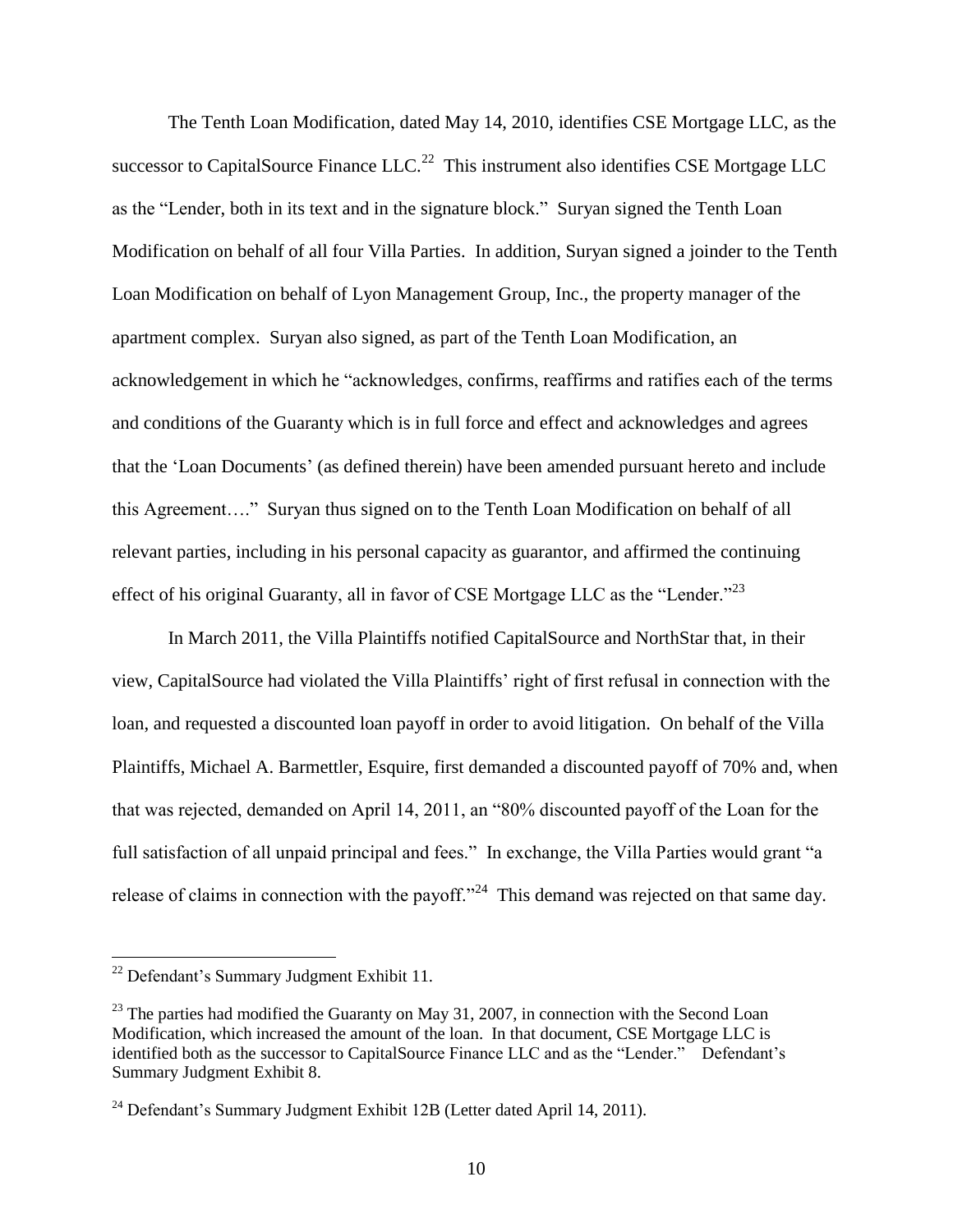By letter dated August 4, 2011, CapitalSource notified Suryan as the representative of the Borrowers, that "[t]he balance due to CSE Mortgage LLC, a Delaware limited liability company (the 'Lender') for payoff of the loan" to the Villa Parties was  $$28,700,520.30$ .<sup>25</sup>

The Villa Parties then sold the Villa Venetia apartment complex for \$44.75 million and paid off the loan in full. At no time did the Villa Plaintiffs or Suryan, the specific individual to whom the Villa Plaintiffs' loan payoff letter was sent, object to sending money in payment of the loan to CSE Mortgage LLC, as the Lender to the Borrowers under the Loan Documents. On August 19, 2011, a few days after paying off the loan and distributing the proceeds, the Villa Plaintiffs filed the complaint in the underlying case seeking millions in damages against two entities, CSE Mortgage LLC and CapitalSource Finance LLC, which they described as the Lender.

 The net sales proceeds, plus cash on hand after the loan was paid off, totaled \$14.6 million. Of that amount, \$13 million was distributed to the investors in the Villa Plaintiffs in accordance with their ownership interests, and also used to reimburse entities affiliated with the Villa Plaintiffs for certain renovation costs. Suryan directly received \$640,245 out of the sales proceeds.

The remaining \$1,467,500 was transferred on August 17, 2015 to a money market account held in the name of Lyon Housing (Villa Venetia) XLIII, LLC for the benefit of the Villa Plaintiffs. Of that amount, \$1 million was earmarked as a reserve to pay the anticipated litigation costs for the underlying case. The sum of \$447,000 was paid as a disposition fee to Lyon Housing (Villa Venetia) XLIII, LLC, the sole managing member of the Villa Plaintiffs.<sup>26</sup>

 $25$  Defendant's Summary Judgment Exhibit 12D (Letter dated August 4, 2011).

<sup>&</sup>lt;sup>26</sup> Suryan is the president of Lyon Villa Venetia Housing XLII LLC. Michael A. Barmettler, Esquire, is the secretary and general counsel of this entity.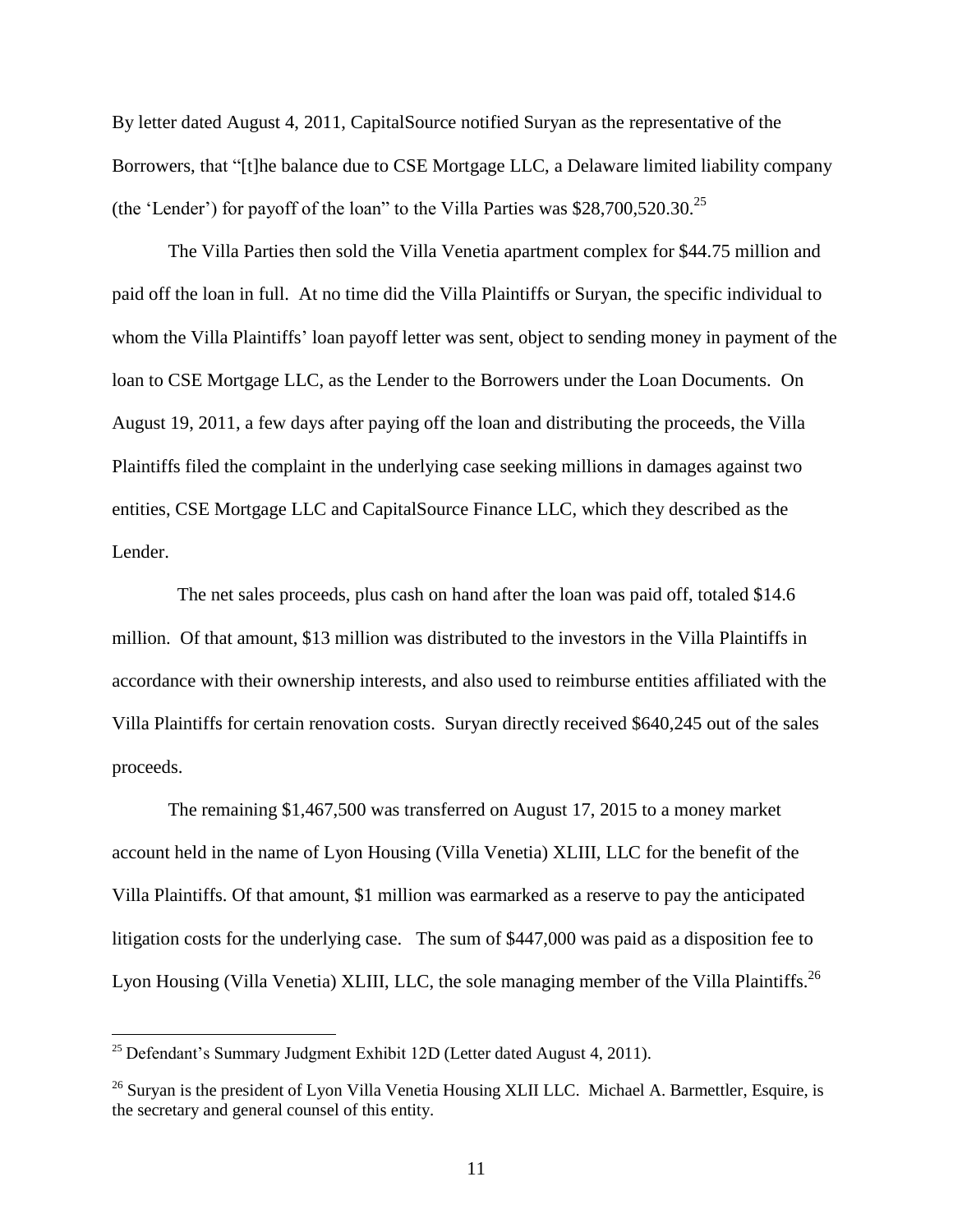As of August 19, 2011, the date the Villa Plaintiffs filed the underlying case, there remained available only \$1 million. No additional revenues, capital contributions or other liquid assets were acquired by the Villa Plaintiffs after the sale of the apartment complex.

As of August 25, 2015, the Villa Parties paid \$280,000 to one of its law firms, Sidley Austin LLP. As of that same date, the Villa parties had paid another \$355,000 to Brault Graham LLC, another one of its law firms. The Villa Parties also paid \$96,000 to FTI Consulting.

The firm of Womble Carlyle Sandridge & Rice LLP ("Womble Carlyle") was the original lead counsel for the Villa Plaintiffs in the underlying case. As of August 2012, Womble Carlyle had billed the Villa Plaintiffs \$1,001,087 for legal services in the underlying case. The Villa Parties have paid only \$414,000 of that amount, and more than \$500,000 billed by Womble Carlyle for the underlying litigation remains unpaid. The Villa Plaintiffs have disputed Womble Carlyle's bills, but the dispute has not been resolved.

In March 2015, the plaintiffs tendered a demand for payment to both the Villa Plaintiffs and to Suryan. Neither the Villa Plaintiffs nor Suryan has paid any portion of the judgment in the underlying case. The Villa Plaintiffs, as special purpose entities, largely have accomplished their purpose and the evidence of record is uncontroverted that they will not receive any cash or asset infusions.

The \$1 million reserve left from the sale of the apartment complex has been exhausted. Over \$500,000 is still owed to Womble Carlyle. Although the Villa Plaintiffs dispute that they owe their lead counsel in the underlying case any more money, the matter has not yet been resolved and the record indicates that Womble Carlyle has not abandoned its claim for additional compensation. Further, the Villa Plaintiffs have continued to accrue additional legal expenses in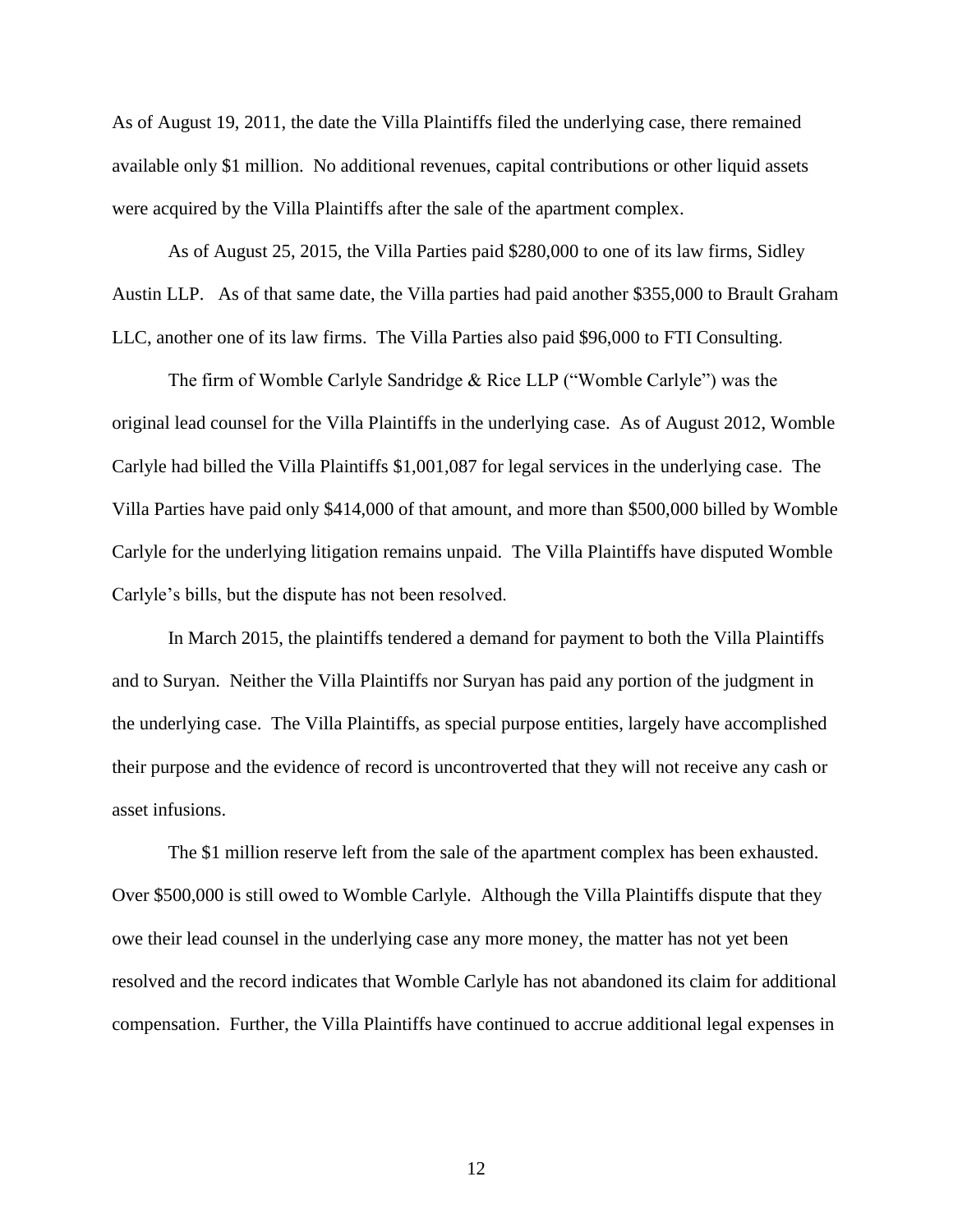connection with the second appeal (which they lost) and post-judgment discovery in the underlying case.

### The Plaintiffs Have Standing to Enforce the Guaranty

Suryan contends that there is a genuine factual issue as to the plaintiffs' standing to enforce the Guaranty, which he is entitled to litigate in this case. According to Suryan, "Plaintiffs have refused to disclose what entity owns the Guaranty, an issue critical to Mr. Suryan's standing and privity arguments."<sup>27</sup> He further contends that "these factual questions" have never been addressed – by the Plaintiffs, the Circuit Court or the Court of Special Appeals."<sup>28</sup> He also contends that the Court of Special Appeals twice got it wrong, and that CSE sold its rights as "the Lender" under the Loan Documents to NorthStar. The court finds these arguments to be without merit, as it did in the underlying case.

Plainly in issue in the underlying litigation was the factual question of whether the plaintiffs still owned the loan at the time, first, of the Tenth Loan Modification, and second, when they were sued by the Villa Plaintiffs. Also at issue in the underlying case was whether the Villa Plaintiffs were still obligors under the terms of the Loan Documents and the Tenth Loan Modification. This court found in the underlying case that the plaintiffs were "the Lender" and that they retained their entire contract rights against the Villa Plaintiffs, including the right to enforce their promises under the loan documents and the right to seek attorneys' fees. More specifically, this court found that CapitalSource Finance, LLC was the original lender. This court also found that its sister company, CSE Mortgage LLC succeeded it as the Lender, a fact which is plainly reflected in the express language of the Tenth Loan Modification (as well as

 $27$  Defendant's Memorandum In Opposition at p. 24 (footnote omitted).

<sup>28</sup> *Id*. at n. 14.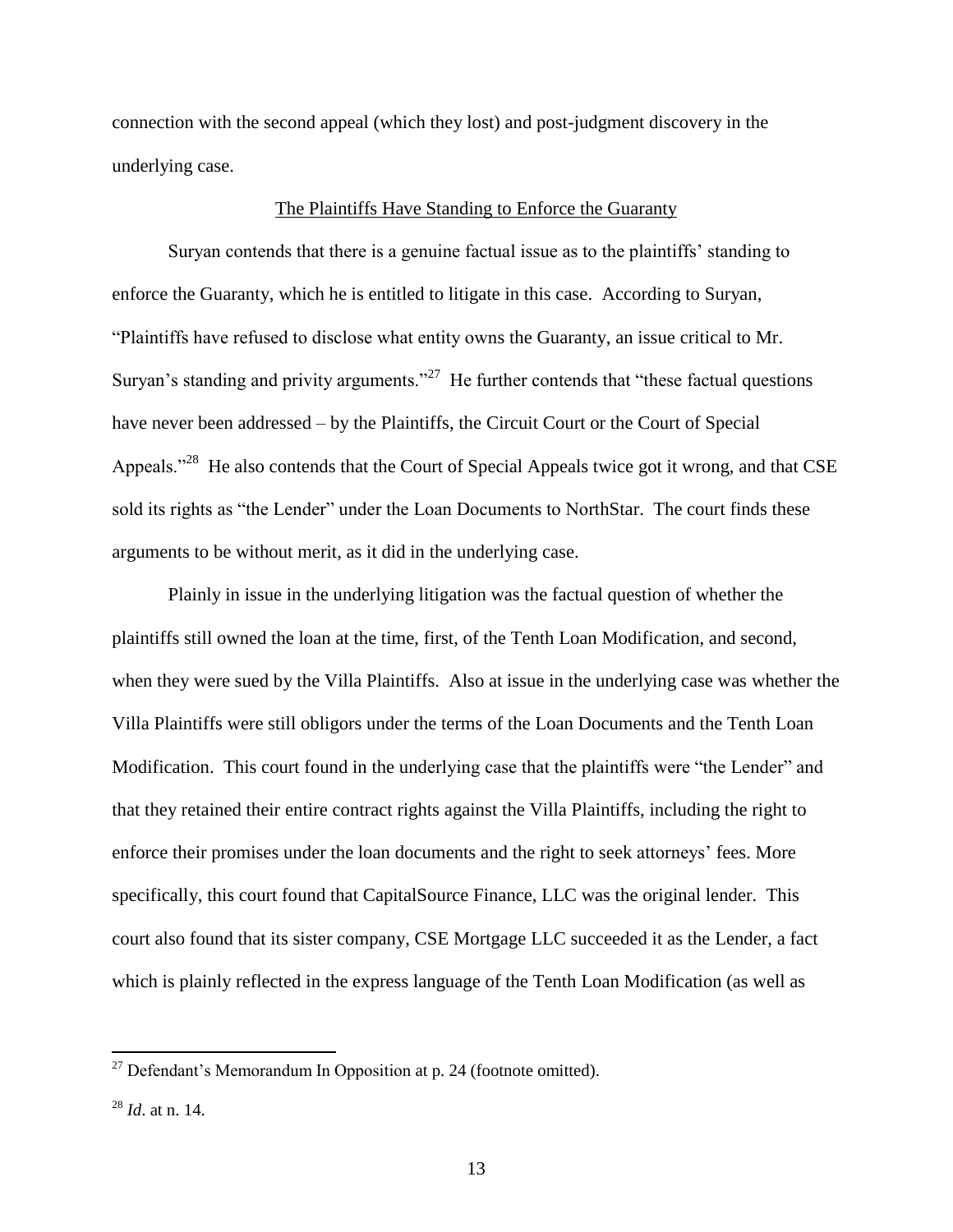previous loan modifications and other documents of record). These holdings, which were litigated in the underlying case, were affirmed on direct appeal.

In point of fact, the Court of Special Appeals twice rejected the Villa Plaintiffs' challenges to this court's liability rulings, including the holding that the plaintiffs were the parties which had the right to enforce the Villa Plaintiffs' promises under the Loan Documents. The plaintiffs' standing to enforce the Villa Plaintiffs' promises was in fact decided in the underlying litigation, and decided adversely to the Villa Plaintiffs. This court again rejected Suryan's challenge to standing in its December, 2015 ruling in favor of the plaintiffs' motion for partial summary judgment in this case. This court again rejects Suryan's challenge to standing.

Suryan has offered nothing new and his argument that he stands in a radically different position from the Villa Plaintiffs is specious. Suryan is the Guarantor of the Villa Plaintiffs Recourse Obligations under the Loan Documents. He also is the president of Lyon Housing Villa Venetia XLIII, which is the sole managing member of each of the four Villa Plaintiffs. The managing member is the only entity which has the right to control the actions of the Villa Plaintiffs, including the decision to prosecute litigation over the alleged breach of the right of first refusal under the Tenth Loan Modification. Suryan signed every single contract at issue in this litigation, either in a representative or personal capacity. The record shows that he knew about every key document (and signed the documents) and that his interests were perfectly aligned with the Villa Plaintiffs on the issue of the plaintiffs' standing to enforce the Loan Documents and any right to seek attorneys' fees. The record is uncontroverted that both Suryan and the general counsel to the managing member (who also is the general counsel to all of the Villa entities) was involved in and participated in the planning for the underlying litigation. Moreover, Suryan personally benefitted from the sale of the Villa apartment complex, receiving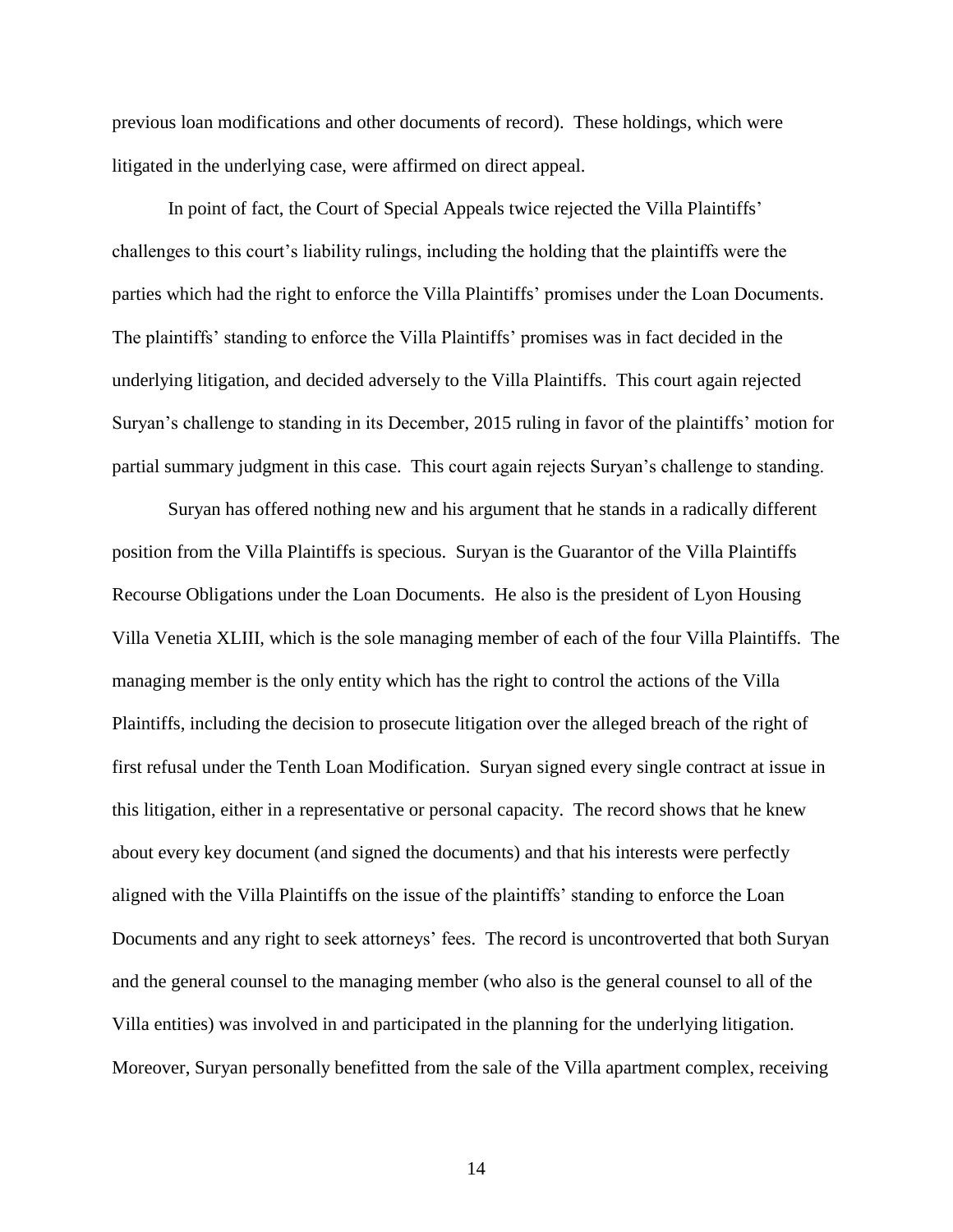directly \$640,254.00 in cash proceeds. The entity of which he served as president, Lyon Housing (Villa Venetia) XLIII, LLC, received a disposition fee of \$447,000.00, as a result of the sale. Suryan also has interests in the other Lyon entities which received distributions from the proceeds of the sale of the apartment complex, although the court does not know his percentage interests. The record could not be clearer that Suryan knew of, approved, and stood to personally benefit from, the earmarking of \$1 million of the sales proceeds as a reserve to pay for litigation by the Villa Plaintiffs against the plaintiffs in this case; litigation which was not successful but which drained the last penny of the Villa Plaintiffs' reserves.

There is no cogent basis for Suryan now to re-litigate the factual issue of the plaintiffs' "standing" to sue him under his Guaranty, and seek to recover a "recourse obligation" when the Villa Plaintiffs refused to pay the attorneys' fee judgment. The Court of Appeals has made it clear in several decisions that, under certain circumstances, it does not always require "strict" privity of parties <sup>29</sup> for purposes of *res judicata* and collateral estoppel. For example, in *Ugast v. LaFontaine*, 189 Md. 227 (1947), the Court of Appeals discussed when nonparties in a prior lawsuit are in privity with a party in that lawsuit for purposes of *res judicata*. In that case, the Court of Appeals said:

> But for the purpose of the application of the rule of *res judicata*, the term "parties" includes all persons who have a direct interest in the subject matter of the suit, and have a right to control the proceedings, make defense, examine the witnesses, and appeal if an appeal lies. So, where persons, although not formal parties of record, have a direct interest in the suit, and in the advancement of their interest take open and substantial control of its prosecution, or they are so far represented by another that their interests receive actual and efficient protection, any judgment recovered therein is conclusive upon them to the same extent as if they had been formal parties.

<sup>29</sup>*See Bernhard v. Bank of America Nat. Trust & Sav. Ass'n*., 19 Cal.2d 807 (1942); J. Lynch & R. Bourne, MODERN MARYLAND CIVIL PROCEDURE § 12.3(c) (2d ed. 2004).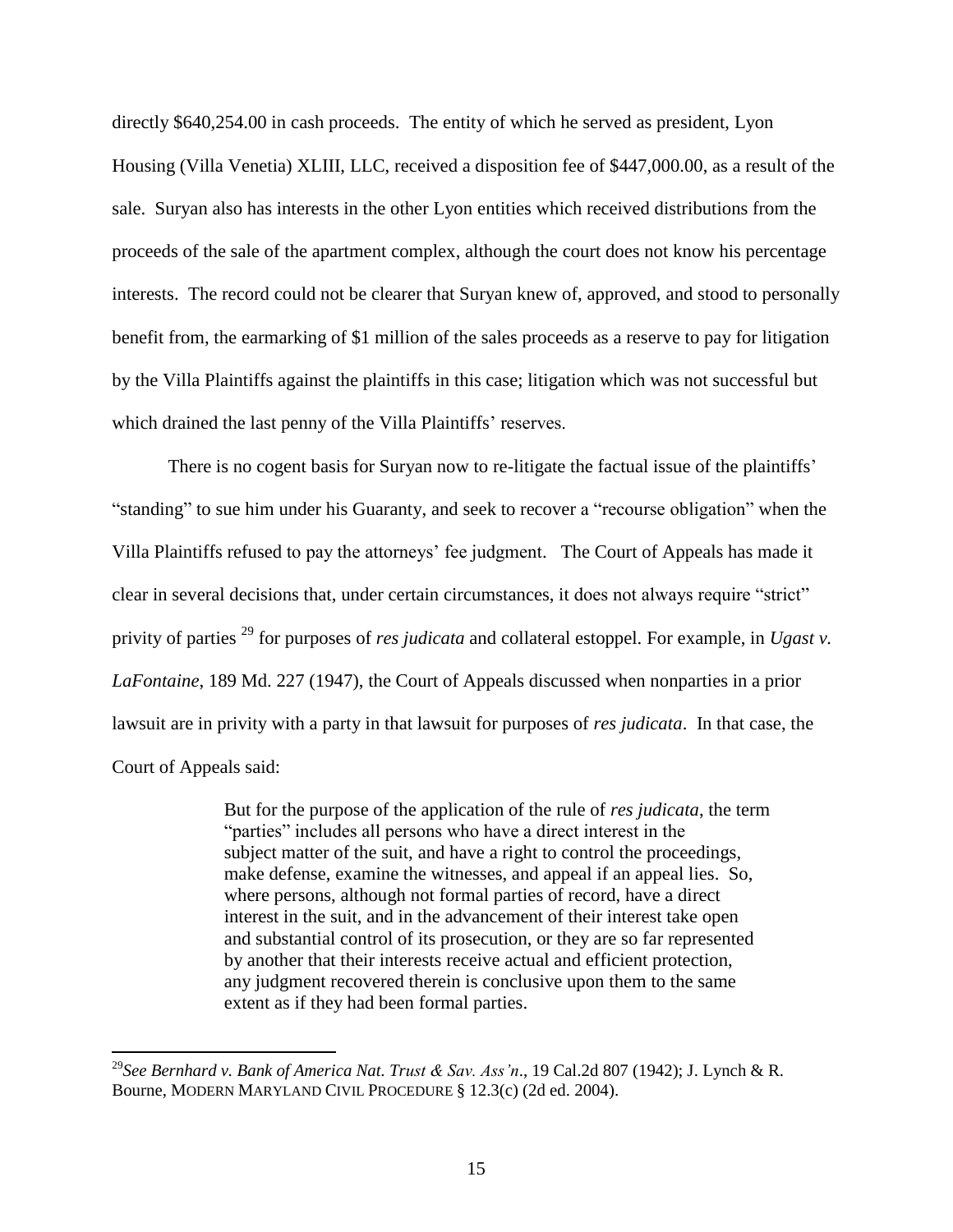189 Md. at 232-33 (citations omitted).

 $\overline{a}$ 

The holding of *Ugast* is reflected in the current version of Section 39 of the Restatement (Second) (1982) of Judgments. Section 39 provides: "A person who is not a party to an action but who controls or substantially participates in the control of the presentation on behalf of a party is bound by the determination of issues decided as though he were a party."<sup>30</sup> *Ugast* is cited in the Reporter's Note to comment a as a type of "privity through control" case. In discussing the elements of control, comment c to Section 39 states, in pertinent part: "It is sufficient that the choices were in the hands of counsel responsible to the controlling person; moreover, the requisite opportunity may exist even when it is shared with other persons." Section 39 plainly applies to Suryan in this case.

The reasoning of *Ugast* has been applied in a number of cases by the Court of Appeals and also supports binding Suryan to the prior liability rulings of this court, including the ruling on standing. *See, e.g., Cochran v. Griffith Energy*, 426 Md. 134, 140-42 (2012); *Greenwell v. American Guaranty Corp*., 262 Md. 102, 114 (1971); *Reddick v. State*, 213 Md. 18, 30 (1957). *Ugast* was applied by the Court of Special Appeals in *Douglas v. First Security FSB, Inc*., 101 Md. App. 170, 182-85 (1994), and that decision is instructive, as well.

In this case, it is manifest that there was a full and fair opportunity to litigate the plaintiffs' standing to enforce the Villa Plaintiffs' promises under the Loan Documents, and to recover for attorneys' fees in the underlying case. These issues were, in fact, actually litigated in the underlying case. A variant of estoppel applies in this context because the findings of fact that undergird the judgment against the Villa Plaintiffs, and which is now being urged to preclude

 $30$  As applied in this case, the doctrine more precisely is one of issue preclusion. As comment b notes: "The rule stated in the Section applies to issue preclusion, and not to claim preclusion, because the person controlling the litigation, as a non-party, is by definition asserting or defending a claim other than one he himself may have."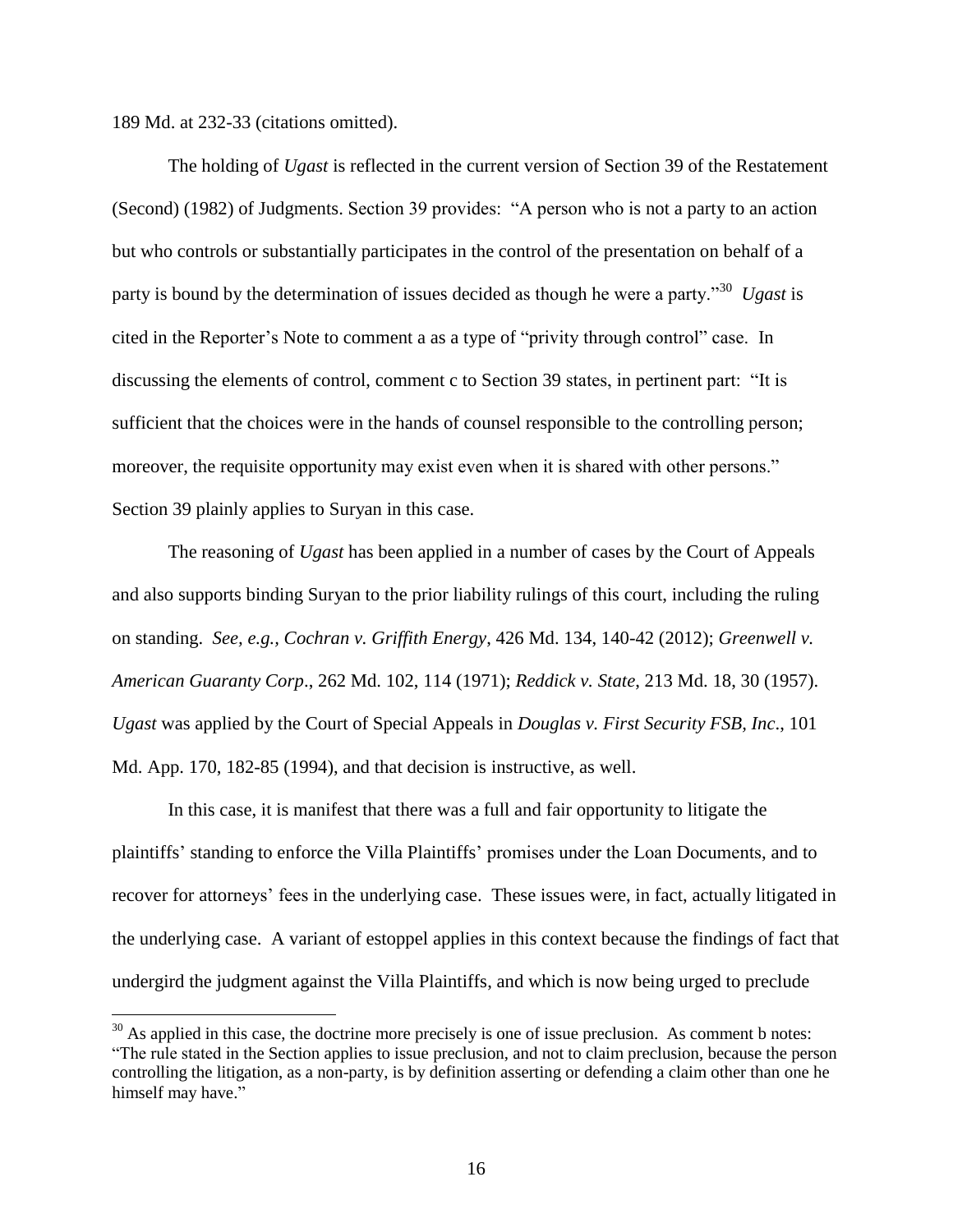Suryan from re-litigating the identity of "the Lender," was actually raised in the underlying proceeding and the facts necessary to resolve that question were adjudicated in that action. *See Colandrea v. Wilde Lake Community Ass'n, Inc*., 361 Md. 371, 391-92 (2000); *Burkett v. State*, 98 Md. App. 459, 466 (1993).

In *Greenwell*, which is close to the facts of this case, the Court of Appeals applied a preclusion doctrine to affirm the grant of summary judgment on behalf of a judgment creditor, against two guarantors, in St. Mary's County. The creditor had obtained a judgment against the principal debtor and a third guarantor in Florida. The other two guarantors were sued in Maryland. The Maryland trial court granted summary judgment for the lender and the Court of Appeals affirmed, holding: "On the record before us, it is palpably clear that the [Maryland guarantors] not only knew of the Florida suit against American Plastic [the borrower] and its coguarantor, but relied on its pendency to resist the first motion for summary judgment. They could have intervened, had they chosen to do so. Having decided not to do so, they cannot now relitigate the same question." *Greenwell*, 262 Md. at 114.

This court's ruling that the plaintiffs had standing to seek attorneys' fees as "the Lender" under the Loan Documents was twice affirmed on direct appeal. Nonetheless, Suryan contends there is a factual question in this case as to CapitalSource's ownership of the loan, and status as the lender, because of various transfers over time of the Villa Plaintiffs' loan into a securitization trust containing other loans, which created a collateralized debt obligation ("CDO").<sup>31</sup> There is no genuine issue of material fact in this regard; no such factual issue is generated by the record currently before the court, even when viewed most favorably to Suryan.

 $31$  Defendant's Summary Judgment Exhibits 9 & 10.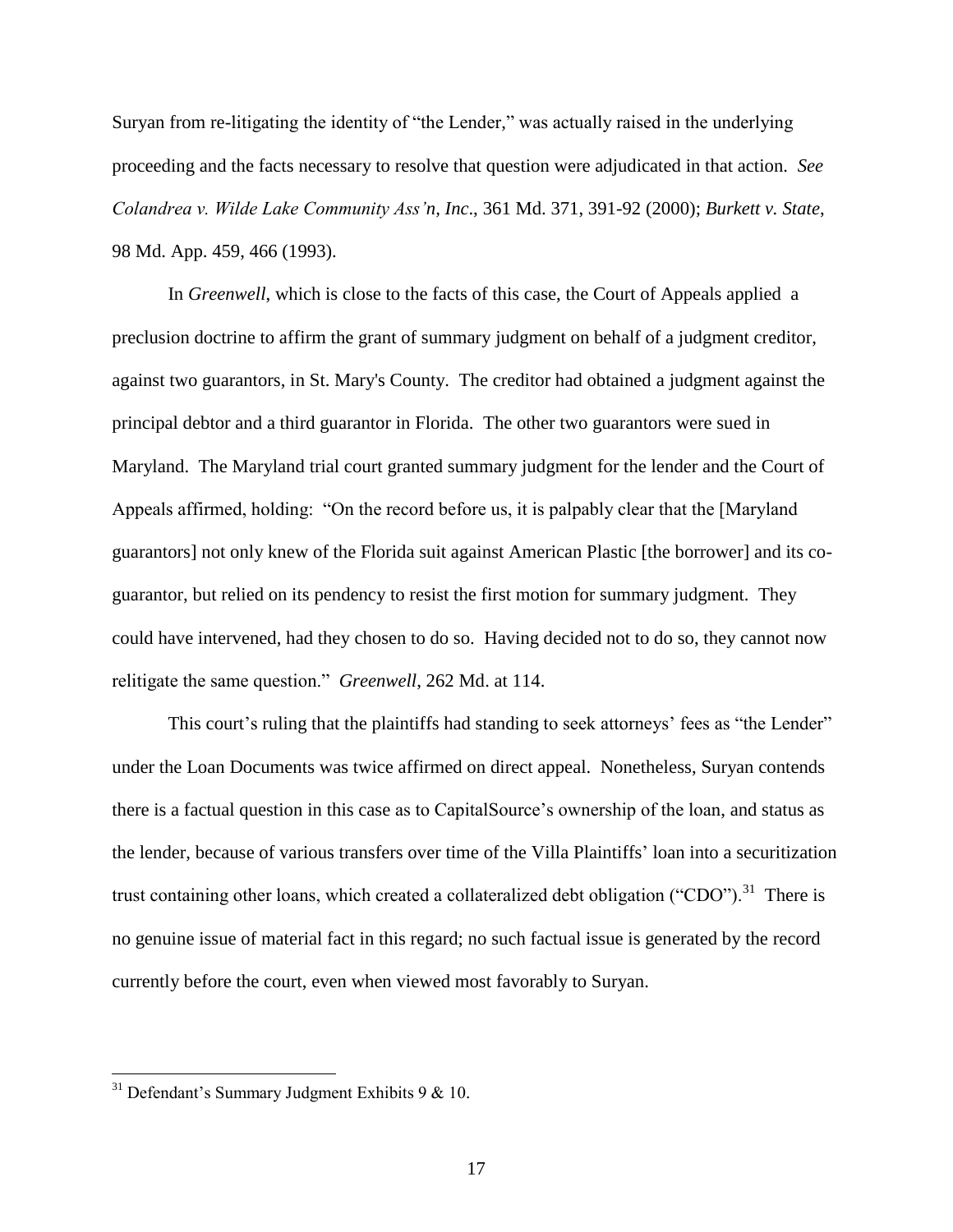In addition, all of this was at issue in the underlying case and was a subject of the opinion of the Court of Special Appeals on first appeal.<sup>32</sup> To re-cap, the original 2004 loan agreement allowed CapitalSource to sell the whole loan, sell participation interests in the loan, securitize the loan in a single asset securitization, or securitize the loan in a pooled loan securitization. By 2007, the Villa Plaintiffs' entire loan had been transferred into the CDO, CapitalSource Real Estate Loan LLC, 2006-A, which then conveyed its rights into a trust, CapitalSource Real Estate Loan Trust 2006-A. The trust then granted its rights in the CDO to a trustee, Wells Fargo Bank which, in turn, issued notes backed by the payments due on the pooled loans. CapitalSource purchased equity interests in most of the subordinated notes backed by the CDO. It also owned the trust certificates, which allowed it to retain a beneficial interest in the CDO trust, including the Villa Plaintiffs' loan.

All of this was publically disclosed in filings with the Securities and Exchange Commission, and reviewed by the Court of Special Appeals in its first decision. In the first appeal, the Villa Plaintiffs expressly argued that "CSE Mortgage and Capital Source did not have the right to attorney's fees because CSE Mortgage sold its rights to the Trust."<sup>33</sup> None of this changes the fact that, beginning with the second modification to the loan agreement in 2007, and continuing thereafter, the pertinent instruments between the parties defined "the Lender" as "CSE Mortgage LLC, a Delaware limited liability company, as successor to CapitalSource Finance LLC, a Delaware limited liability company." The Court of Special Appeals rejected this contention:

<sup>32</sup> *Lyon Villa Venetia LLC v. CSE Mortgage LLC*, No. 1860, Sept. Term, 2012 (March 11, 2014), at pp. 1- 5, 10-11, 15-16.

 $33$  Slip Op. at p. 17.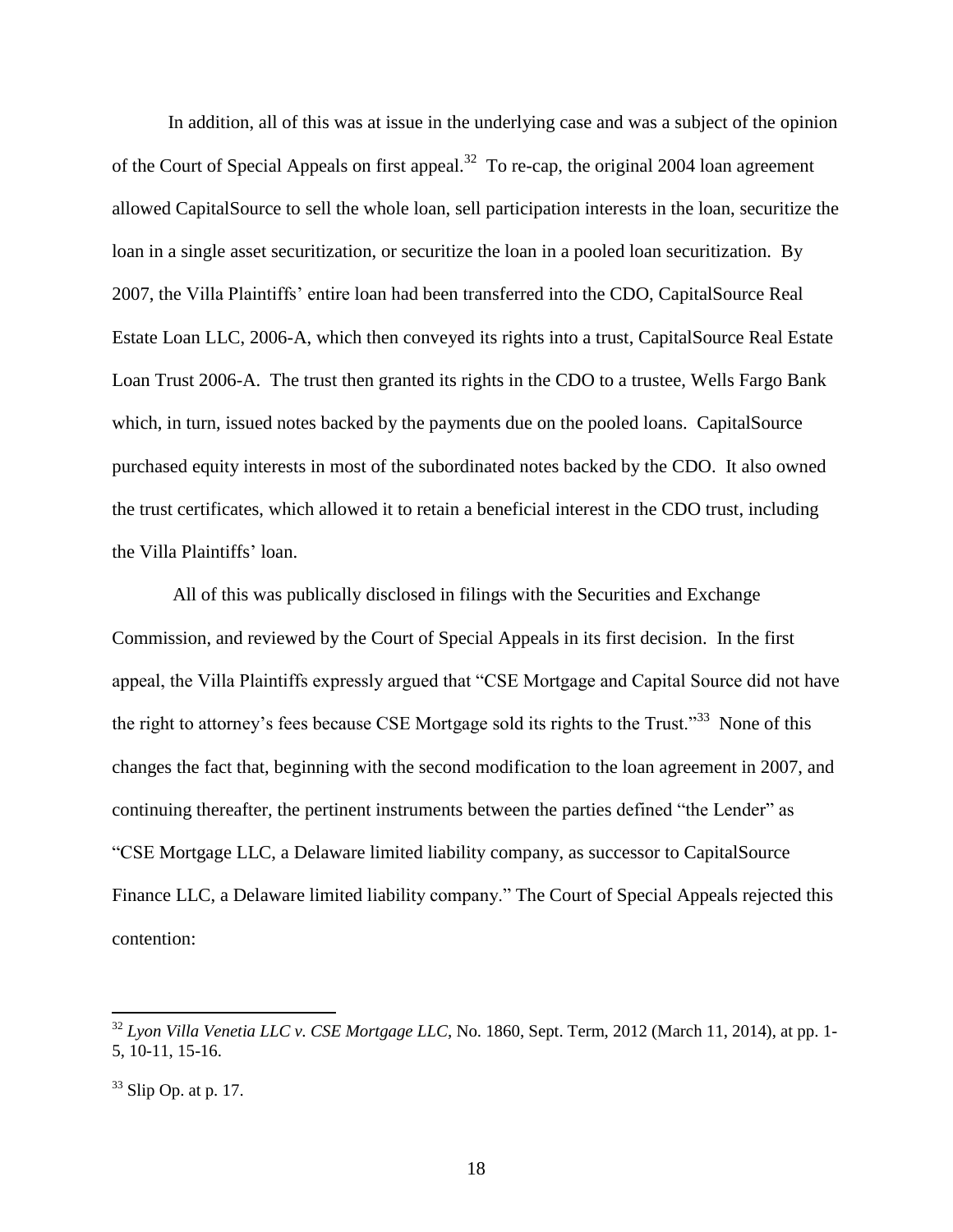We also conclude that CSE Mortgage is the Lender, not the Trust. The Villa Partners agreed in the Tenth Modification (and previous modifications) that the "Lender" for purposes of the modification was CSE Mortgage as successor to CapitalSource. Under the unambiguous language of the contract, CSE Mortgage indeed is the Lender and entitled to reimbursement of fees. When the loan was securitized prior to the Tenth Modification, only some parts of the bundle of rights were sold to the Trust as part of the routine securitization procedure; this did not make the Trust the new lender. Thus, the "Lender" keeps its agreed-upon meaning as defined by the contract: CSE Mortgage, as successor to CapitalSource.<sup>34</sup>

As noted above, this court's decision to award \$2.7 million in attorneys' fees was affirmed on second appeal. The Villa Plaintiffs attempted to re-litigate in the second appeal all of the liability findings, including standing, which the Court of Special Appeals had previously affirmed. The Court of Special Appeals rejected these arguments.<sup>35</sup>

Suryan was closely involved in the litigation of the underlying case, which resulted in the attorneys' fee judgment against the Villa Plaintiffs.<sup>36</sup> The record before this court shows that he had the right to control that litigation, through his position as the president of the sole managing member of the controlling limited liability company. This fact is uncontroverted, according to his own deposition and that of his general counsel, Michael A. Barmettler.<sup>37</sup> The Villa Plaintiffs' efforts to preclude CapitalSource from collecting attorneys' fees, on the ground that they did not have the right to enforce the Villa Plaintiffs' promises under the Loan Documents, has twice been rejected by an appellate court. There is no reason for any standing issues to be litigated

 $34$  Slip Op. at pp. 20-21.

<sup>35</sup> *Lyon Village Venetia, LLC v. CSE Mortgage LLC*, No. 31, Sept. Term, 2015 (February 4, 2016), at pp. 10-13.

<sup>36</sup> Deposition of Frank T. Suryan, Jr. (September 21, 2015), at 20:20-21:7; 47:6-17; 57:21-59:4; 74:22- 75:9; 76:15-77:16; 83:13-84: 5; 88:6-9; 89:3-11; 101:11-17.

 $37$  Deposition of Michael A. Barmettler, Esq. (August 25, 2015), at 88:17-89:9; 90:10-91:1. Mr. Barmettler picked Womble Carlyle, the law firm who represented the Villa parties in the underlying case, and the bills were sent to him. *Id*. at 93:3-8; 97:6-0. Suryan participated in discussions over these bills. *Id.* at 97:21-98:9; 99:5-9.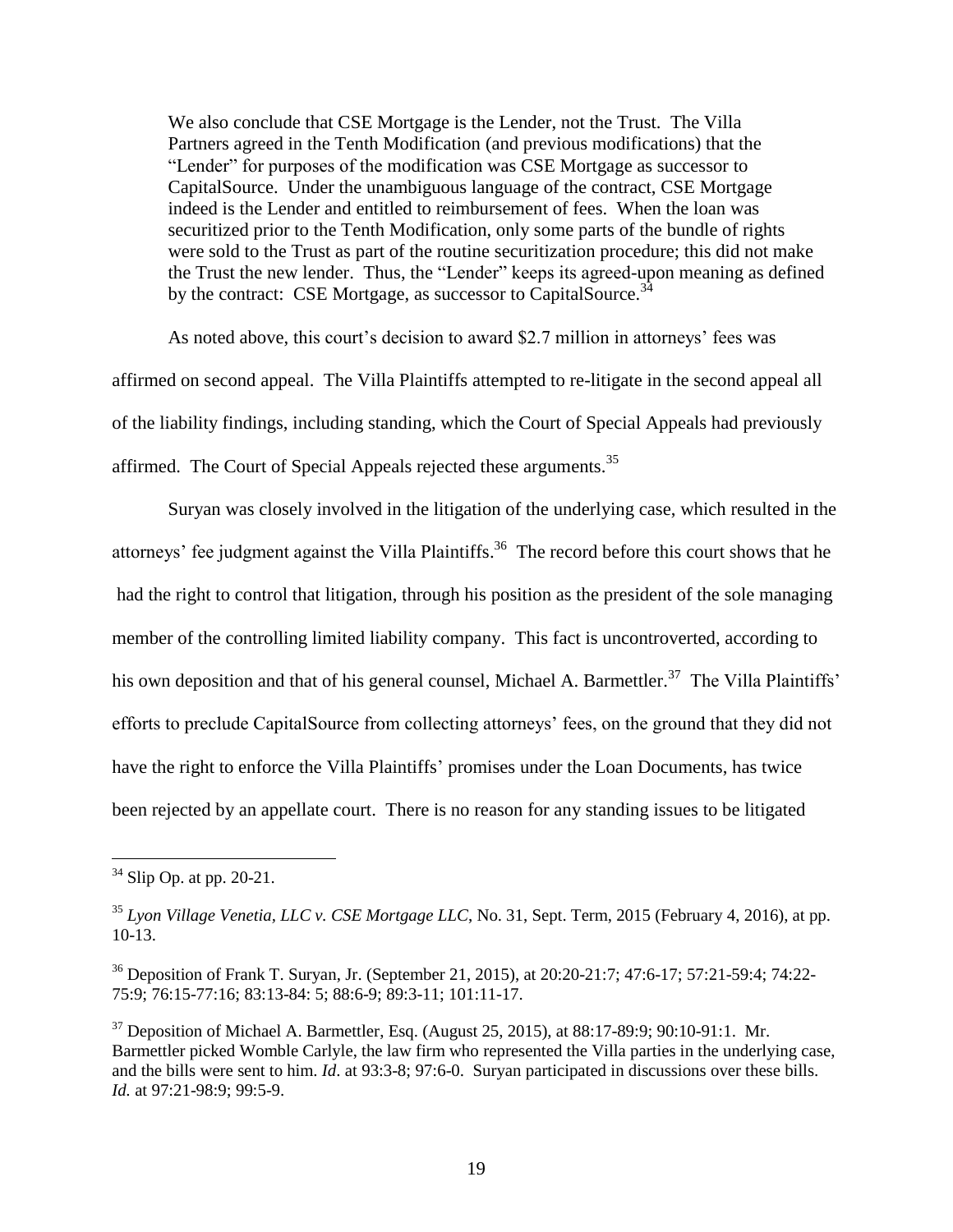again. Fairness, judicial economy and common sense militate against Suryan having a third bite at the same apple.<sup>38</sup>

### There is No Merger or Bar Effect of the Prior Judgment

Under section 2.01 of the Guaranty, Suryan unconditionally guaranteed the payment of every Recourse Obligation. Under section 2.02(d), Suryan's obligations are to "remain in full force and effect without regard to, and shall not be affected or impaired by . . . [a]ny release or discharge of Borrower from its liability under any of the Loan Documents." Under section 3.01 of the Guaranty, Suryan "agrees to pay all reasonable, out-of-pocket costs and expenses, including attorneys' fees and costs, which may be incurred by Lender in any effort to collect or enforce the obligations of Guarantor hereunder." In other words, Suryan contractually bound himself, separate and apart from any other fee-shifting clauses in the Loan Documents, to pay reasonable attorneys' fees and expenses in connection with efforts to enforce his guaranty obligation. Finally, under section 3.08 of the Guaranty, Suryan agreed that his obligations under the instrument of guaranty "shall continue in full force and effect until the obligations under the Loan Documents shall have been fully paid and performed . . . ."

The judgment in the underlying case does not for several reasons extinguish the plaintiffs' right to collect additional attorneys' fees under the plain language of the Guaranty. First, the Villa Plaintiffs are still contesting the underlying case. At the hearing on March 24, 2016, this court was advised that a petition for writ of certiorari had been filed with respect to the February 4, 2016, decision of the Court of Special Appeals. Fees may continue to accrue in that case until litigation in that case ceases. Suryan's contention, that his liability (or potential

 $38$  Suryan never sought to intervene in the underlying case, at any stage. Given his interest, it is likely that he could have intervened as of right had he sought to do so. *See Chapman v. Kamara*, 356 Md. 426, 442- 46 (1999)(holding that a party had a right to intervene in an effort to set aside a judgment because that judgment might later have preclusive effect on that person). Instead, Suryan waited until the Villa Plaintiffs had lost, twice, on direct appeal and seeks to re-start the litigation clock on standing anew.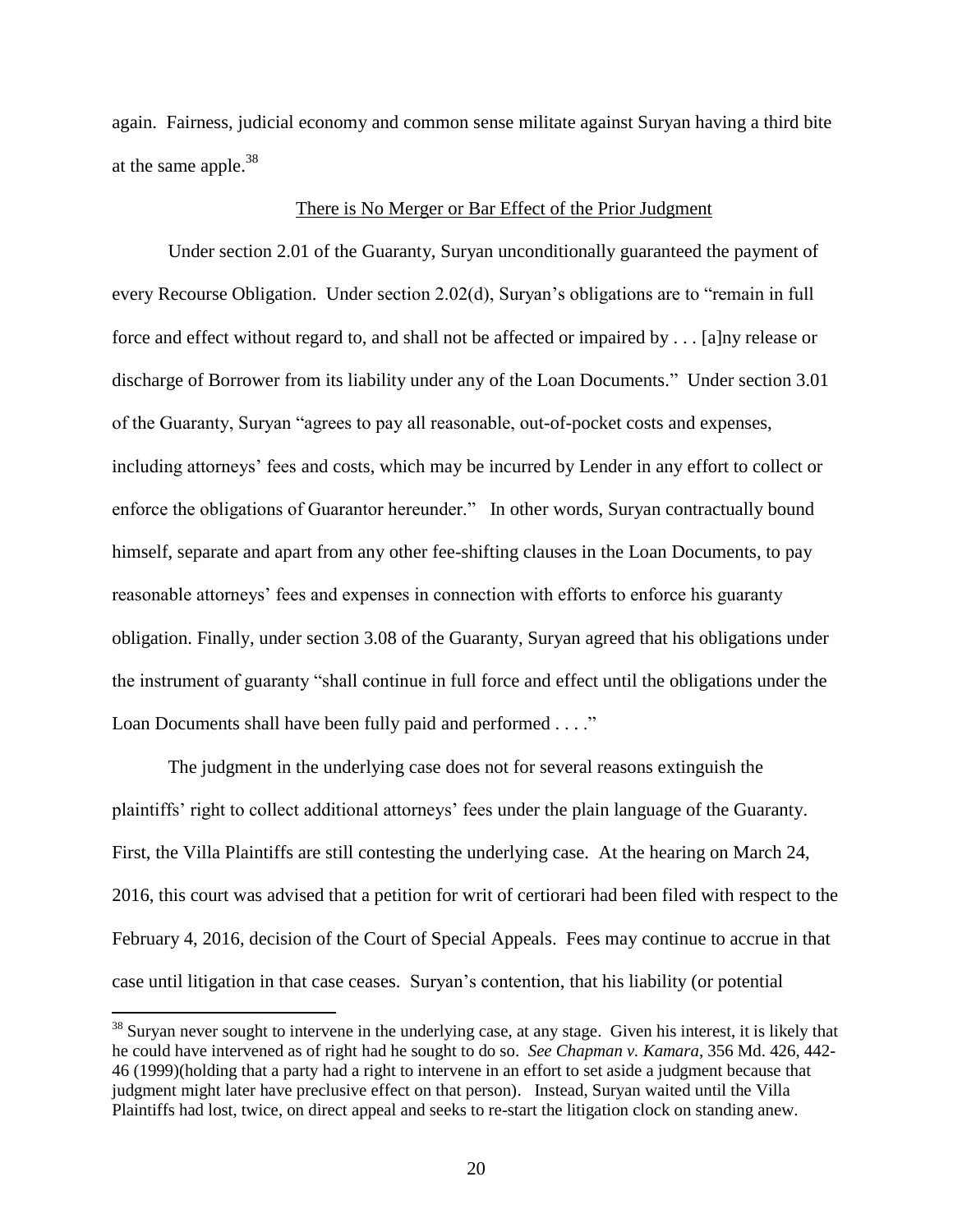liability) for attorneys' fees arising out of the underlying case ended after this court acted upon the first appellate remand, is meritless. *See SunTrust Bank v. Goldman*, 201 Md. App. 390, 403 (2011)("*[A]fter all appeal rights are exhausted and the judgment in this case becomes final*, appellant's contractual right to attorneys' fees will be extinguished because the agreement will have merged into that judgment.")(Emphasis added)

Second, the entry of a judgment against the Villa Plaintiffs does not extinguish Suryan's contractual obligations under the Guaranty, including his express obligation to pay reasonable attorneys' fees in any action to collect or enforce his obligations under the Guaranty. Section 2.02 of the Guaranty provides that the "obligations of Guarantor hereunder shall remain in full force and effect without regard to, and shall not be affected or impaired by . . . [a]ny release or discharge of Borrower from its liability under any of the Loan Documents." Section 2.06 of the Guaranty provides: "The obligation of Guarantor hereunder is independent of the obligations of Borrower . . . Lender's rights hereunder shall not be exhausted until all of the Guaranteed Obligations have been fully paid and performed." In short, the plaintiffs' claims under the Guaranty are independent causes of action, and these claims do not and did not merge into the judgment in the underlying case. The decision in *SunTrust Bank v. Goldman*, *supra*, cited by Suryan in support of his "merger and bar argument," as it relates to the Guaranty, is inapposite.

### The Judgment is a Recourse Obligation Under Both Sub-Parts of the Addendum

CapitalSource contends that under section 2.01 of the Guaranty, Suryan unconditionally guaranteed every Recourse Obligation as defined in the original promissory notes. Section 3.08 of the Guaranty, it observes, provides that the obligations of the Guarantor remain "in full force and effect until the obligations under the Loan Documents shall have been fully paid and performed. . . ." From there, CapitalSource argues that because this court has already decided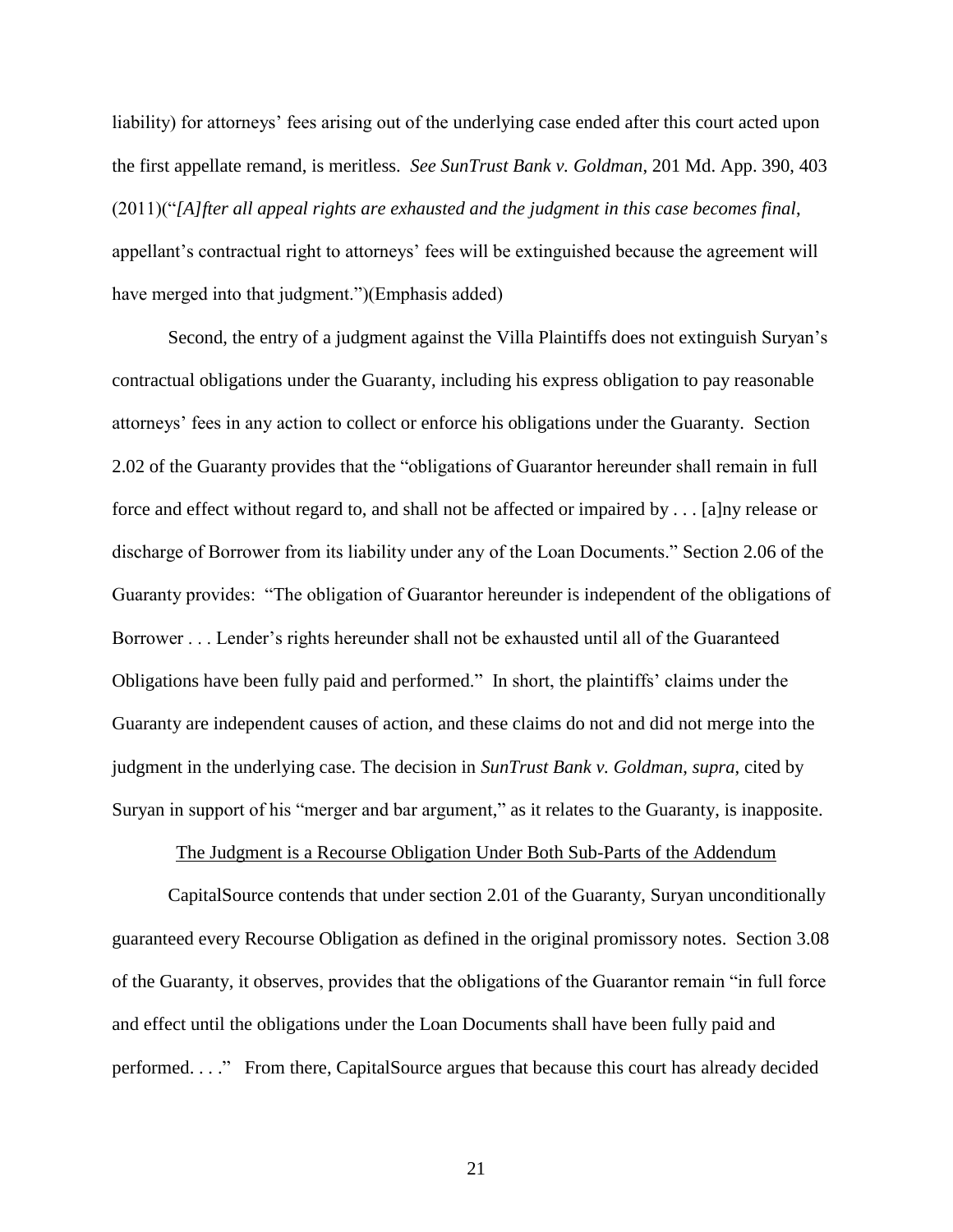that the borrowers have not fully performed their obligations under the Loan Documents, *i.e.,* to pay attorneys' fees and costs if they sued CapitalSource about the loan and lost, and that this obligation survived the pay-off of the loan, Suryan is obligated under the Guaranty to pay this award as a Recourse Obligation. According to CapitalSource, it may recover the legal fees and costs as a Recourse Obligation under two portions of Addendum A to the original Note; sub-part  $1.B(D)$  and sub-part  $1.A(2)$ .

Suryan contends that the attorneys' fee judgment is not a Recourse Obligation and that, in any event, his guaranty obligations ceased when the Villa Plaintiffs paid-off the loan, which occurred before it sued (and lost), thereby generating an attorneys' fee award. In his view, as well, no Recourse Obligations either have been triggered in this case or survived the repayment of the loan, which occurred before CapitalSource incurred any attorneys' fees or made any demand for payment.

This court applies the objective rules of contract interpretation when the terms of an instrument are disputed, giving effect to the words, as written. A contract must be construed in its entirety so that no meaningful portion is disregarded or nullified during the course of judicial construction. *Cochran v. Norkunas*, 398 Md. 1, 17-18 (2007). If a contract is unambiguous, the analysis generally ends, and parol evidence is not admissible to show the subjective intent of the parties. *General Motors Acceptance Corp. v. Daniels*, 303 Md. 254, 261-62 (1985); *Rothman v. Silver*, 245 Md. 292, 296 (1967).<sup>39</sup>

<sup>39</sup> Contrary to Suryan's contention, the decision in *Pacific Indemnity Co. v. Interstate Fire & Cas. Co*., 302 Md. 383 (1985), does not require this court to consider parol or extrinsic evidence of the parties' intent. In that case, Judge Rodowsky wrote that the court is to "construe unambiguous contracts as a matter of law." *Id.* at 389. It is only when a contract is ambiguous, that "extrinsic evidence may be consulted to determine the intention of the parties and whether the ambiguous language has a trade usage." *Id*. There is no ambiguity in this case; none.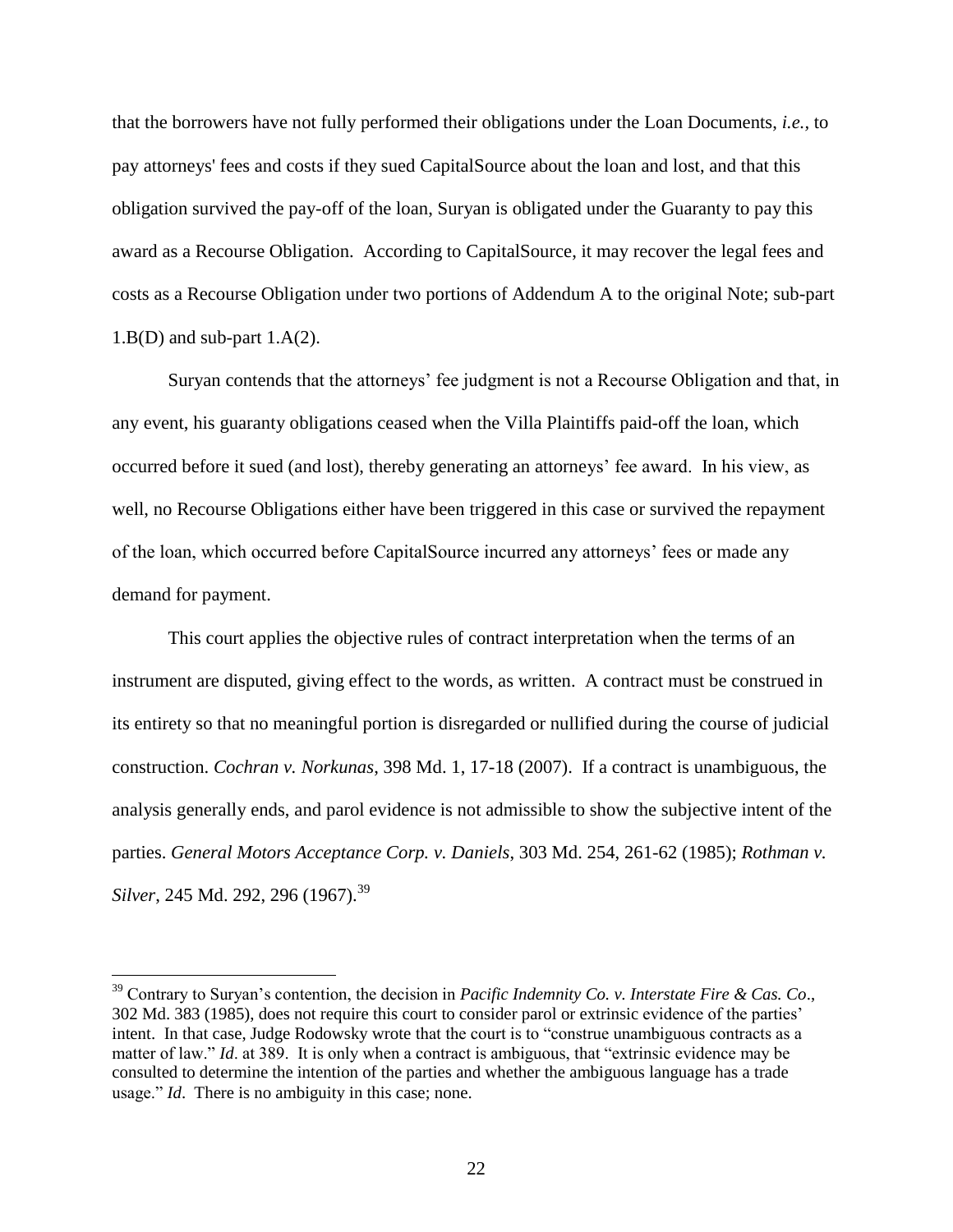These traditional rules apply to contracts of guaranty, which is the type of contract at issue in this case. *General Motors Acceptance Corp. v. Daniels*, 303 Md. at 261. Under settled Maryland law "when the contractual language [of a guaranty] is clear and unambiguous, and in the absence of fraud, duress, or mistake, parol evidence is not admissible to show the intention of the parties or to vary, alter, or contradict the terms of that contract." *Id*. If there is no ambiguity, the court's "search to determine the meaning of a contract is focused on the four corners of the agreement." *Cochran v. Norkunas*, 398 Md. 1, 17 (2007).

A contract is not ambiguous simply because the parties ascribe different meanings to the words and phrases at issue, as has occurred in this case. *Sierra Club v. Dominion Cove Point LNG, L.P*., 216 Md. App. 322, 331-32 (2014). In other words, "[a] contract is not ambiguous merely because the parties thereto cannot agree as to its proper interpretation." *Fultz v. Shaffer*, 111 Md. App. 278, 299 (1996). "[W]here a contract is plain and unambiguous, there is no room for construction, and it must be presumed that the parties meant what they expressed; and when the language of a contract is clear, the true test of what is meant is not what the parties to the contract intended it to mean, but what a reasonable person in the position of the parties would have thought it meant." *Board of Trustees v. Sherman*, 280 Md. 373, 380 (1977); *see Ray v. Eurice*, 201 Md. 115, 127 (1952).

Ordinarily, an ambiguity arises only when a reasonable, prudent person would consider the contract susceptible to more than one reasonable interpretation. *GMG Capital Investments, LLC v. Athenian Venture Partners I, L.P.,* 36 A.3d 776, 779-84 (Del. 2012); *Newell v. Johns Hopkins University*, 215 Md. App. 217, 235-37 (2013). If a contract is ambiguous, the parties' intent then becomes a question of fact and, again ordinarily, summary judgment is inappropriate. However, if a contract is unambiguous, the court may construe the language as a matter of law.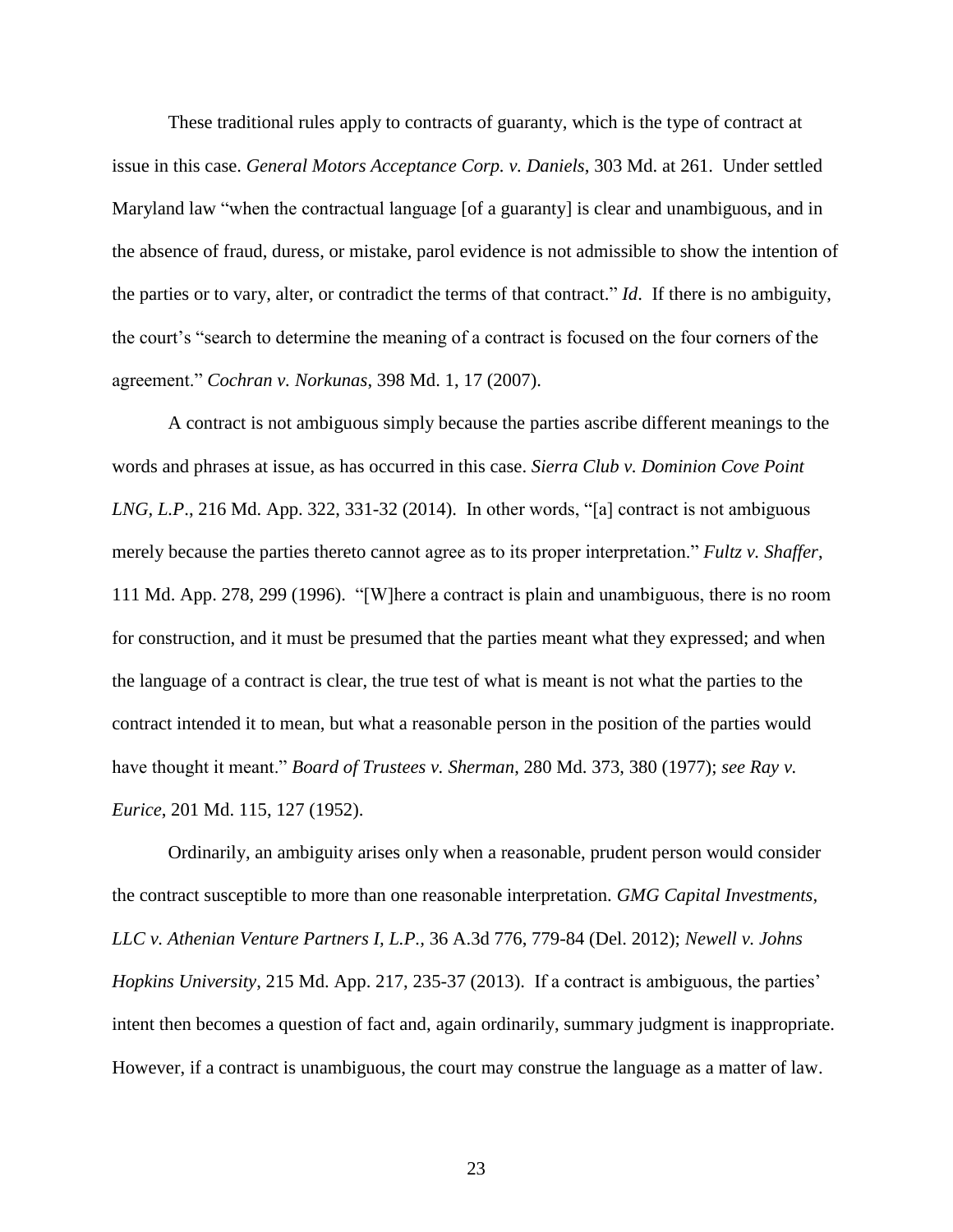*Pulliam v. Pulliam*, 222 Md. App. 578, 588 (2015); *Spengler v. Sears, Roebuck & Co.*, 163 Md. App. 220, 239 (2005); *State Highway Admin. v. Greiner Engineering Sciences, Inc*., 83 Md. App. 621, 638-39 (1990).

The contract in dispute is a guaranty; Suryan is secondarily liable to the plaintiffs "on his contract and his promise to answer for the debt, default, or miscarriage of another becomes absolute upon default of the principal debtor and the satisfaction of the conditions precedent to liability." *General Motors Acceptance Corp. v. Daniels*, 303 Md. at 260. The liability of a guarantor, which is created by contract, is limited to and governed by his specific contractual promises. *Plunkett v. Davis Sewing-Machine Co*., 84 Md. 529, 533 (1897).

The Court of Appeals has summarized its guidance for trial courts when interpreting commercial guaranties, as follows:

> A contract of guaranty is a form of commercial obligation, which should be construed in furtherance of its spirit without strict technical nicety to promote liberally the use and convenience of commercial intercourse. The words of a guaranty should receive a fair and reasonable interpretation to effectuate the intention of the parties, and the circumstances accompanying the transaction may be considered in seeking the intention of the parties. The Court should give the instrument that construction which will best accord with the intention as manifested by the language in the light of all the surrounding circumstances, without stretching the words beyond their import in favor of the creditor or restricting them in aid of the guarantor.

*Walton v. Washington County Hospital Ass'n*, 178 Md. 446, 450 (1940). This language from

*Walton* was quoted with approval and applied in *Greenwell v. American Guaranty Corp*., 262

Md. at 108, earlier discussed in connection with issue preclusion.

On May 25, 2004, the Villa Plaintiffs, four Delaware limited liability companies entered

into a loan agreement with CapitalSource Finance, LLC, to finance improvements to the Villa

Venetia residential apartment complex in Marina del Rey, California. In connection with that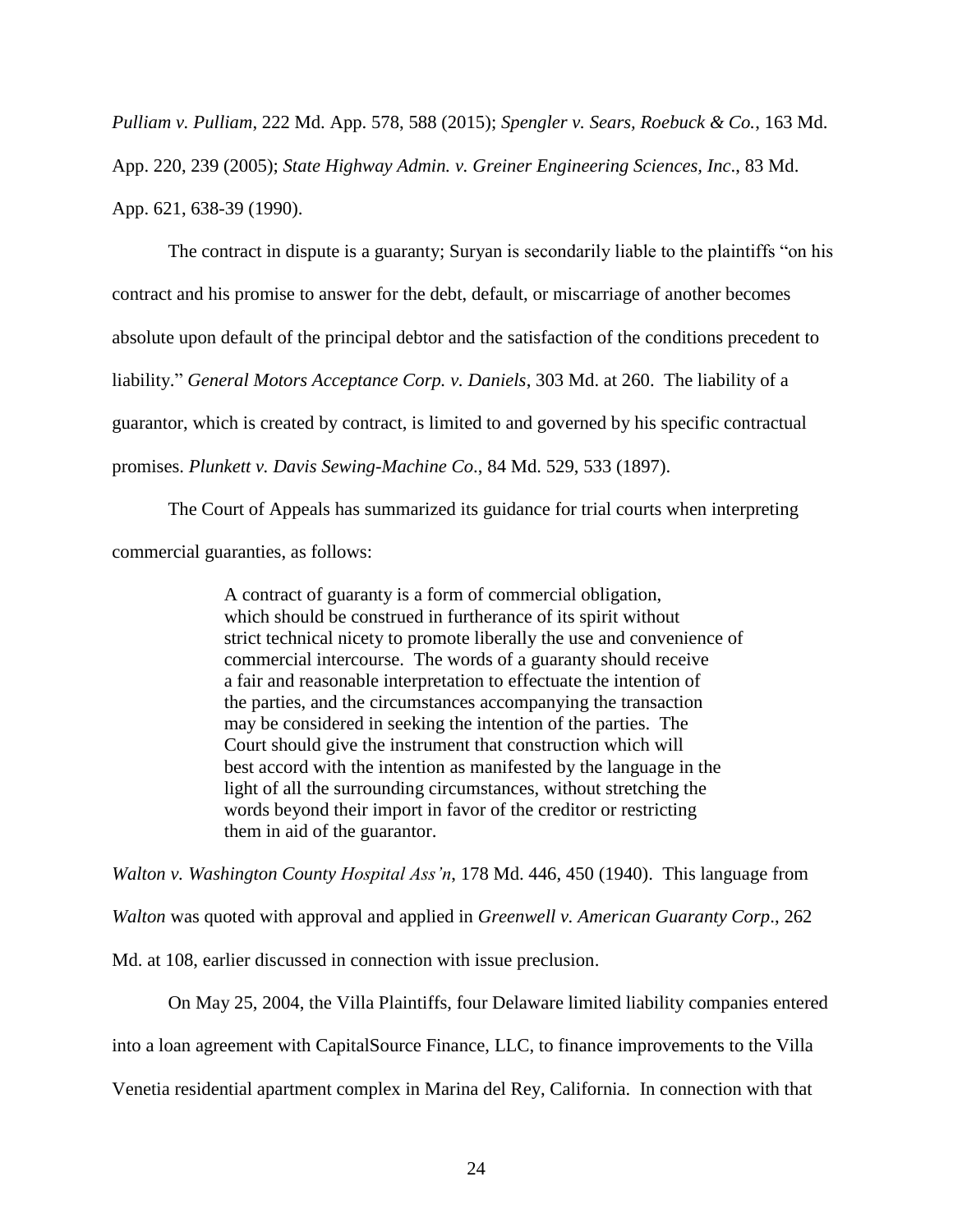loan, the borrowers executed seven identical promissory notes ("the Notes"), each in the amount of \$5 million. An addendum to each Note ("Addendum A") provides that the borrowers' personal liability under the loan is limited to certain matters defined in Addendum A and identified as "Recourse Obligations." The borrowers also executed a Deed of Trust, and other security agreements, also dated May 25, 2004. Under the loan agreement, an event of default is defined by reference to the Deed of Trust, as follows: "'Event of Default' has the meaning provided in the Deed of Trust."<sup>40</sup>

The Deed of Trust defines an event of default to mean "the occurrence of any of the following, regardless of the cause thereof, or the circumstances giving rise thereto… [the borrowers'] failure to make any payment of principal or interest when due in accordance with the terms of the Note, *or the failure to pay any other amounts due under the Note, this Deed of Trust or any other Loan Document within three days after written demand for the same* is made by [the lender]."(Emphasis added).<sup>41</sup>

As a condition of making the original loan, the lender required Suryan to sign a Guaranty. Under the Guaranty he signed, Suryan promised that he "unconditionally guarantees and agrees to timely perform and comply" with three obligations, the pertinent one of which is in this case "the due and punctual payment of each and every 'Recourse Obligation' (as defined in the Note). $^{342}$ 

CapitalSource contends that two provisions of Addendum A support its position that the unsatisfied attorneys' fee judgment is a Recourse Obligation for which Suryan is personally

 $^{40}$  Loan Agreement, dated May 25, 2004, Section 1, ¶10.

<sup>&</sup>lt;sup>41</sup> Deed of Trust, recorded May 28, 2004.

 $42$  Guaranty, § 2.01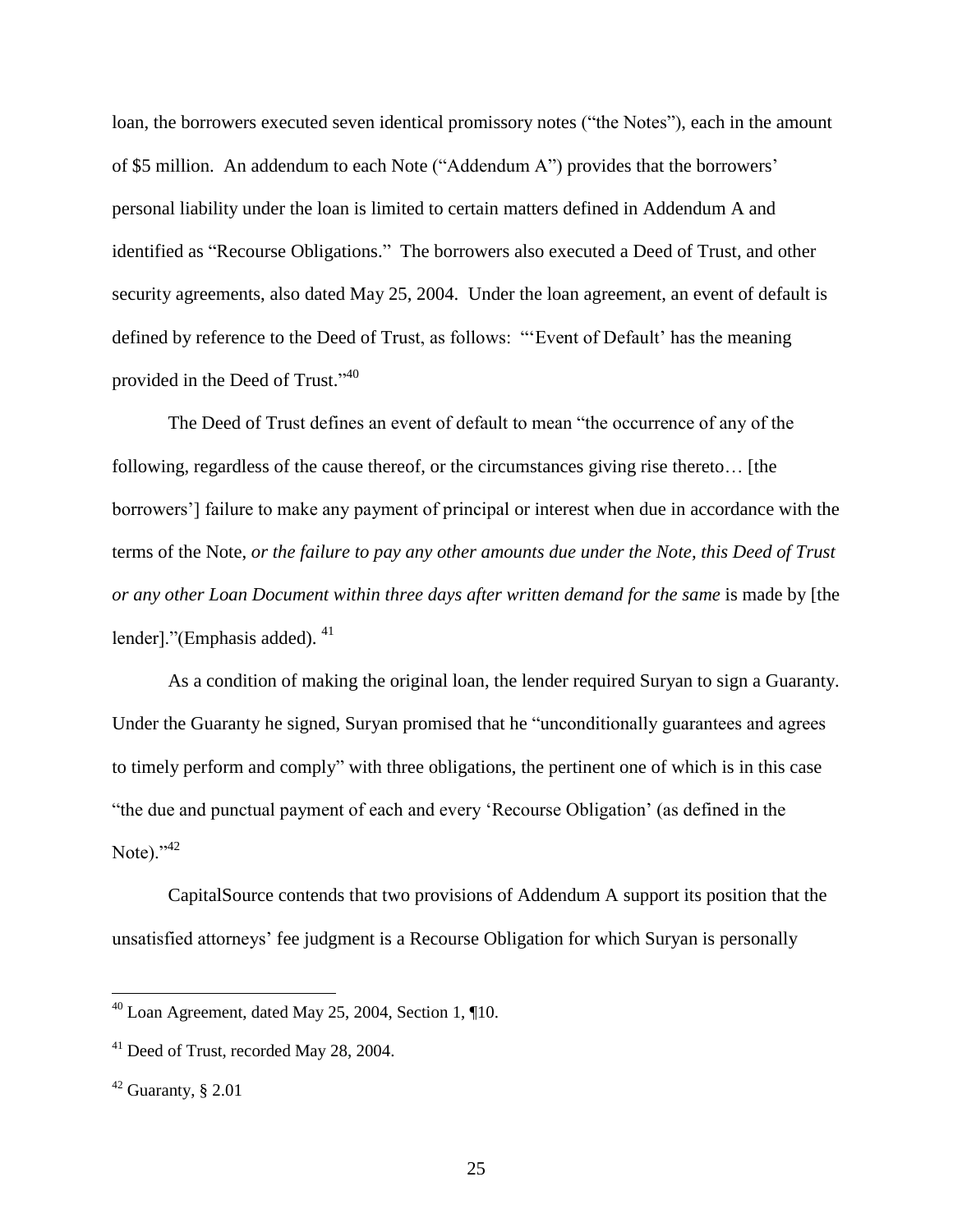liable. According to CapitalSource, the unsatisfied judgment is a Recourse Obligation under both sub-part 1.A(2) and sub-part 1.B(D) of the Addendum. Sub-part 1.A(2) of the Addendum A defines a Recourse Obligation to include "*any deficiency, loss or damage suffered by Lender because of* . . . any collusive or voluntary bankruptcy, *insolvency*, liquidation, reorganization, creditor assignment or similar relief or proceeding relating to Borrower."<sup>43</sup>(Emphasis added). Sub-part1B(D) of the Addendum recites: "Notwithstanding anything to the contrary contained in any Loan Document, nothing shall be deemed in any way to impair, limit or prejudice the rights of Lender . . . to recover from Borrower *all legal fees and other expenses incurred by Lender in enforcing any rights it may have under the Loan Documents following a default.*"(Emphasis added). The Addendum concludes with the following statement: "The obligations under the Loan for which Borrower has personal liability under the terms of this Addendum (including under subsections (A), (B) and (C)) are collectively referred to as the "'Recourse Obligations.'"

In October 2005, the original loan was modified. The parties entered into a Loan Modification Agreement, which incorporated the definition of Recourse Obligations as set out in the Addendum to the original notes. Suryan signed an acknowledgement and reaffirmation of his Guaranty. The loan was modified again in 2007, and Suryan again reaffirmed his Guaranty.

In May 2010, the parties entered into the Tenth Loan Modification, the main purpose of which was to extend the maturity date of the loan. The Tenth Loan Modification did not change the definition of Recourse Obligations in the Addendum. Further, section 6.10 of the Tenth Loan Modification obligated the debtors to reimburse the Lender for all attorneys' fees and expenses "incurred by Lender in connection with the enforcement of Lender's rights under this Agreement and each of the other Existing Loan Documents," and, also provided that "Borrower's

 $43$  Addendum A,  $\S$  1.A.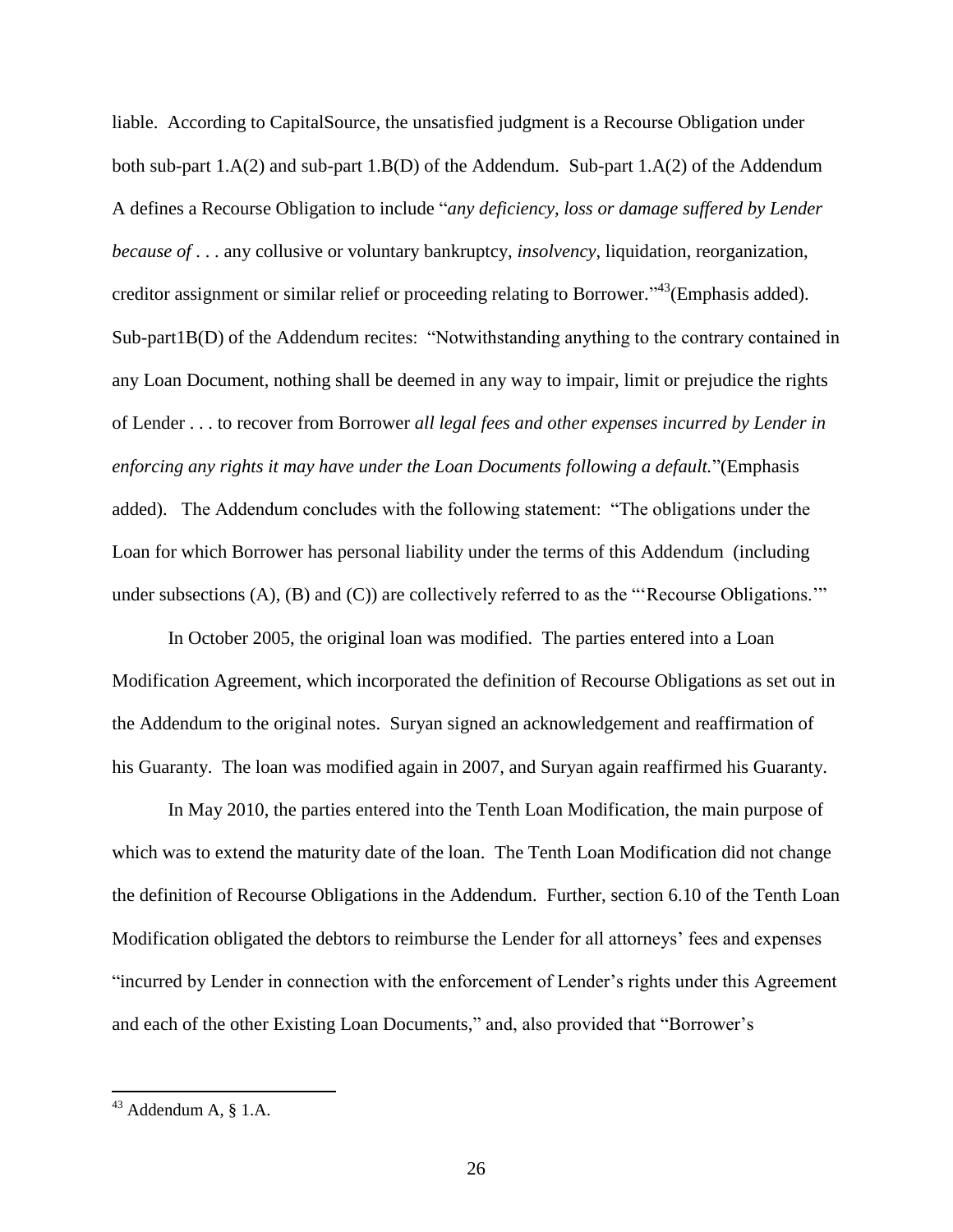reimbursement obligation shall be part of the indebtedness secured by the Existing Loan Documents."

In August 2011, the Villa Venetia property was sold, the loan paid off and, immediately thereafter, the Villa Plaintiffs sued CapitalSource in this court. The claim ultimately pressed by the borrowers was that CapitalSource had misrepresented its ability and intention to comply with a right of first refusal contained in the Tenth Loan Modification. This court granted summary judgment against the borrowers, concluding that as a matter of law all of the claims it asserted in the case, however characterized, had been released under section 5.2 of the Tenth Loan Modification. This ruling, along with the holding that the borrowers were liable for the defendants' reasonable attorneys' fees and costs, was affirmed on appeal. After a hearing on the limited remand, the court entered a judgment in favor of the defendants and against the borrowers for \$2.7 million on February 20, 2015. Demands for payment were tendered to the debtors and Suryan on March 25, 2015. This decision was affirmed on the second appeal, in a decision dated February 4, 2016.

As the court ruled on December 18,  $2015<sup>44</sup>$ , the Loan Documents are unambiguous. Plainly read, the Loan Documents (including the Guaranty), when considered as a whole and afforded their ordinary meaning lead the court to conclude that the original borrowers were subject to a Recourse Obligation for the attorneys' fees in question and that Suryan, likewise, is subject to such a Recourse Obligation. In this court's view, this is the only commercially reasonable reading of the Loan Documents, including Addendum A. The purpose of the Guaranty, in the context of this commercial loan, and as determined from the plain language of the instruments, was not simply to guaranty re-payment of principal and interest; it also was to assure the borrowers' performance of specific promises under the Loan Documents, including a

 $44$  Memorandum and Order, entered on December 18, 2015 (DE #53, DE #54).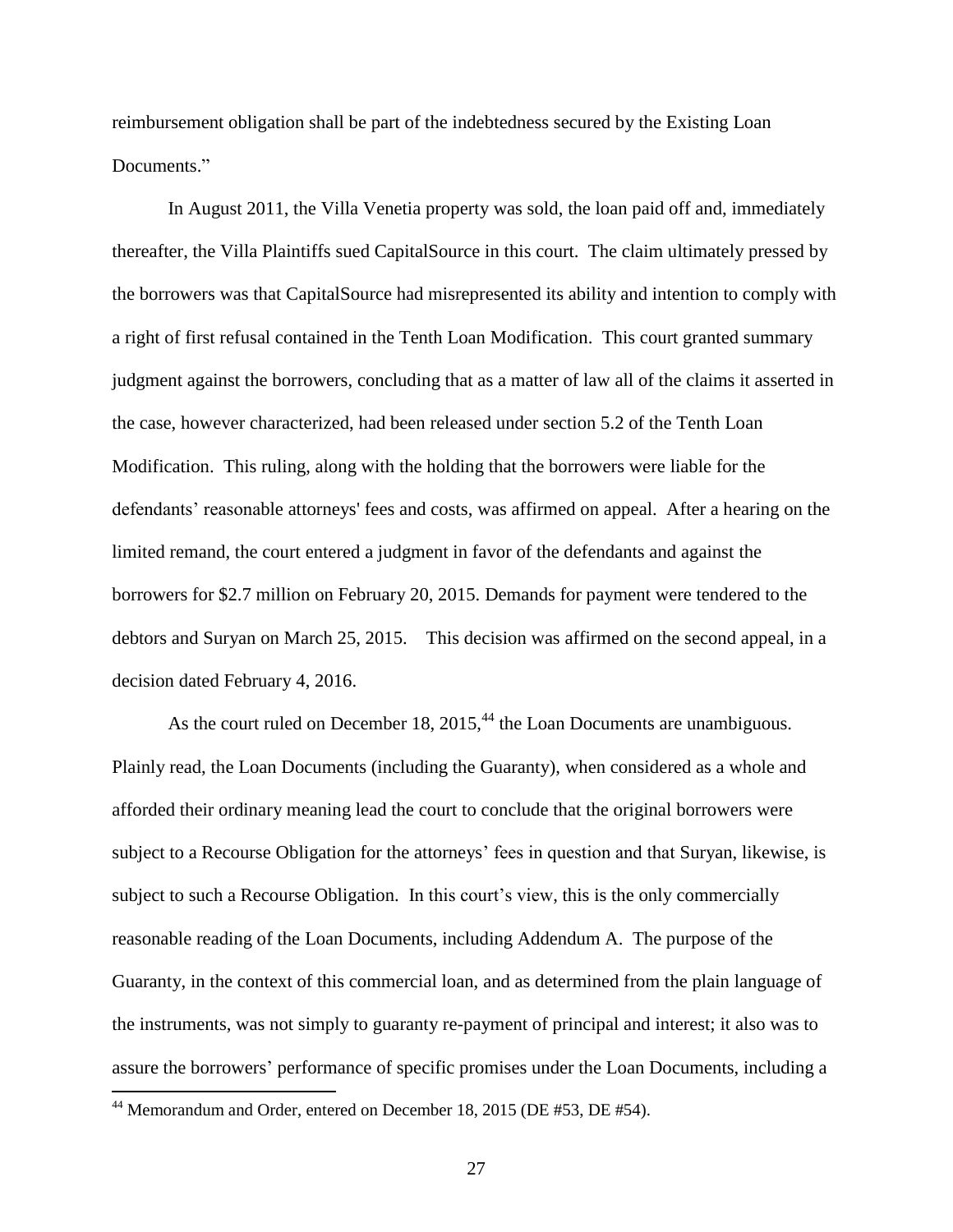clear and express promise to pay CapitalSource's attorneys' fees if the borrowers sued CapitalSource, and lost, as it did in this case because the claim already had been released.<sup>45</sup> The release bargained for in section 5.2 of the Tenth Loan Modification was an important promise made by the borrowers under the Loan Documents, and a right specifically granted under those documents to CapitalSource.<sup>46</sup>

Suryan argues that he is not personally liable for the attorneys' fees the plaintiffs were forced to incur in defending the Villa Plaintiffs' unsuccessful action, contending that they were not a Recourse Obligation. The court disagrees. Suryan's interpretation of the Loan Documents, including Addendum A, is commercially unreasonable and an untenable interpretation of the contract and, most importantly not what was bargained for by the parties under the Loan Documents.<sup>47</sup>

The court previously determined that Suryan was liable under Sub-part 1.B(D) of the Addendum, and that holding is reaffirmed. Suryan contends that at least four elements must be present for him to be responsible under Sub-part 1A.(2). He posits that there must be a confluence of (1) a collusive or involuntary (2) insolvency in connection with (3) a proceeding, which was (4) "because of" all of the above. Absent the alignment of all four of these stars, there can be no Recourse Obligation. Those contentions are addressed below.

<sup>&</sup>lt;sup>45</sup> Again, Survan's argument that any "insolvency carve-out" was extinguished when the loan was repaid by the borrowers is without merit; it has no support in the plain language of the instruments. Although the Deed of Trust is the source of the definition of an event of default, by the express terms of the Loan Agreement, section 6.26 of the Deed of Trust, contrary to Suryan's contention, does not limit the Recourse Obligations defined in Addendum A or define when, or how, they expire or are otherwise satisfied.

<sup>&</sup>lt;sup>46</sup> Survan signed the Tenth Loan Modification in January 2010 on behalf of all of the borrowers, as well as on behalf of the property manager, Lyon Management Group, Inc.

<sup>47</sup> Interest in this case runs from the date of the demand on the guarantor. *Walton v. Washington County Hospital Ass'n*., 178 Md. at 452-53.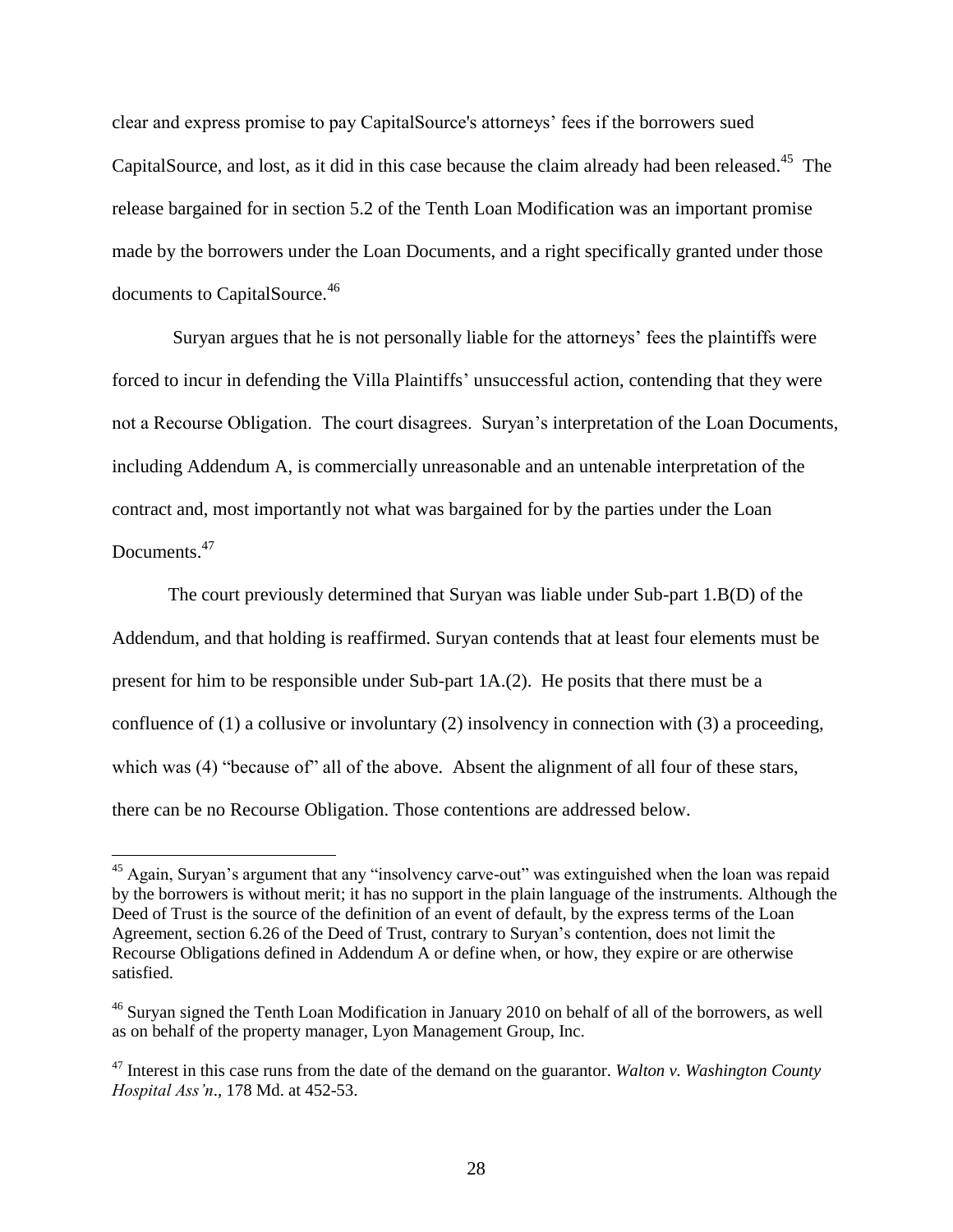#### The Villa Plaintiffs Are Insolvent

Suryan argues fiercely that this court cannot, on this record, conclude that the Villa Plaintiffs are insolvent.<sup>48</sup> The court disagrees: the Villa Plaintiffs are insolvent now, they were insolvent when demand was made under the Guaranty and they were made to be insolvent intentionally.

It is uncontroverted that the Villa Plaintiffs distributed \$13 million, all of the net proceeds from the sale of the collateral to their investors. A reserve of only \$1 million was set aside to fund the Villa Plaintiffs' legal costs of a suit against CapitalSource. The distribution to the Villa investors was made immediately before suit was filed in the underlying case. The litigation reserve was soon exhausted and proved to be insufficient to pay the Villa Plaintiffs' own litigation costs. The Villa Plaintiffs effectively created a judgment-proof vehicle to pursue claims against CapitalSource, claims that had no merit because they already had been released under the Tenth Loan Modification.

Yet, had the Villa Plaintiffs been successful, which they were not, any recovery would have been distributed to their investors, including Suryan. It is plain that the underlying litigation was pursued to provide Suryan and the other Villa investors who borrowed money to improve the apartment complex with a further economic benefit. The Villa Plaintiffs, it is undisputed, drained the special purpose entities and then sought to use those vehicles as a means of pursuing their own economic interests, including the interests of Suryan. Under Maryland law, the concept of insolvency plainly includes the inability to pay ones debts in full in the ordinary course. *Ali v. CIT Technology Financing Services, Inc*., 416 Md. 249, 262-65 (2010).

<sup>&</sup>lt;sup>48</sup> At the same time, ironically, Suryan lambasts the plaintiffs for conducting post-judgment discovery in the underlying case because they were told by the Villa Plaintiffs' lawyers that all the money was gone.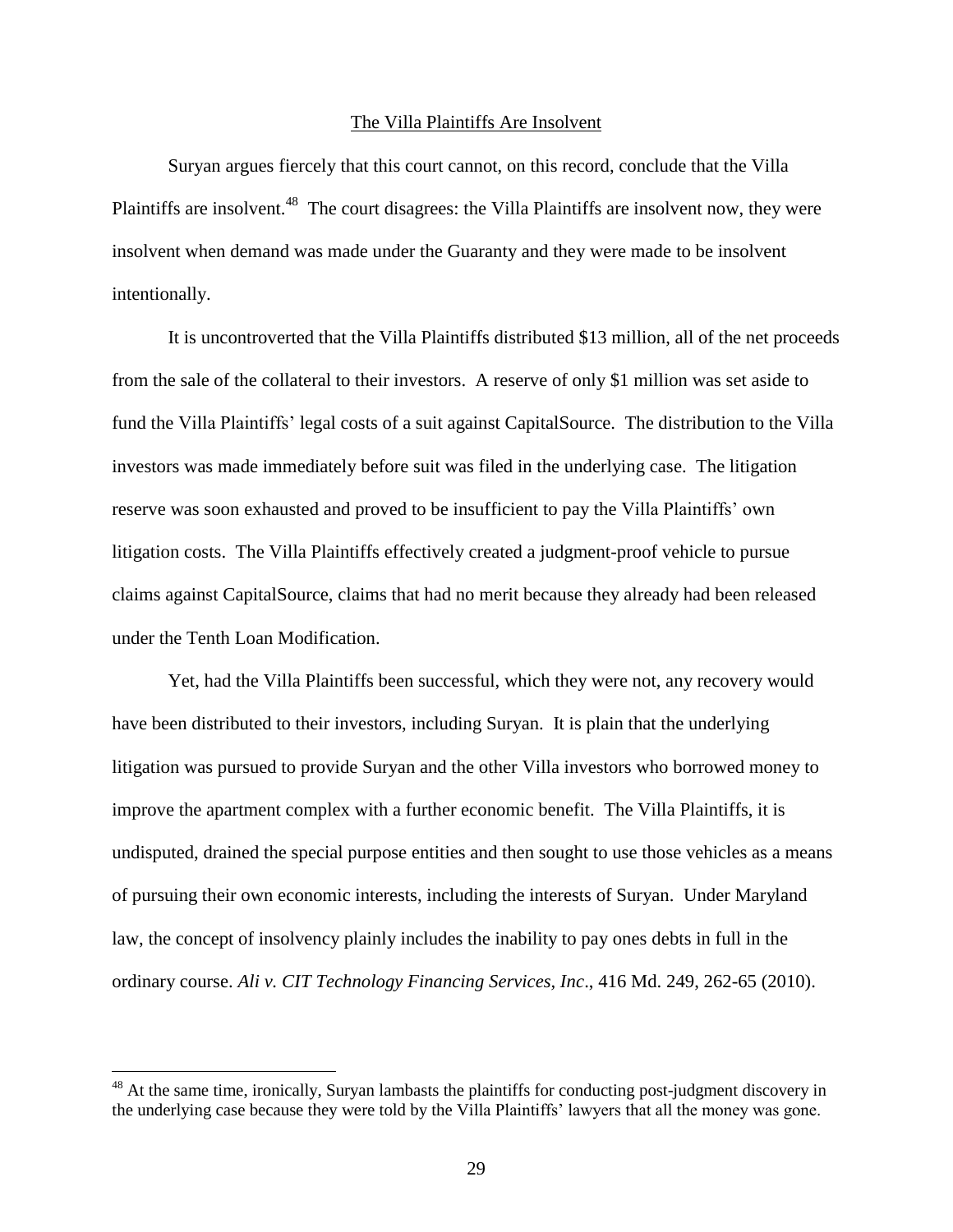The Villa Plaintiffs are unable to do so and therefore are insolvent, as a matter of undisputed fact, under Maryland law.

### The Underlying Judgment is a Loss or Deficiency Caused by Insolvency

Suryan next argues that the phrase "deficiency, loss or damage," under Subpart 1.A(2) of the Addendum does not mean a recourse debt for which he is personally liable. Suryan points to *Brock v. American Manufacturers Mutual Ins Co*., 94 Md. App. 194 (1992), to support his theory that a "loss" does not include attorneys' fees and urges this court to follow the reasoning of *Brock*.

In that case, the Court of Special Appeals held that a "loss" under a specific motor vehicle statute did not include attorneys' fees. *Brock*, 94 Md. App. at 203. However, Suryan's reliance on *Brock* as persuasive authority for this case is misplaced. The Court of Special Appeals in *Brock* recognized that attorneys' fees ordinarily would be regarded as a loss, and held only that they were not included in the meaning of that term as defined in the statute at issue, Section 15-103 of the Transportation Article. The appellate court reached this conclusion essentially for two reasons. First, the statute sued on granted a right of action against a surety under a bond, and "[a]ttorney's fees are not generally recoverable against sureties" in bond actions. *Id.* at 201. Second, the consumer protection statute, CL §13-408, did allow for the recovery of attorneys' fees but only for an injury or loss under that statute, and the bond sued on was not required by the consumer protection statute. *Id.*

Suryan also relies on the decision in *Aozora Bank, Ltd. v. 1333 North California Blvd*., 15 Cal. Rptr. 3d 340 (Cal. App. 2004). In that case, a real estate lender filed an action for waste against the borrower after the borrower defaulted on a non-recourse loan. The language of the note stated that the debt was non-recourse; "*provided, however ..., nor shall such limitation of*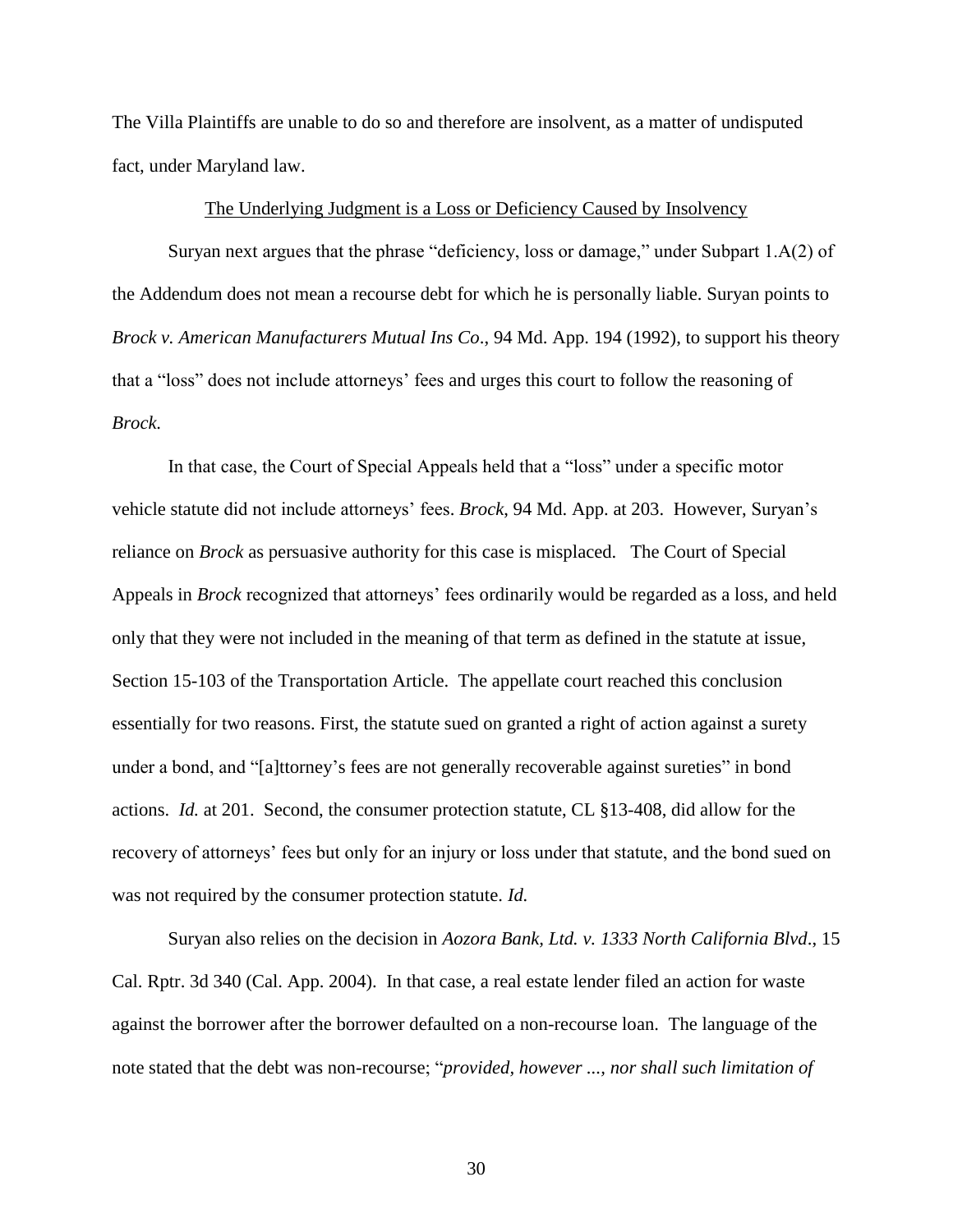*liability apply if and to the extent that [the borrower] commits fraud, material misrepresentation or waste." Aozora Bank*, 15 Cal. Rptr. 3d at 342 (Emphasis added). A jury found that the borrower had committed waste by failing in bad faith to pay an installment of taxes on the property and awarded compensatory and punitive damages. The punitive damage award was remitted and, after a second trial, a jury declined to award punitive damages. The bank then moved the trial court for an award of attorneys' fees, which was granted. The appellate court reversed the attorneys' fees award because the language of the note, which made waste a recourse obligation, did not expressly include attorneys' fees. *Aozora Bank*, 15 Cal. Rptr. 3d at 342-44.

*Aozora Bank* is readily distinguishable and, in any event, is not even persuasive authority in this case. Here, Suryan, as Guarantor, is responsible to pay for the borrowers' recourse obligations. The attorneys' fee judgment, this court has held, is a recourse obligation under Subpart 1.A(2) and Subpart 1B.(D) of the Addendum to the Notes in the underlying Loan Documents. Unlike the circumstance in *Aozora Bank*, there is no term that needs to be implied, and there is no occasion, given the plain language of the instruments at issue in this case, to resort to extrinsic evidence or look to industry custom, as the California court did. *Aozora Bank*, 15 Cal. Rptr. 3d at 342-44.

Suryan's next argument is that there "is no language in the Loan Documents, nor any evidence in the record, that supports the conclusion that the parties unambiguously and objectively agreed that any amount of attorneys' fees that the Borrower Entities might owe to the Lender under the Loan Documents would be a recourse obligation."<sup>49</sup> This contention flies in the face of the plain language of the instruments, as this court discussed previously.

<sup>&</sup>lt;sup>49</sup> Memorandum in Opposition to Plaintiffs' Second Motion for Summary Judgment at 11.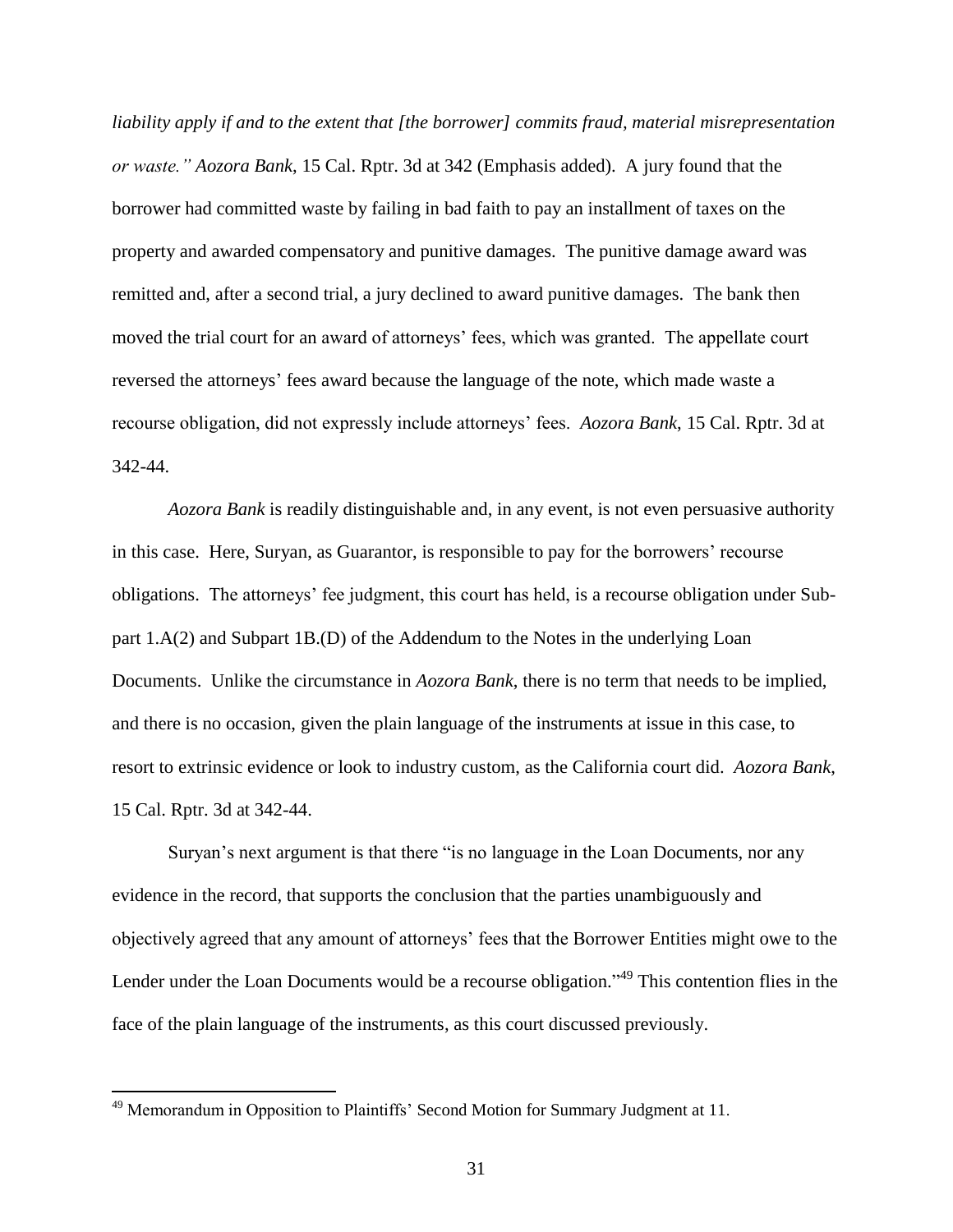He argues, nonetheless, that attorneys' fees are not a Recourse Obligation because an initial draft of the non-recourse carve-outs contained an enumerated exception for attorneys' fees that was not included in the final loan documents. This argument is without merit because the final loan documents do contain explicit language making attorneys' fees recoverable as part of a Recourse Obligation. Any additional language, which the parties apparently did not include in the final version, was simply unnecessary. And because the language of the pertinent instrument is unambiguous, there is no reason to look outside of the four corners to discern the parties' intent.

Under the plain reading of the contract, if the Villa Plaintiffs are insolvent, the Guarantor is responsible for any loss, deficiency or damage that results from their inability to pay because of an insolvency. This obligation is triggered, and becomes an obligation for which the borrowers (and, hence the Guarantor) are personally liable to the "Lender" only if the Villa Plaintiffs become insolvent. Contrary to Suryan's contention, the summary judgment evidence does not support a reasonable inference that attorneys' fees are not encompassed within the phrase "deficiency, loss or damage." The parties drafted this clause and made it a contractual promise; its meaning is plain and unambiguous. Suryan, therefore, is personally liable for a loss to the Lender, including attorneys' fees, because of the insolvency of the Villa Plaintiffs.

The court also rejects Suryan's contention that the Villa Plaintiffs' obligation to remain solvent expired when the loan was repaid, or that Sub-part 1A.(2) could not be triggered after the loan was repaid. There is no basis in the plain language of the Loan Documents or the Guaranty to support either contention. In any event, Suryan's obligations under the Guaranty survive the payoff of the loan according to the plain language of the instrument. Sections 2.02 and 3.08 of the Guaranty make it clear that Suryan's obligations under the Guaranty survive the Borrowers'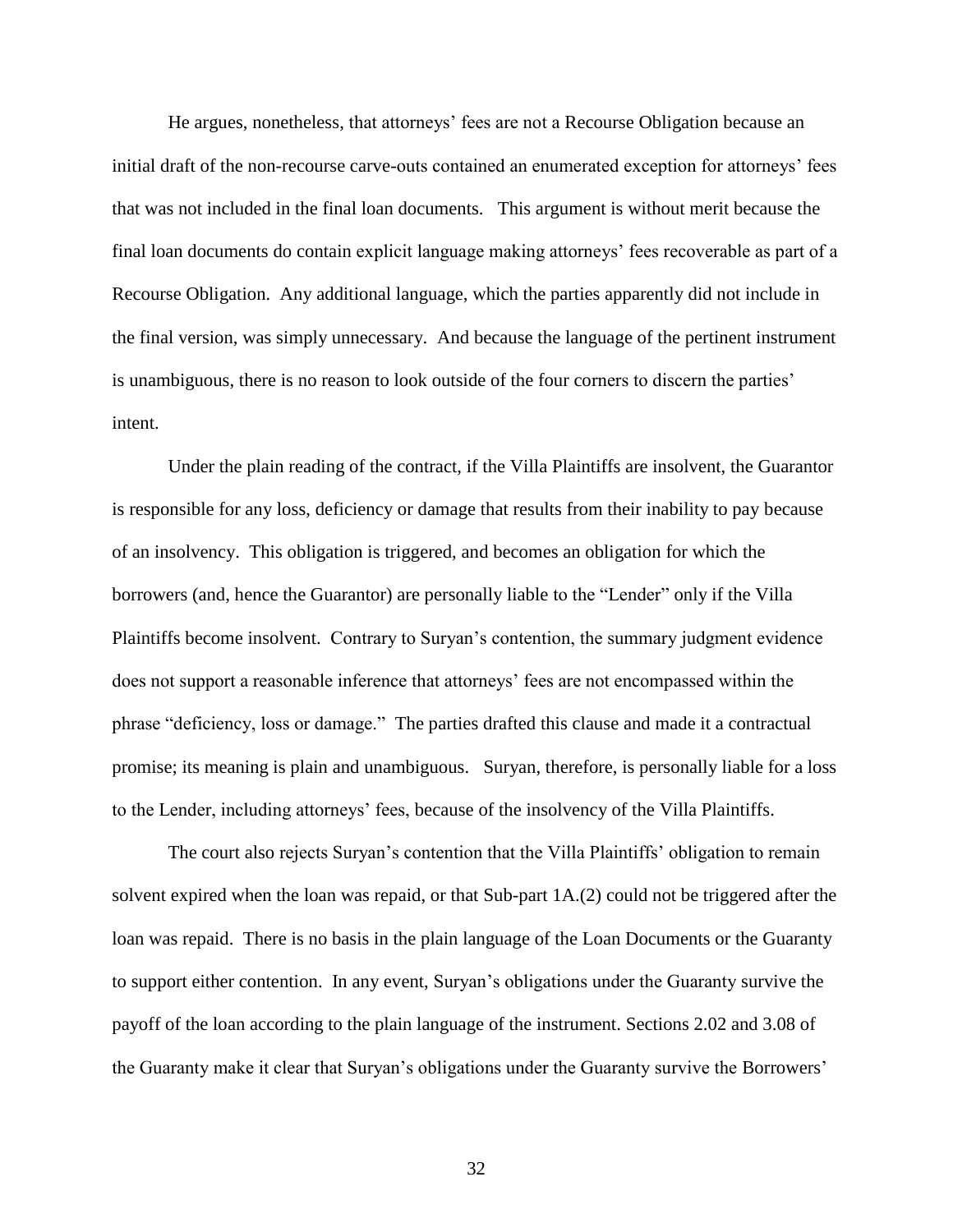discharge from liability under the Loan Documents and that they "continue in full force and effect until the obligations under the Loan Documents shall have been fully paid and performed." The Borrowers' obligations were not limited to the repayment of the loan and have not been fully paid or performed.

Suryan is correct that the plaintiffs must show that a breach of the Borrowers' promises under the Loan Documents caused the loss for which plaintiffs are seeking to recover. *See David Sloane, Inc. v. Stanley G. House & Associates, Inc*., 311 Md. 36, 42 (1987); *Hoang v. Hewitt Avenue Associates, LLC*, 177 Md. App. 562, 594 (2007). In regard to insolvency, there is no dispute of material fact that the Villa Plaintiffs' breached their promises under the Loan Documents and that their insolvency caused them to be unable to pay the attorneys' fees awarded in the underlying case. In other words, the plaintiffs' loss in this context is "because of" the Villa Plaintiff's insolvency, as that term is used in Sub-part 1.A(2).

## Additional Attorneys' Fees Will Be Awarded

CapitalSource is entitled to seek the recovery of the attorneys' fees it has incurred in enforcing its rights in this action under the Guaranty. Section 3.01 of the Guaranty states: "Guarantor agrees to pay all reasonable, out-of-pocket costs and expenses, including attorneys' fees and costs, which may be incurred by Lender in any effort to collect or enforce the obligations of Guarantor hereunder."<sup>50</sup> As discussed below, CapitalSource has presented legally sufficient evidence to support an additional award of \$360,397.90 in attorneys' fees and costs.

 $50$  Defendant's Summary Judgment Exhibit 6. The language of the Guaranty says that Suryan agrees to pay attorneys' fees that are "incurred by Lender." Except as it may apply to reasonableness, it is legally irrelevant whether or to the extent to which either or both of the plaintiffs have "paid" the legal fees in question. *Weichert Co. of Maryland v. Faust*, 419 Md. 306, 330-31 (2011), *aff'g*, 191 Md. App. 1, 12-13 (2010). Recovery is appropriate simply if they were incurred in an effort to collect or enforce the obligations of Suryan under the Guaranty, which the court finds that they were.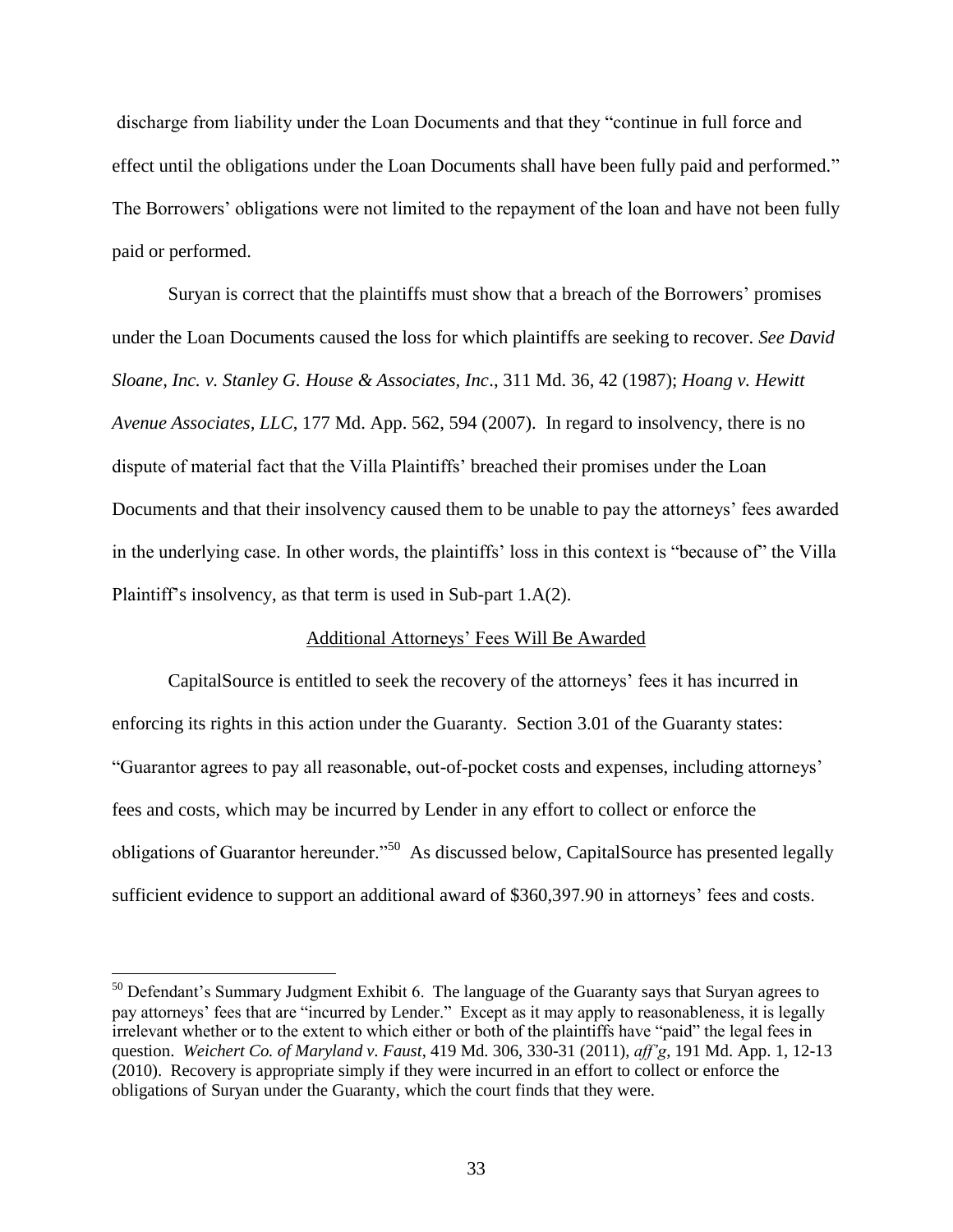Suryan argues that the plaintiffs "have not established that the additional fees they now seek to recover from Mr. Suryan were incurred in furtherance of their attempts to enforce the Guaranty."<sup>51</sup> This contention makes no sense. The only reasons that the plaintiffs have incurred additional legal fees are because, first, the Villa Plaintiffs have refused to bond or pay the attorneys' fees judgment and, second, the Villa Plaintiffs have no assets from which the judgment can be satisfied. The Villa Plaintiffs distributed all of the sales proceeds to their investors (including Suryan) and otherwise have spent the \$1 million they reserved to sue CSE. The only thing the Villa Plaintiffs have left are unpaid accounts receivable.

Finally, Suryan argues that the plaintiffs are not entitled to summary judgment because "they have put forth no evidence that either of them actually paid any of the \$360,397.90 at issue."<sup>52</sup> This is simply untrue. The Amended Declaration of Kori Ogrosky, the plaintiffs' general counsel, says quite clearly that each invoice for which reimbursement is sought "has been paid in full." This statement of a witness with personal knowledge, made under the penalties of perjury, is classic direct evidence of a fact. J. Murphy, MARYLAND EVIDENCE HANDBOOK § 408 at 156 ( $4<sup>th</sup>$  ed. 2010)("Direct evidence is testimony presented by a witness who has actual, first-hand knowledge of a particular fact.") Since the court credits Ogrosky's statement in her Amended Declaration "then the fact testified to has been established. Direct evidence requires no further analysis." *Id*.

This case was filed on April 20, 2015, making applicable the test set out in Md. Rule 2- 705(f)(1), which incorporates the factors described in Md. Rule 2-703(f)(3), along with the principal amount in dispute, the agreement between the party seeking the award and their attorney, and any other factor reasonably related to the fairness of the award sought. According

<sup>&</sup>lt;sup>51</sup> Memorandum in Opposition to Plaintiffs' Second Motion for Summary Judgment at 23.

<sup>52</sup> *Id*. at 24.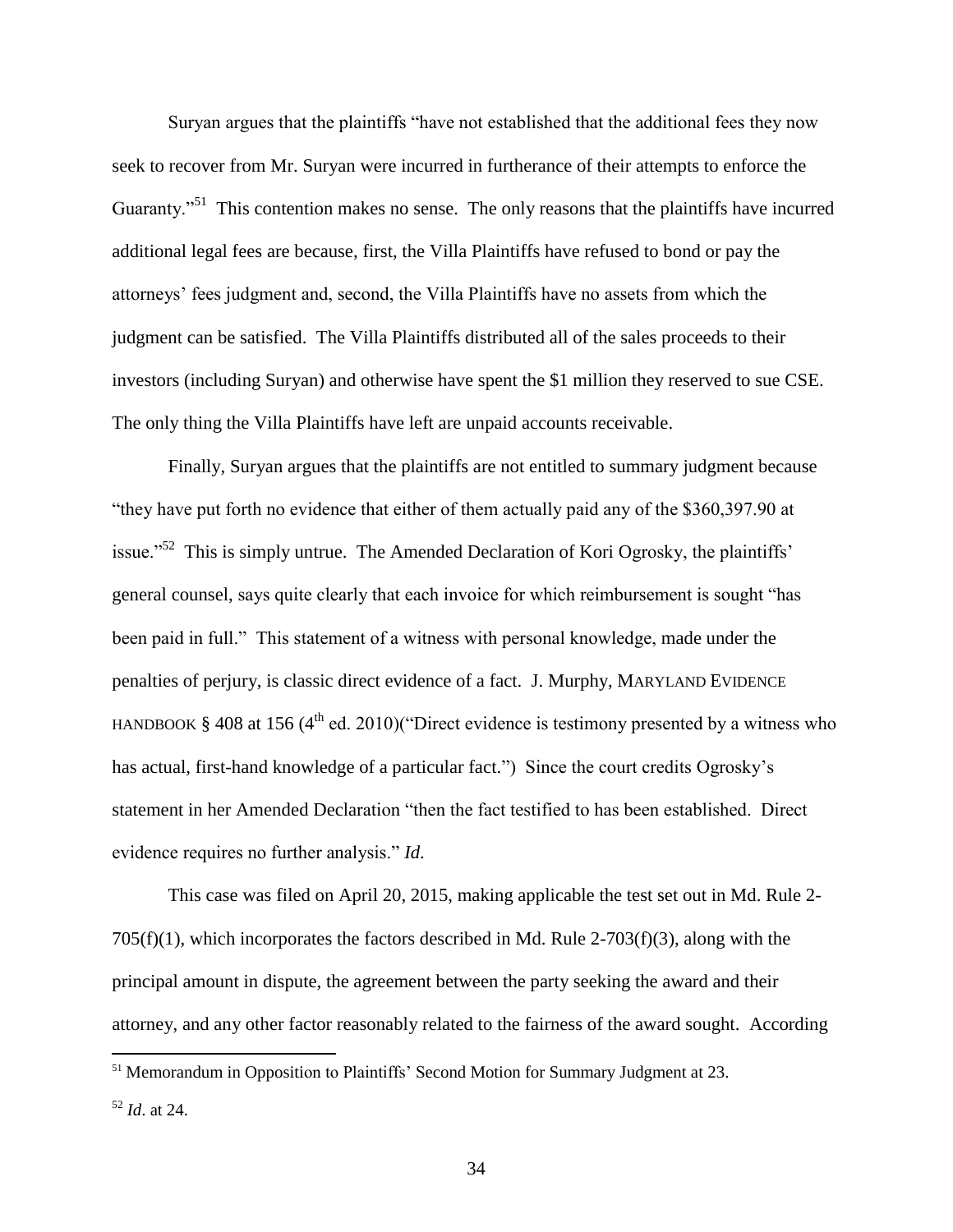to the Committee Note, this Rule follows the approach described by the Court of Appeals in

*Monmouth Meadows Ass'n, Inc. v. Hamilton*, 416 Md. 325 (2010).

According to Md. Rule 2-703(f)(3), the factors to be considered are:

(A)The time and labor required;

- (B) The novelty and difficulty of the questions;
- (C) The skill required to perform the legal service properly;
- (D)Whether acceptance of the case precluded other employment by the attorney;
- (E) The customary fee for similar legal services;
- (F) Whether the fee is fixed or contingent;
- (G)Any time limitations imposed by the client or the circumstances;
- (H)The amount involved and the results obtained;
- (I) The experience, reputation, and ability of the attorneys;
- (J) The undesirability of the case;
- (K)The nature and length of the professional relationship with the client; and
- (L) Awards in similar cases.

As noted, the circuit court may consider the amount of the fee requested in relation to the

dollar amount recovered, the terms of any fee agreement between the paying party and its

counsel, and any other factor that reasonably relates to the attorneys' fees requested in the

specific case before it. <sup>53</sup> *CR-RSC Tower I, LLC v. RSC Tower I, LLC*, 429 Md. 387, 465 (2012);

*Monmouth Meadows*, 416 Md. at 337-38; *Diamond Point Plaza Ltd. P'ship v. Wells Fargo Bank,* 

*N.A.*, 400 Md. 718, 757-58 (2007).

 $\overline{a}$ 

As a "market check" on the fee request, the circuit court also may consider its familiarity

with the case and its own experience in similar types of cases litigated in the jurisdiction in

which it serves. *David Sloane, Inc. v. Stanley G. House & Assocs., Inc.*, 311 Md. 36, 53

(1987)("Here the amount of counsel fees awarded is supported by the trial judge's knowledge of

the professional services involved in preparing and presenting the case before him."); *Milton Co.* 

<sup>&</sup>lt;sup>53</sup> Determining the amount of attorneys' fees, including the hourly rate is neither an exact science nor a "cook book" exercise. As the Fourth Circuit has cogently observed, "the determination of a 'market rate' in the legal profession is inherently problematic, as wide variations in skill and reputation render the usual laws of supply and demand largely inapplicable." *Plyler v. Evatt*, 902 F.2d 273, 277 (4th Cir. 1990). This is particularly true in the Washington Metropolitan area.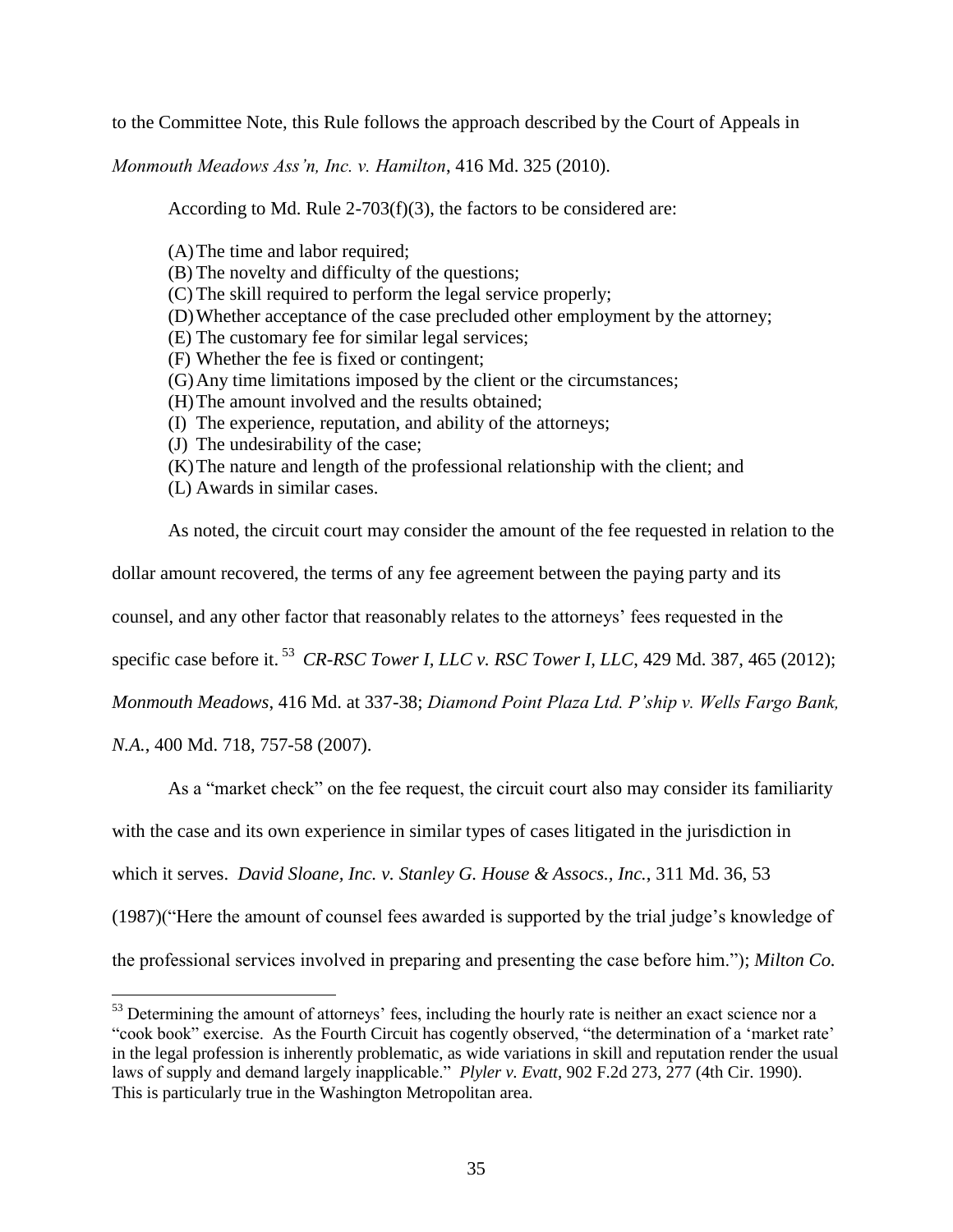*v. Council of Unit Owners of Bentley Place Condo.*, 121 Md. App. 100, 121-22 (1998); *see also Sczudlo v. Berry,* 129 Md. App. 529, 551 n. 3 (1999) ("Of course, the court, as an experienced trial judge and former lawyer of longstanding, is qualified to opine as to reasonableness of attorney's fees based on its familiarity with the time and effort of counsel as evidenced by the presentations in the proceedings before the court."); *Foster v. Foster*, 33 Md. App. 73, 77 (1976) (the trial judge "may rely upon his own knowledge and experience in appraising the value of an attorney's services" (footnote omitted)).

The court will draw upon its familiarity with this case and with similar cases litigated before it in Montgomery County, particularly cases designated as Business & Technology cases under Md. Rule 16-205. Of course, the plaintiffs must first produce legally sufficient evidence on the quantum, quality and reasonableness of their charges. The court's knowledge is not a substitute for evidence, for which the plaintiffs bear the burden of persuasion; it is used simply to test the reasonableness of the request. The party seeking to shift fees always has the burden to produce evidence sufficient to justify their award under the same standards of proof applicable to contract damages. *Bankers & Shippers. Ins. Co. of New York v. Electro Enters., Inc*., 287 Md. 641, 661 (1980). The party opposing the award has no burden to prove anything.

The level of billing detail that must be provided by the party seeking attorneys' fees must be sufficient to allow the circuit court to evaluate the work for which compensation has been requested. Although there is no specific amount of detail that is required in every case, attorneys "should make their billings as detailed as reasonably possible, so that the client, and any other person who might be called upon to pay the bill, will know with some precision what services have been performed." *Diamond Point*, 400 Md. at 760. What is important is that there is sufficient information, given the type of case and the nature of the claims, from which the trial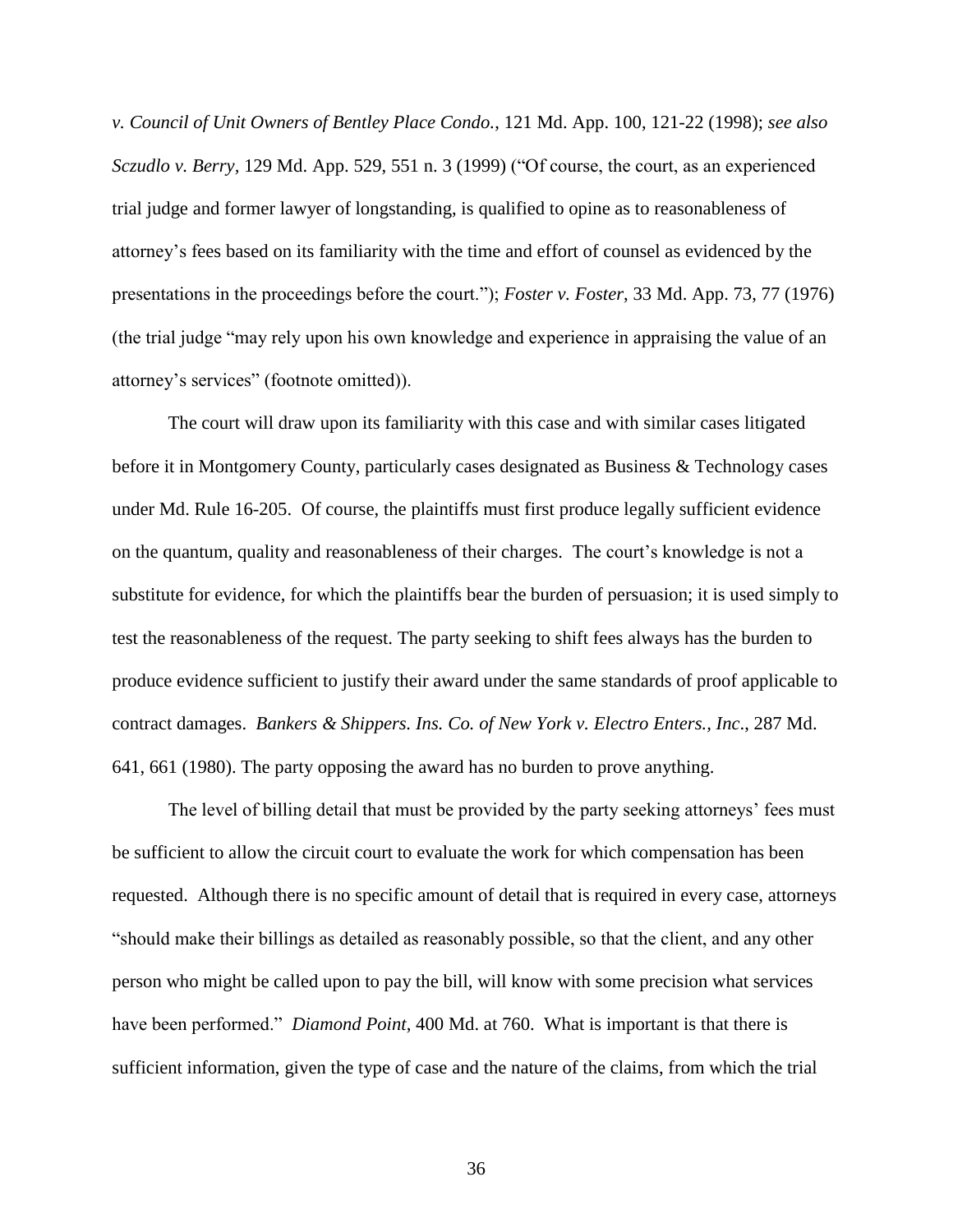court can make an informed judgment. *See id.* at 761 ("It is not reasonable to expect the lawyer to have in tow an industrial engineer with a stop watch to measure how much time was devoted to one claim or another.")

Ordinarily, when considering a request in a contractual fee shifting case, the court employs a two-step analysis. First, the party seeking an award must prove their entitlement to attorneys' fees by a preponderance of the evidence and under the same standards of proof that apply to contractual damages. *Diamond Point*, 400 Md. at 761; *Maxima Corp. v. 6933 Arlington Dev. Ltd. P'ship*, 100 Md. App. 441, 453-54 (1994). The mere compilation of hours recorded by lawyers, multiplied by hourly rates, is an insufficient measure. Among other things, there must be proof of the type of services rendered, as well as the necessity of those services in the context of the specific litigation. *See Royal Inv. Grp., LLC v. Wang*, 183 Md. App. 406, 457-59 (2008); *Long v. Burson*, 182 Md. App. 1, 29 (2008); *Maxima*, 100 Md. App. at 453-54. But "[d]etermining reasonableness does not require that this Court examine individually each time entry and disbursement." *Aveta Inc. et al v. Bengoa*, No. 3598-VCL, 2010 WL 3221823, at \*6 (Del. Ch. Aug.13, 2010) (footnote omitted).

As noted above, "[t]he party requesting fees has the burden of providing the court with the necessary information to determine the reasonableness of its request." *Myers v. Kayhoe*, 391 Md. 188, 207 (2006). But there is no fixed litany the circuit court needs to consider or otherwise recite. Instead, what is important is for the circuit court to carefully analyze the information before it, relate the evidence to the facts of the case and make findings as to reasonableness. *See Carroll Indep. Fuel Co. v. Washington Real Estate Inv. Trust*, 202 Md. App. 206, 237-40 (2011); *Cong. Hotel Corp. v. Mervis Diamond Corp*., 200 Md. App. 489, 499-502 (2011).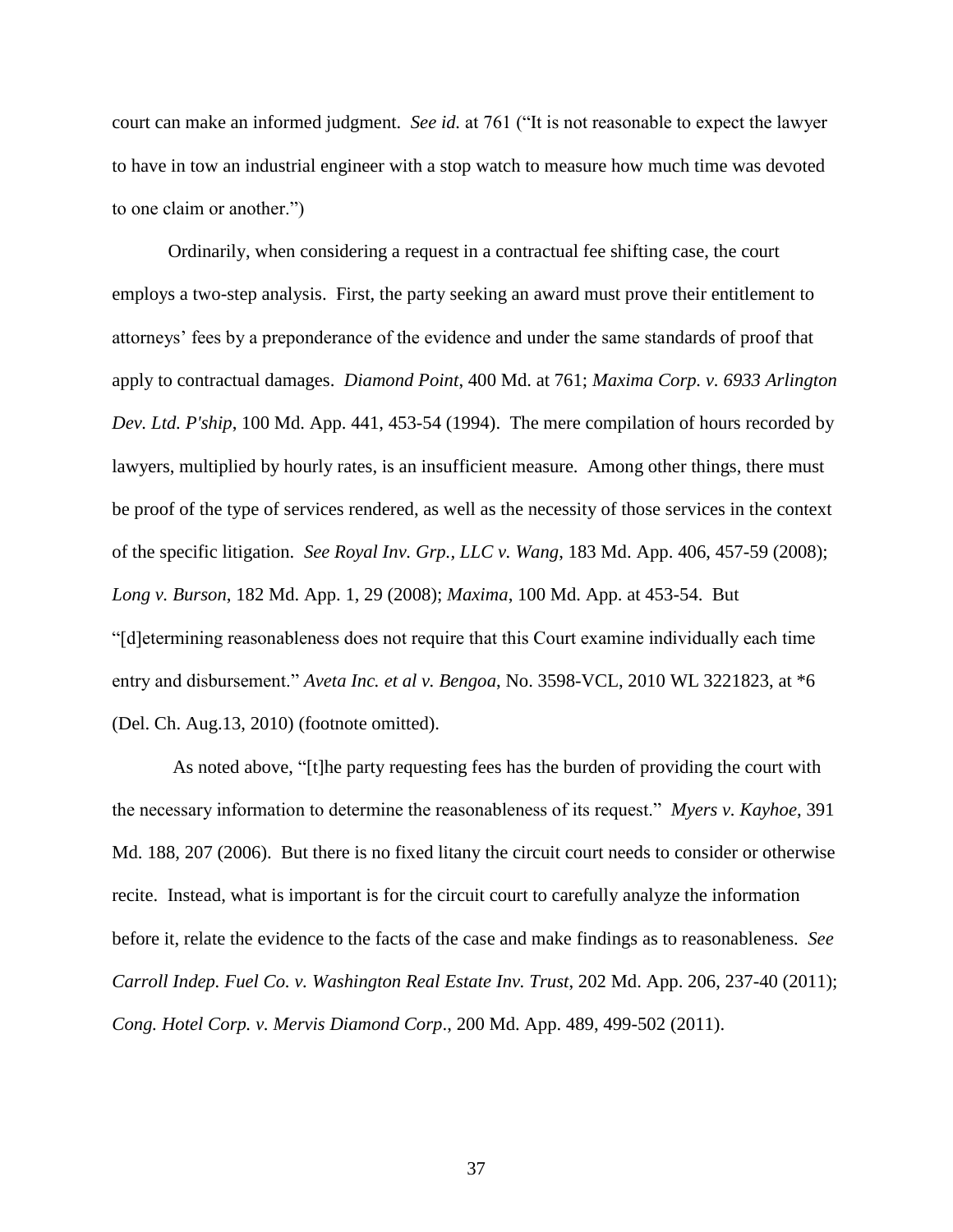In this case, the court finds that the parties are sophisticated commercial real estate entities who certainly knew what their contracts meant at the time they were signed. The language of the Loan Documents is plain and unambiguous, as is the language of the Guaranty. The Guaranty expressly provides for fee-shifting. In negotiating their agreements, the parties were represented by lawyers well-versed in commercial real estate matters. The parties were by no means "forced" to agree to any particular term, much less fee shifting. But they did, the court finds, specifically bargain for fee-shifting in the event of litigation over the promises made in the Loan Documents and the promises Suryan made in the Guaranty.

Contract-based fee shifting, especially in business cases, truly is a matter of mutual assent between the parties. In other words, when deciding upon the total consideration for a business transaction, sophisticated parties ordinarily take into account the likelihood of litigation in the event of a dispute. The recovery of attorneys' fees in that event, therefore, is a contemplated item of contractual damage. The recovery of attorneys' fees and costs is part of the "benefit of the bargain" as much as any other part of the consideration and should be respected by a court unless it is plainly unreasonable to do so. Although the fees and costs requested must be reasonable, reasonableness should be measured with reference to the scope and nature of the specific litigation and contractual provisions at hand.

Also pertinent is the agreement between the clients and the lawyers. Although the terms of a fee agreement between a lawyer and his client "cannot absolve the [c]ourt of its duty to determine a reasonable fee; on the other hand, an arm's length agreement, particularly with a sophisticated client, as in this instance, can provide an initial 'rough cut' of a commercially reasonable fee." *Wisconsin Inv. Bd. v. Bartlett*, No. Civ.A. 17727, 2002 WL 568417, at \*6 (Del. Ch. April 9, 2002) (Chandler, C.), *aff'd*, 808 A.2d 1205 (Del. 2002); *see Danenberg v. Fitracks,*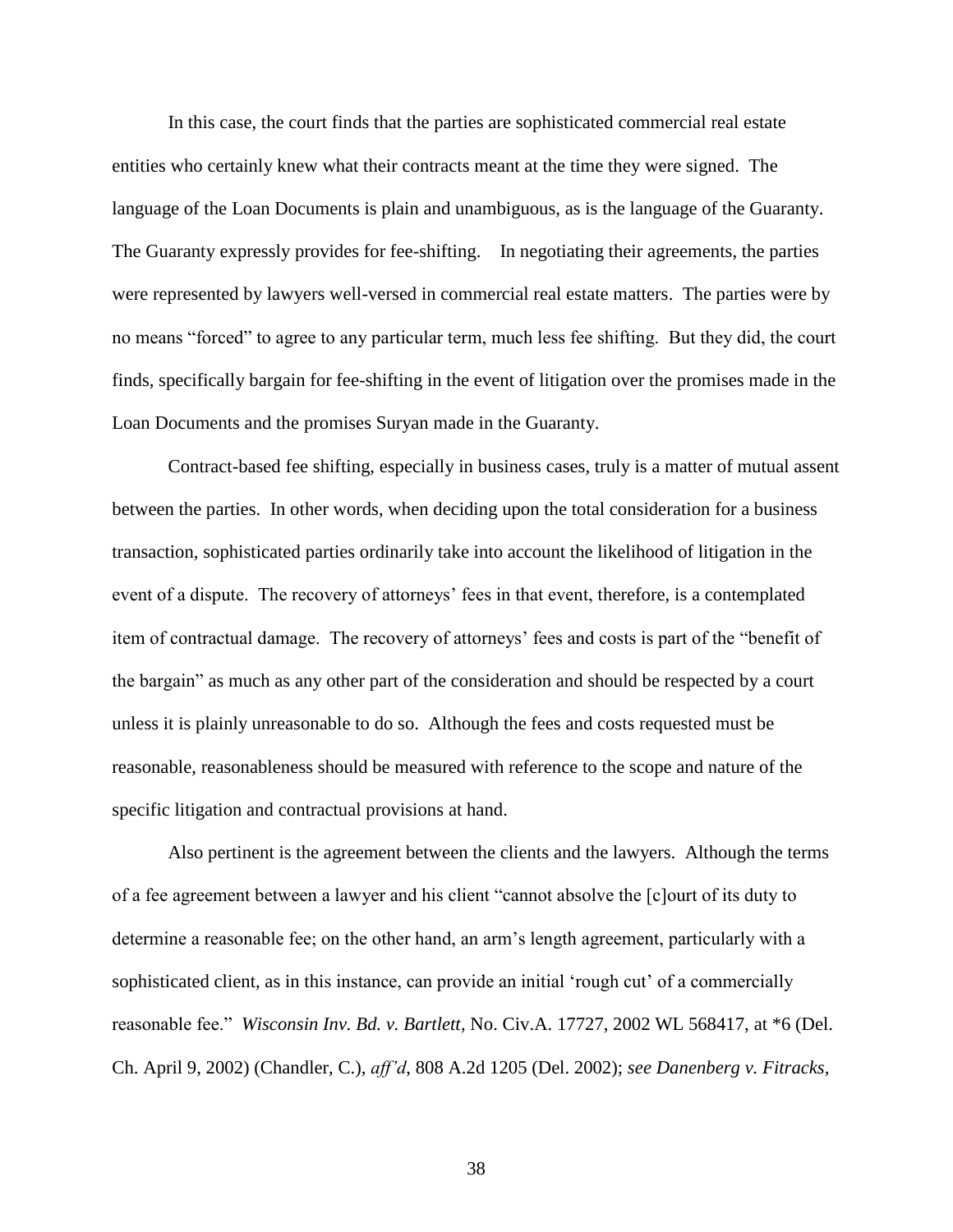*Inc.*, 58 A.3d 991, 997 (Del. Ch. 2012) (quoting *Bartlett*, 2002 WL 568417, at \*6). In cases such as this one, where there is no assurance that fees would be shifted, or that any specific amount would be recovered, the prospect that a party – especially a sophisticated corporate party – will front its own expenses is an additional incentive for that litigant to ensure that counsel does not engage in any unnecessary or excessive efforts. *Danenberg*, 58 A.3d at 997 (discussing and applying Rule 1.5(a) of the Delaware Lawyers' Rules of Professional Conduct).

## The Amount of the Fee Award

In support of the fee request, the plaintiffs have submitted detailed billing statements from counsel showing, among other things, the nature of the work performed, the date on which it was performed, the timekeeper, the hourly rate for attorney time, and a listing of items of expense. The court finds the information submitted by the plaintiffs, qualitatively and quantitatively, to be detailed and informative. The court credits this information and finds it to be accurate and reliable.

At the hearing on March 24, 2016, the plaintiffs introduced into evidence the invoices from outside counsel, which were billed at discounted, negotiated rates and the Amended Declaration of Kori Ogrosky.<sup>54</sup> The more recent invoices from outside litigation counsel were processed using billing software from CounselLink. Before June 1, 2015, CapitalSource used a similar system from TyMetrix.<sup>55</sup> Both types of billing software analyze time entries and flag any

<sup>&</sup>lt;sup>54</sup> The Amended Declaration, dated March 21, 2016, supplemented Ogrosky's initial Declaration in this case, dated January 25, 2016. The defendant deposed Ogrosky during discovery in this case, and filed a supplemental memorandum challenging the plaintiffs' contention that all of their counsel bills had been paid. As it turns out, out of a total of \$506,552.46, approximately \$8,000 in fees had been flagged by the billing software, and payment on those invoices was delayed. Also, invoices for \$43,000.00 were billed late by plaintiffs' counsel and had not been paid as of the date of the initial declaration. The court finds that all of the bills of plaintiffs' counsel have, in fact, been paid or approved for payment, as averred in the Amended Declaration.

 $55$  Tr. 101:4 – 101:25.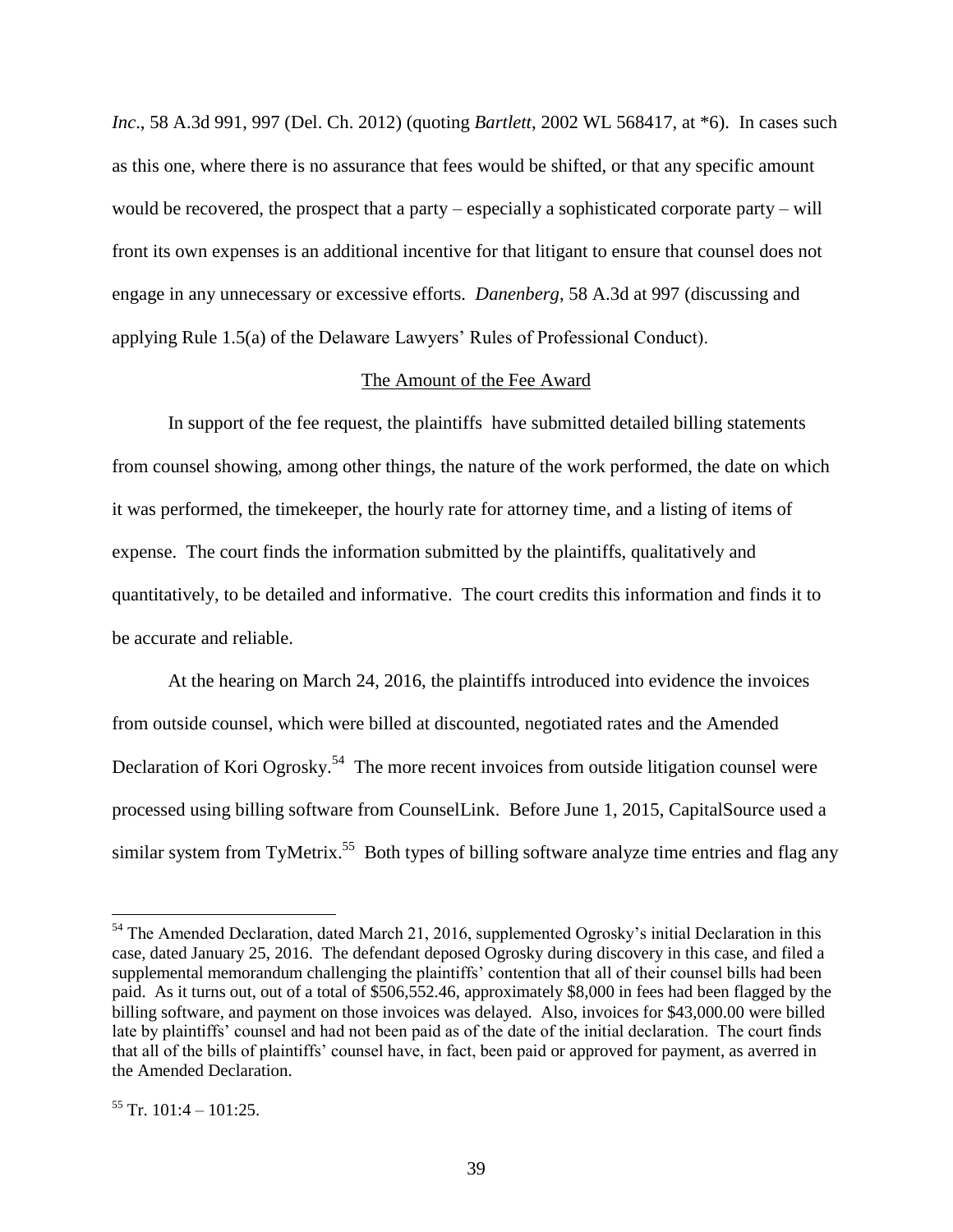entries that appear to be unreasonable or inconsistent with the client's outside counsel guidelines. After computer processing through CounselLink (or TyMetrix), each invoice is then reviewed by two individuals for further review, an in-house attorney and a business person. Any item that is inconsistent with the billing guidelines or believed to be unreasonable can be rejected or examined further.

CapitalSource seeks to recover for the legal fees and expenses paid to Morgan, Lewis & Bockius LLP, for the period November 2014 through November 2015 in the underlying case, as well as for work performed from December 2015 through January 2016. The work for which fees are sought includes post-judgment discovery in the underlying case, preparation of the formal demand and the complaint in this case, responding to a declaratory judgment action Suryan filed against CSE in federal court, and discovery and summary judgment proceedings in this matter. Altogether, submitted for court review were detailed invoices, totaling \$506,552.46.

Ogrosky was offered for cross-examination at the March 24, 2016, hearing. The defendant declined the invitation despite the fact that Ogrosky was present in the courtroom for the entire hearing, was available for examination at any time during the hearing and was harshly criticized by Suryan's counsel during oral argument. Suryan's protests notwithstanding, the court finds the March 2016 Amended Declaration of Ogrosky, like her testimony in the underlying case in September 2012, to be reliable and credible. The court finds that the invoices for which reimbursement is sought either have been paid in full, or approved for and awaiting payment in the ordinary course of business. 56

 $56$  Even if the fees have not been paid in full, they were nonetheless "incurred" by CapitalSource within the meaning of the pertinent instruments. As the Court of Appeals held in 2011: "Absent restrictive language in the contract creating the obligation that the incurring party personally pay (or be obligated to pay) attorney's fees, a general obligation to pay for incurred attorney's fees refers to those fees incurred on behalf of the prevailing party." *Weichert Co. of Maryland, Inc. v. Faust*, 419 Md. at 331.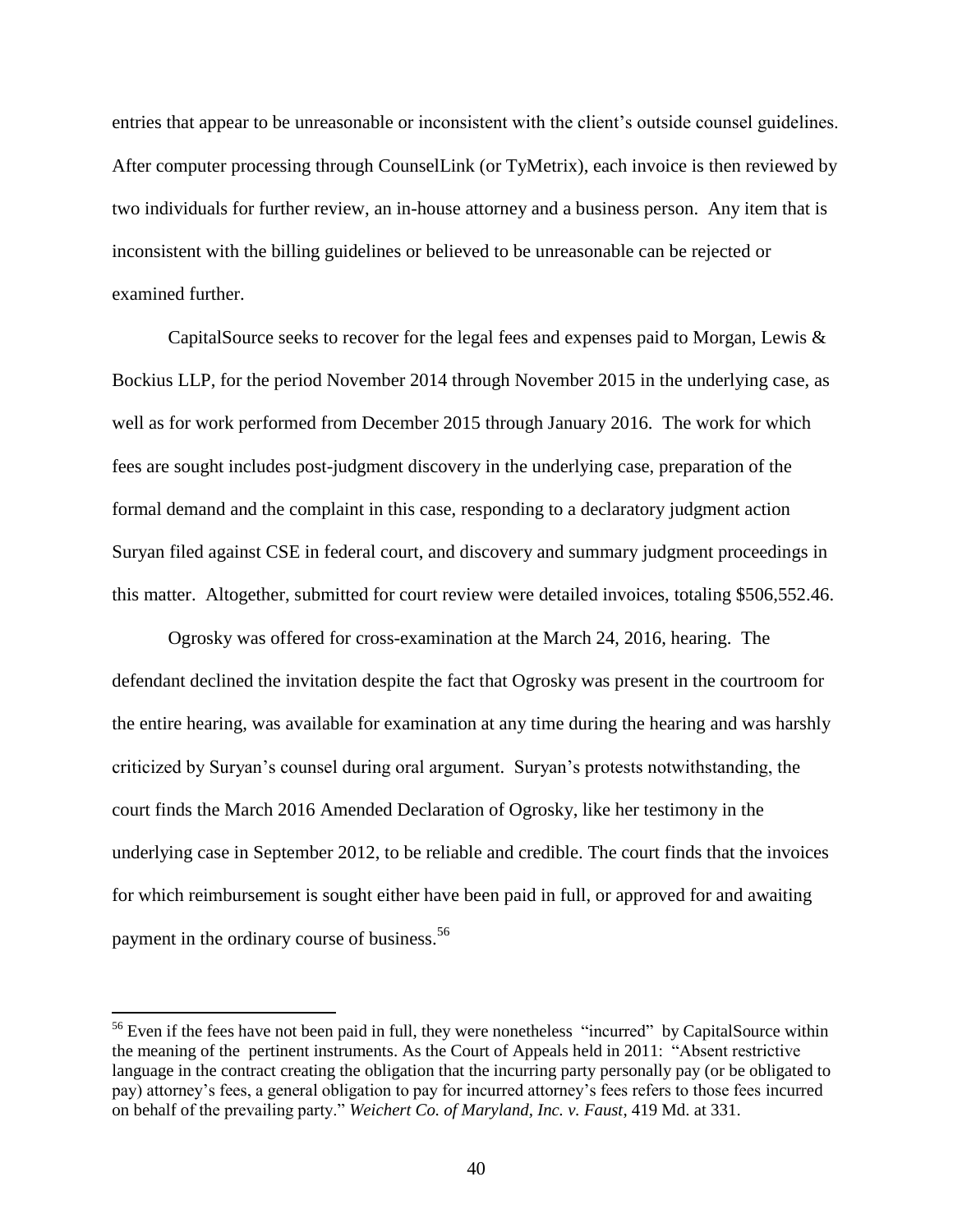## Hourly Rates

In accordance with the original agreement negotiated in 2011, CapitalSource negotiated discounted, blended hourly rates of \$600 for partners and \$500 for associates, which carried forward when the original lead counsel moved to Morgan Lewis. The court previously found these rates to be fair and reasonable. The Court of Special Appeals affirmed this finding in its decision dated February 4, 2016. Nothing has changed. This court once again, and for the same reasons previously noted and tested on appeal, finds them to be fair and reasonable. In any event, the defendant stated at the hearing that he was not contesting the reasonableness of the hourly rates.<sup>57</sup>

## Assignment of Work

The court finds that plaintiffs' counsel appropriately assigned more junior attorneys with a lower billing rate, to assist other attorneys during the conduct of the litigation. The court finds that the plaintiffs assigned the work appropriately and in a cost-efficient manner.

This case did not go to trial; it was resolved through two summary judgment proceedings. In complex business litigation cases, nearly all of the important work is done before trial. This case was not the exception. The defendant fully and aggressively litigated this case at every turn.

It goes without saying that the pre-trial work costs money. In this case, all of the expenses incurred by the plaintiffs were the direct result of first the Villa Plaintiffs and, later, Suryan's litigation strategy.

 $57$  This court recently had occasion to consider the question of reasonable hourly rates in complex commercial real estate litigation. In *White Flint Express Realty Limited Partnership LLLP v. Bainbridge St. Elmo Bethesda Apartments, LLC*, 2014 MDBT 1 (April 3, 2014), *aff'd*, No. 376, Sept. Term, 2014 (April 5, 2016), this court found that rates of \$725 per hour and \$675 per hour for partners were reasonable, and that \$495 per hour and \$485 per hour for senior associates were reasonable.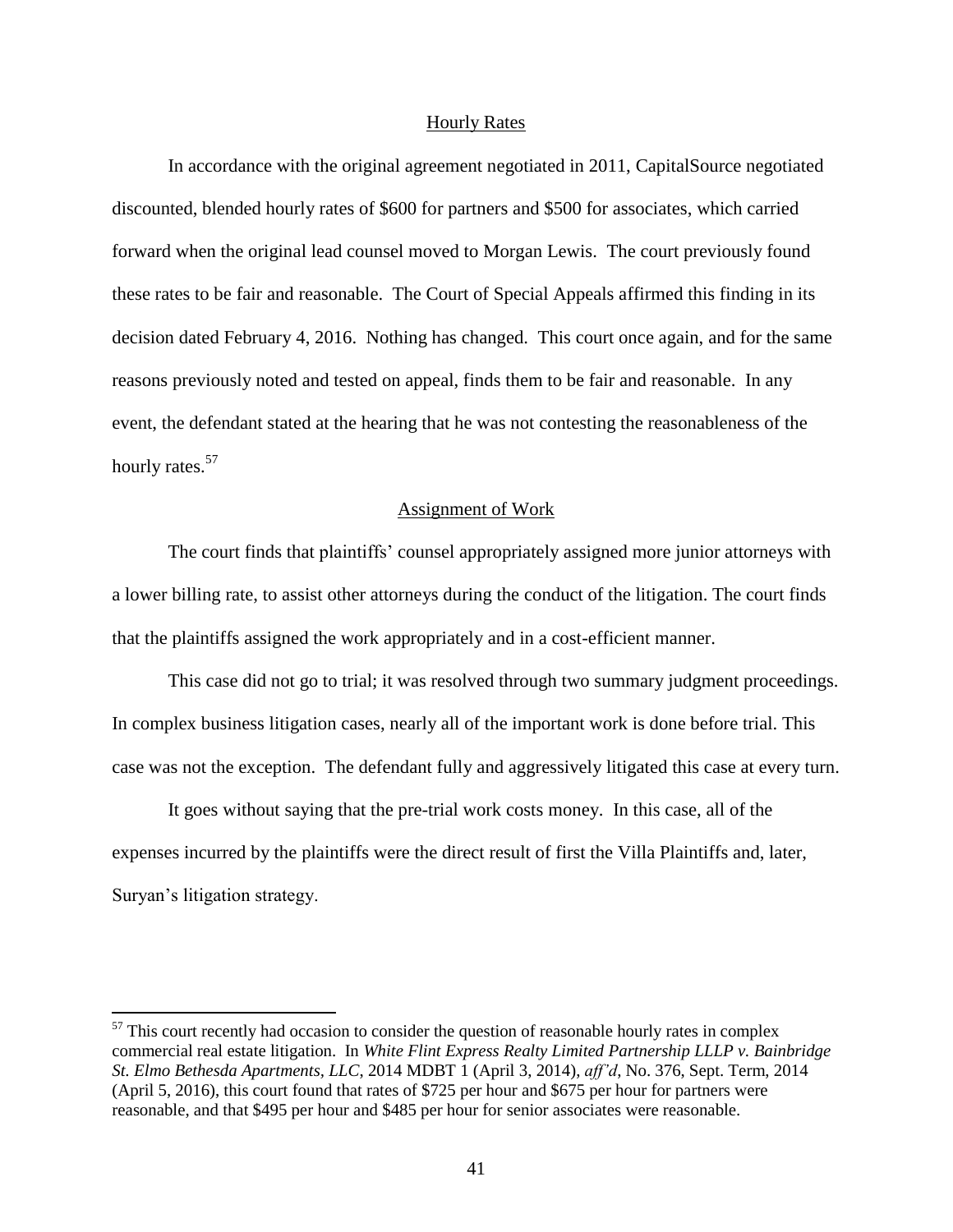#### Time Spent and Results Obtained

Notwithstanding the fact that the case was resolved without a trial, this lawsuit has consumed a large amount of attorney and court time. There are three court jackets with over eighty docket entries. Small mountains of briefs and exhibits were filed by the parties. The court spent a significant amount of time considering and ruling on the motions filed by the parties, including cross-motions to compel discovery and two sets of summary judgment motions. The court held hearings on September 24, 2015, November 19, 2015, March 4, 2016; March 8, 2016, and March 24, 2016. The court has carefully reviewed all of the invoices submitted by the plaintiffs, numbered one through fifteen, and lettered A through F.

In this complex commercial real estate litigation, with numerous court jackets and exhibits, with an enormous amount of discovery exchanged between the parties, where numerous legal questions were briefed, argued and decided, it was not unreasonable for the plaintiffs to expend a significant amount of time to assure their success in this case. Even though they are insolvent, the Villa Plaintiffs continue to appeal the underlying judgment. It is inevitable that Suryan will do likewise. As a consequence, this case called for vigorous advocacy and presented no occasion for half-measures.

In addition to the evidence submitted by the plaintiffs, as a market check, the court is permitted to draw on its own experience in similar complex commercial cases in evaluating both reasonable hourly rates and the reasonable value of an attorney's services. As former Judge Joseph Murphy has stated, along with other competent evidence, "the chancellor may rely upon his own knowledge and experience in appraising the value of an attorney's services." *Milton Co. v. Council of Unit Owners of Bentley Place Condo.*, 121 Md. App. at 121, quoting *Foster v. Foster*, 33 Md. App. at 77. The court has done so in this case, carefully reviewing the billing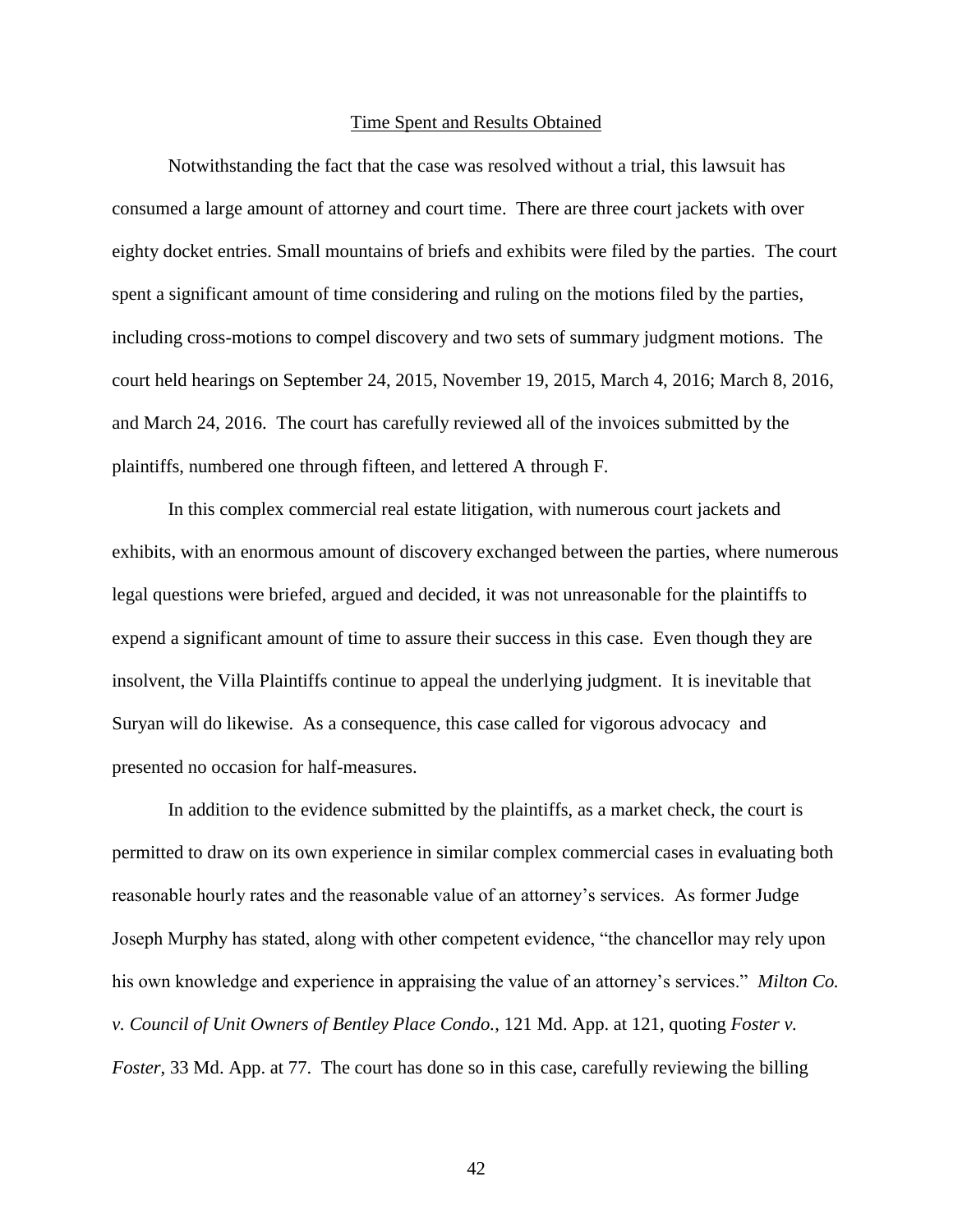statements, assessing the work performed and the relevance of that work to the issues presented to the court for decision. The court finds that the work performed was necessitated by the Villa Plaintiffs refusal to pay or bond the underlying judgment, along with Suryan's challenge to nearly every facet of the claims for relief advanced in this case.

Another important factor in assessing the reasonableness of the plaintiffs' fees is the result achieved for the client. The plaintiffs sought to hold Suryan liable under his Guaranty to pay for attorneys' fees as Recourse Obligations; they were entirely successful. The defendant raised numerous legal and factual objections to the plaintiffs' claims for relief. Yet, the plaintiffs succeeded on every important issue in this case; they are the prevailing parties. With respect to fee-shifting, it is the end result that matters most. *See Ochse v. Henry*, 216 Md. App. 439, 462, *cert. denied*, 439 Md. 331 (2014); *Reisterstown Plaza Associates v. General Nutrition Center, Inc.*, 89 Md. App. 232, 244 (1991).

The court also finds that the amount of fees sought bears a close relationship to the amount at issue in the litigation. *See Congressional Hotel*, 200 Md. App. at 500. The Villa Plaintiffs sued CapitalSource for millions of dollars, alleging they had been the victims of a fraud. That claim (along with others) was defeated in its entirety by virtue of the broad, California release in the Tenth Loan Modification. The Villa Plaintiffs also challenged the right of CapitalSource to seek an award of attorneys' fees and the amount of the award. CapitalSource again prevailed. When the Villa Plaintiffs failed to pay or bond the judgment, CapitalSource proceeded under the Guaranty to collect on the unpaid judgment. Suryan, as guarantor, resisted and raised a host of defenses. CapitalSource, again, prevailed on the merits of their claims for relief in their entirety.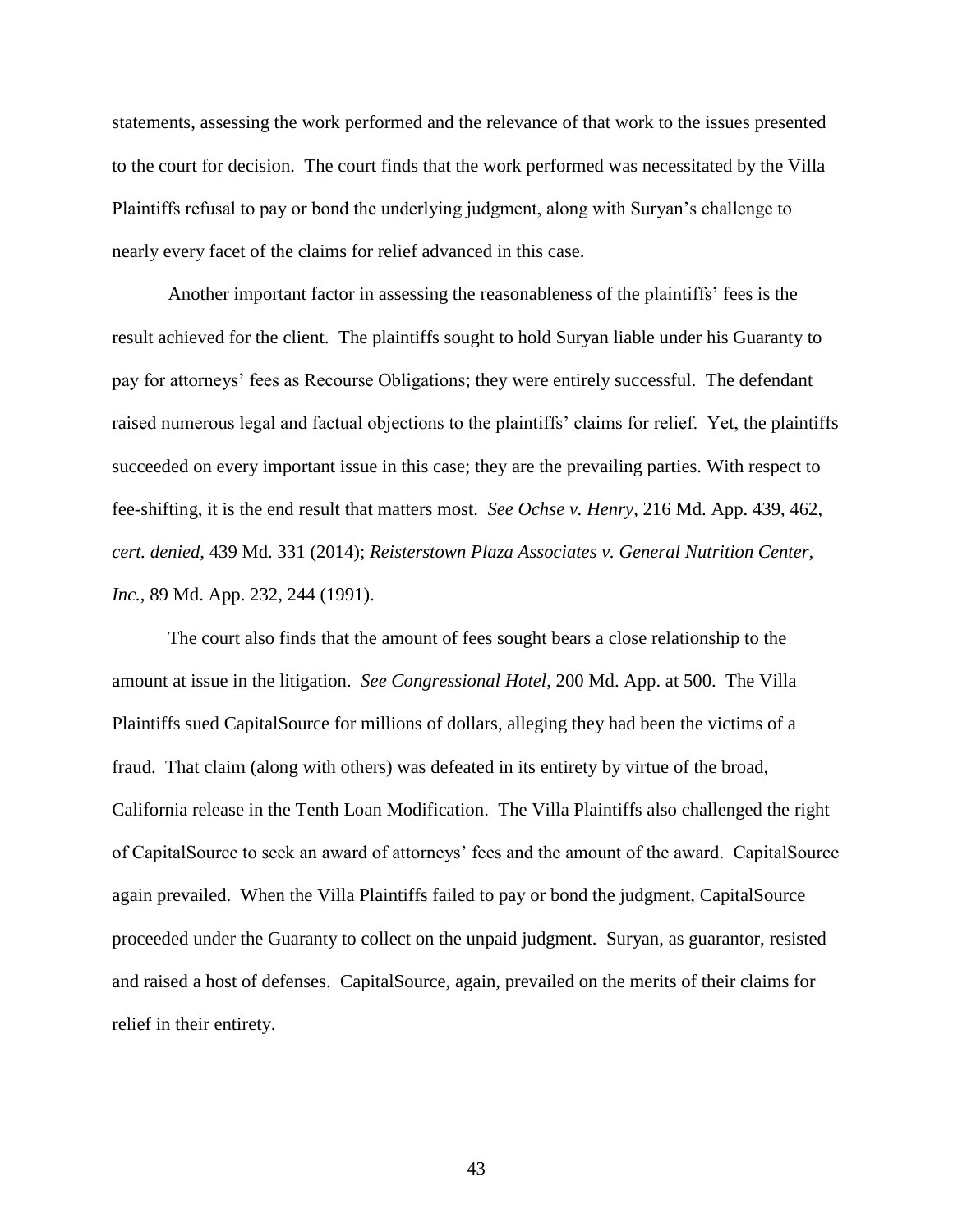It is unquestionable that the "experience, reputation, and ability" factor plays an important role in the court's assessment of the reasonableness of the plaintiffs' fees. Both the plaintiffs and the defendant are sophisticated corporate participants, with a lot at stake in this litigation, including reputation risk. It is logical that both parties would retain counsel with the best experience, reputation, and ability. The plaintiffs' lead counsel has been a commercial litigator for well over twenty years. The defendant's law firm is a well-known national firm with an impressive reputation throughout the legal community. The defendant's firm has won large jury verdicts and substantial attorneys' fee awards in this court in prior cases, and is a tough opponent.

The court has concluded that no adjustments to the fee request are appropriate in this case. The court well understands that it has the discretion to adjust downward fees and costs, whether item-by-item, category-by-category or by a percentage reduction. This court has done so in other cases. However, after careful reflection, the court concludes that to do so here would simply be arbitrary and, therefore, unfair. This court sees no reason to cut a lawyer's bill, just so that it can be said, for purposes of appeal or otherwise, that the bill was cut. If this court believed that cuts were necessary, it would have made them.

### Conclusion

The plaintiffs' motion for summary judgment is granted. The promise to pay the attorneys' fee judgment is a Recourse Obligation under sub-part 1.B(D) and sub-part 1.A(2) of the Addendum to the Notes. The Villa Parties are insolvent. The plaintiffs are entitled to an additional award of attorneys' fees in the amount of \$506,552.46, for a total judgment to be entered in their favor by the Clerk against Suryan in the amount of \$3,142,359.03. It is so